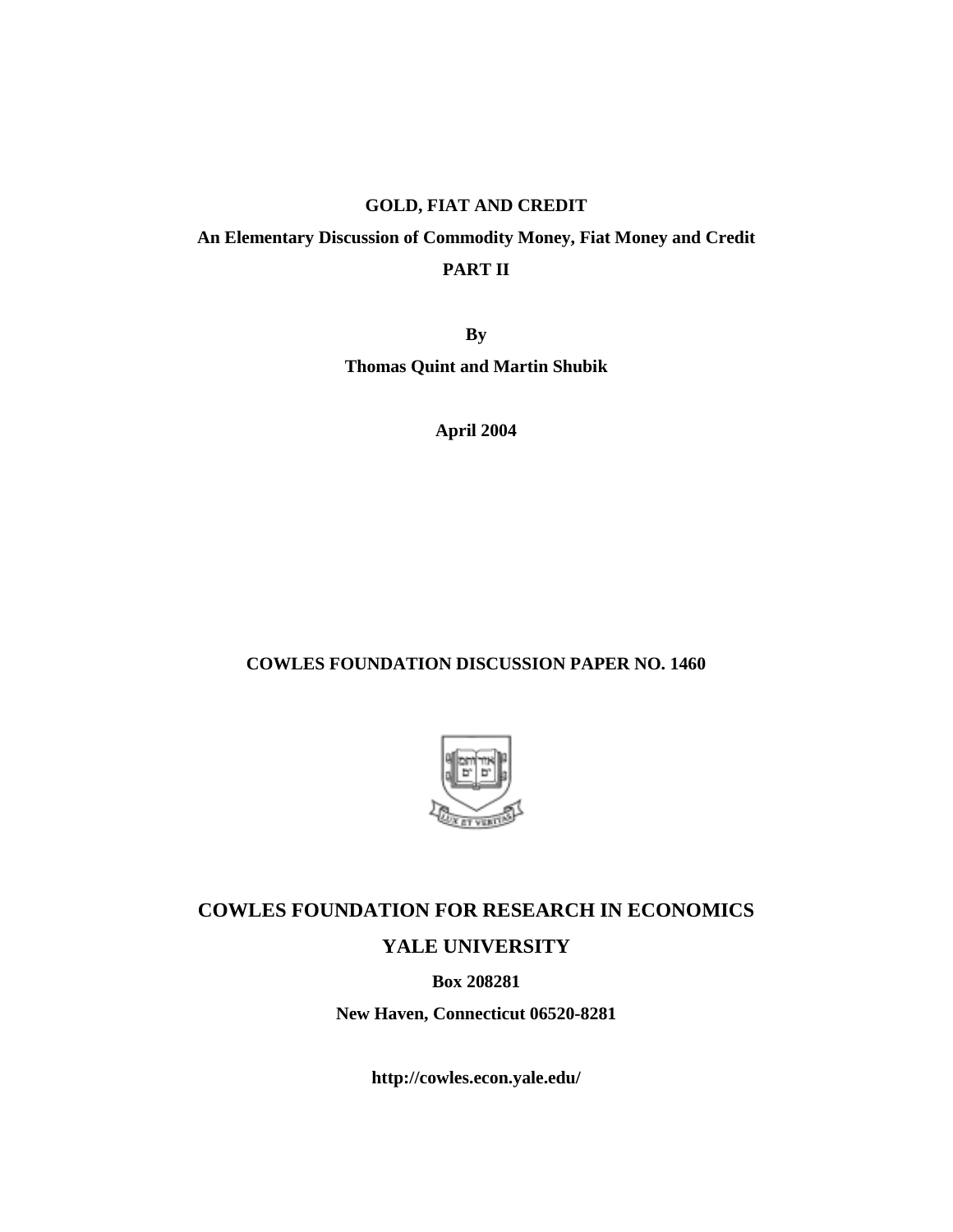# **GOLD, FIAT AND CREDIT** An Elementary Discussion of Commodity Money, Fiat Money and Credit

Thomas Quint Department of Mathematics, University of Nevada at Reno and Martin Shubik Cowles Foundation, Yale University

March 31, 2004

## Abstract

In this paper we present a series of models, all within the context of a simple two-good economy, which bring out the distinctions between the different types of money and financial institutions. The models emphasize the physical properties of the economic goods, moneys, and trading systems. In Part 1 of the paper, we covered models in which the money is a consumable storable; here in Part 2 we consider economies using durable money, fiat money, or credit. Under this framework we are able to successfully contrast the role of private money lenders, banks, bilateral credit systems, and credit clearinghouses. We are also able to model the importance of the bankruptcy or default penalty in supporting the use of fiat.

Keywords: Barley, Gold, Fiat and credit: Evolution of Money

JEL Classification: C28, C72, C91, D52, D84, E41, E43, E51, E58, G21, K12, L12, N20, P10

# Contents

|  | 2.1.1 The Treatment of the Service Value of Gold $\dots \dots \dots$ |
|--|----------------------------------------------------------------------|
|  | 2.1.2 The Link from Gold to a Storable Consumable $\dots \dots$ .    |
|  |                                                                      |
|  |                                                                      |
|  |                                                                      |
|  |                                                                      |
|  |                                                                      |
|  |                                                                      |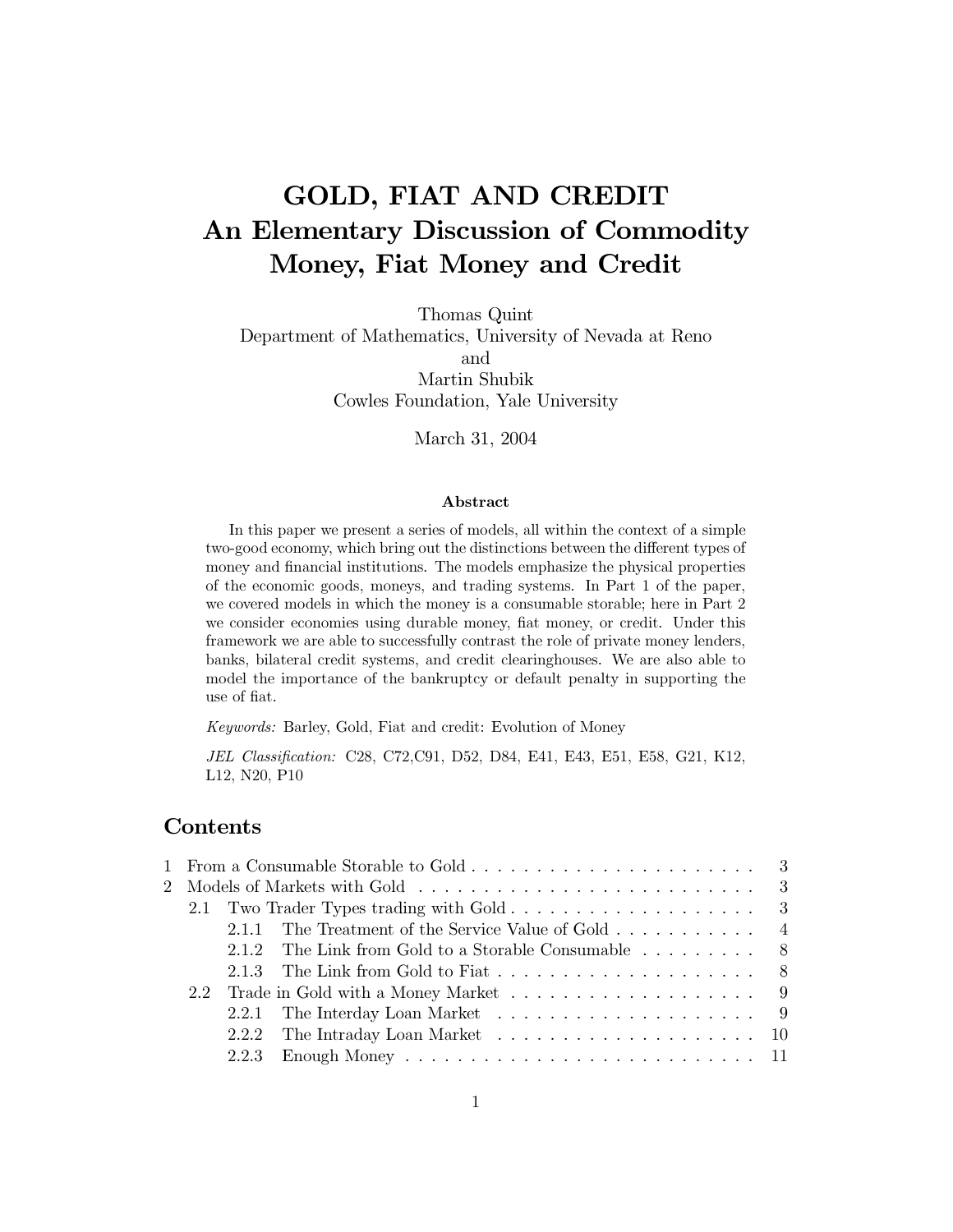|   |     | 2.2.4 | Not Enough Money $\dots \dots \dots \dots \dots \dots \dots \dots \dots$                     | 11     |
|---|-----|-------|----------------------------------------------------------------------------------------------|--------|
|   |     | 2.2.5 | Expectations or Can Gold Have a Salvage Value in This Game?                                  | 12     |
|   |     | 2.2.6 | Outside Money with No Outside Agent?                                                         | 12     |
| 3 |     |       |                                                                                              | 13     |
|   | 3.1 |       | Trade with Gold: Two Trader Types with an Altruistic Central Bank                            | 13     |
|   |     | 3.1.1 | Controlling the Money Supply $\dots \dots \dots \dots \dots \dots$                           | 14     |
|   |     | 3.1.2 | Controlling the Rate of Interest $\dots \dots \dots \dots \dots \dots$                       | 16     |
|   |     | 3.1.3 | The 100% Backed Credit Solution: Fort Knox or the Bank of                                    |        |
|   |     |       |                                                                                              | 16     |
| 4 |     |       | Models of Markets with Fiat, Clearing and Credit                                             | 17     |
|   | 4.1 |       |                                                                                              | $17\,$ |
|   |     | 4.1.1 | The Treatment of the Service Value of Fiat $\ldots \ldots \ldots$                            | 18     |
|   |     | 4.1.2 | The Treatment of the Salvage Value of Fiat $\dots \dots \dots$                               | 18     |
|   | 4.2 |       | The Hahn Paradox Revisited: Many Feasible Fixes                                              | 19     |
|   |     | 4.2.1 | The paradox and a necessary condition for the fix $\dots \dots$                              | 19     |
|   |     | 4.2.2 | The Many Sufficient Conditions for a Fix                                                     | 20     |
|   | 4.3 |       | Two Trader Types trading with Fiat: The Model $\ldots \ldots \ldots \ldots$                  | 22     |
|   | 4.4 |       | Two Trader Types trading with Fiat: The Model with a Central Bank                            | 23     |
|   |     | 4.4.1 | A Strategic Dummy Central Bank                                                               | 23     |
|   |     | 4.4.2 | Expectations or the Outside Passive Bank?                                                    | 24     |
|   |     | 4.4.3 | A Profit Maximizing Monopolistic Bank?                                                       | 25     |
|   |     | 4.4.4 |                                                                                              | 26     |
| 5 |     |       | Trade with Fiat and Demonetized Gold, the Role of Expectations                               | 27     |
| 6 |     |       |                                                                                              | 29     |
|   | 6.1 |       | Some Comments on the Trading Structure                                                       | 29     |
|   | 6.2 |       | Variations on the Fisher Equation: $PQ = MV$                                                 | 30     |
|   | 6.3 |       | Clearinghouses, Fiat, Credit and Credit Evaluation                                           | 31     |
| 7 |     |       |                                                                                              | 34     |
| 8 |     |       |                                                                                              | 37     |
|   | 8.1 |       | Two Trader Types: No Financial Markets                                                       | 37     |
| 9 |     |       | Appendix B: Trade with Fiat $\ldots \ldots \ldots \ldots \ldots \ldots \ldots \ldots \ldots$ | 39     |
|   | 9.1 |       | Trade with No Bank but with a Salvage Value                                                  | 39     |
|   | 9.2 |       |                                                                                              | 41     |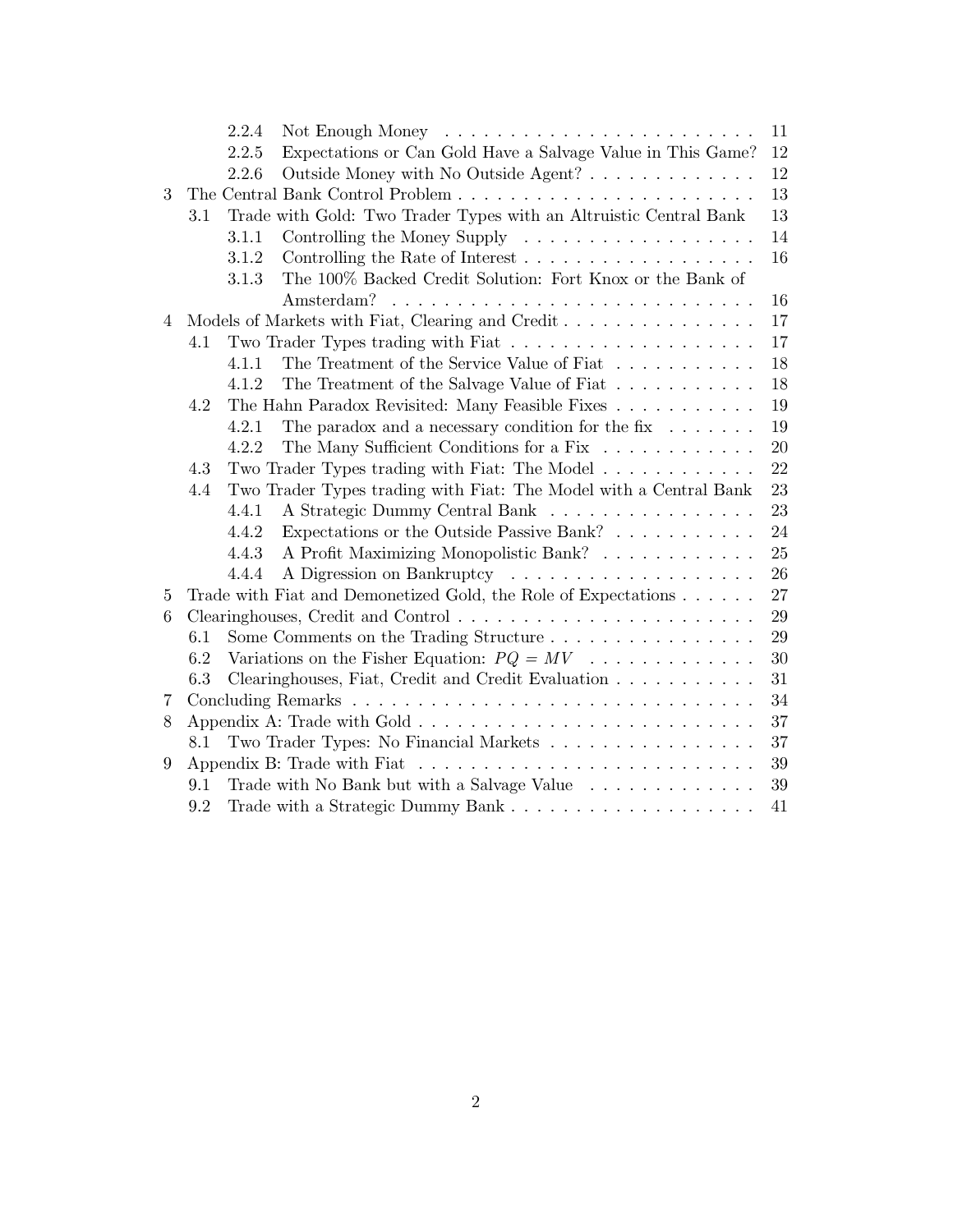#### From a Consumable Storable to Gold  $\mathbf 1$

In Part 1 our basic concern was with the use of a storable consumable as a means of payment. In this part we repeat our analysis in the case where the money is a durable asset which provides a stream of services. The properties of the durable together with consideration of the timing of markets provide a means to illustrate the relationship among consumable storable, durable and fiat monies.<sup>1</sup>

#### $\boldsymbol{2}$ Models of Markets with Gold

Gold, silver and other metals have all been utilized as a durable money. They all have the property (which is reflected in the mathematical formulation) that one can use the durable as a money in transactions or can use its services for consumption or production and at the end of the period still have the asset.

| Table 1      |                        |                         |                         |  |  |  |
|--------------|------------------------|-------------------------|-------------------------|--|--|--|
|              | Cash only              | money mkt               | Central Bank            |  |  |  |
| Trader 1     | (a, 0, [m, m])         | (a, 0, [m, m])          | (a, 0, [m, m])          |  |  |  |
| Trader 2     | (0, a, [m, m])         | (0, a, [m, m])          | (0, a, [m, m])          |  |  |  |
| Money-lender | $\mathbf{n}\mathbf{o}$ | $(0,0,[(M-2m),(M-2m)])$ | no                      |  |  |  |
| Central bank | $\mathbf{n}\mathbf{o}$ | no                      | $(0,0,[(M-2m),(M-2m)])$ |  |  |  |

Table 1 shows the different treatments for trade with a durable money. Once again the columns represent the models we cover, while the rows represent types of agents. A cell with a "no" means that the corresponding type of agent is not present in the corresponding economy. Otherwise, the triples show the initial endowments of the two types of good and the durable money.

#### $2.1$ Two Trader Types trading with Gold

We consider two types of traders, trading in two goods, in a one-period game. As in Part 1, we assume that a) the traders of Type 1 are endowed only with good 1;

Work on a topic as broad, basic and diffuse as the theory of money contains large elements of synthesis as well as analysis. Thus it rarely if ever can be attributed to a single individual as in a theorem in pure mathematics. We cannot do justice to the work of the many authors whose work has influenced our thoughts. However the authors have been influenced in particular by Allais [1], Baumol [3], Bewley [4], Friedman [15], Grandmont [16], Grandmont and Younes [17], Gurley and Shaw [18], Hahn [19], Lucas [24], Magill and Quinzi [25], Samuelson [28], Tobin [42], and many others, in particular many collaborations with Dubey, Geanakoplos and Shapley.

A recent study of referencing in economics papers indicates that almost all of the references are to works of the last two to three years. Yet economic theory calls for a process of accretion. We cannot spend too much of our time constantly referencing the distant past but it behooves us to remember the basic contributions of many great minds. In monetary theory, as approached here our intellectual debt to the following historical figures is considerable. They are: Cournot, Edgeworth, Jevons, Ricardo, Wicksell, Böhm-Bawerk, Walras, Fisher, Hicks and Keynes.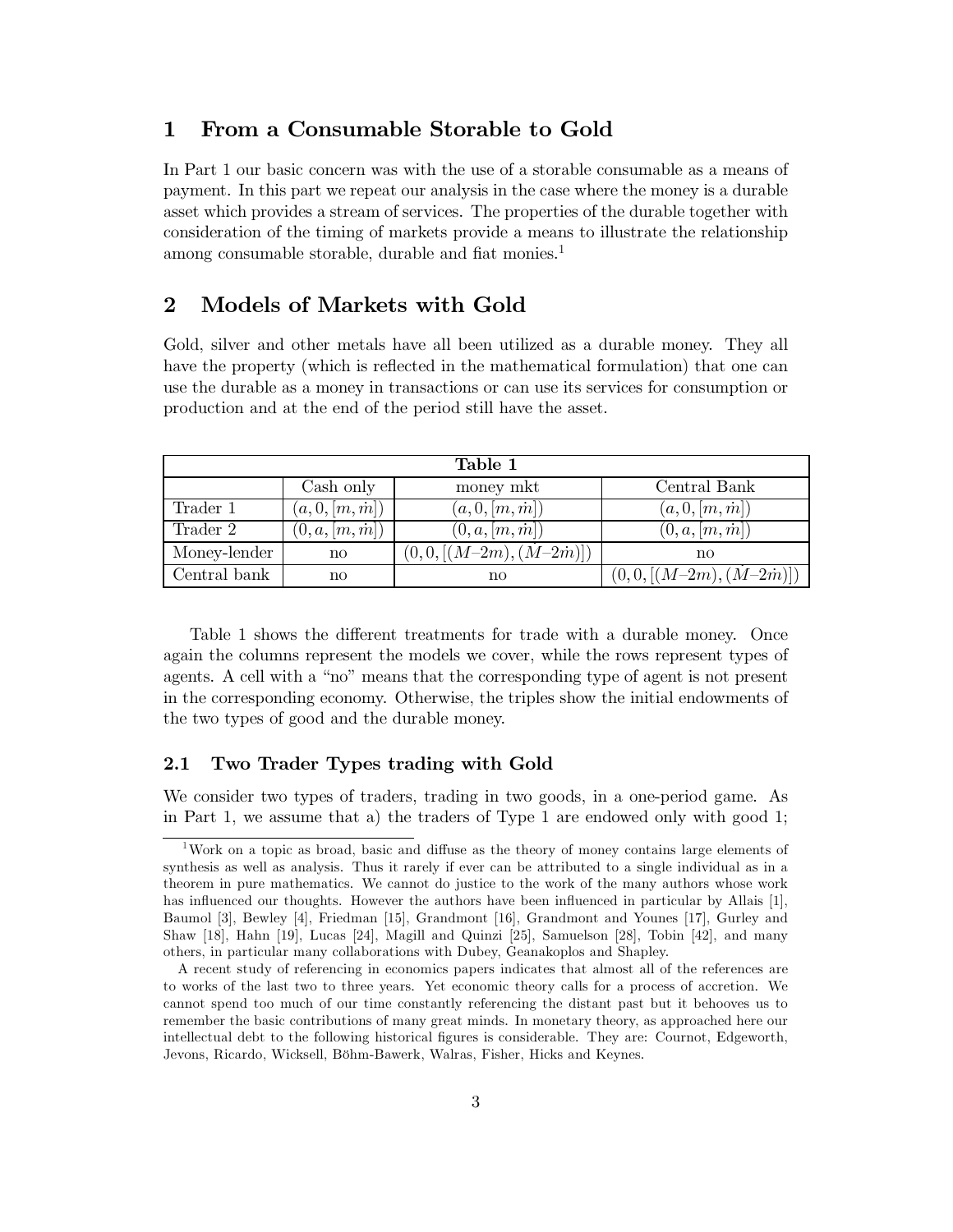b) the traders of Type 2 only with good 2; and c) there is a continuum of each trader type. A strategy for the Type 1 traders is denoted by  $(q, b)$  where  $q =$  the amount of good 1 offered for sale and  $b =$  the amount of gold bid for good 2. The notation for the Type 2 traders is  $(\bar{q}, b)$ . We remind the reader that these strategies represent aggregations over the continuum of individual traders; for details see Section 4.2.1 of Part 1.

The traders of Type 1 have total endowment  $(a, 0, [m, m])$ , while those of Type 2 have  $(0, a, [m, m])$ . The reader will notice that these endowments are the same as in Part 1, except that here we distinguish between the asset gold and the stream of services it yields. The asset is measured as a "stock variable," measured in some physical units. The services, by contrast, are a "flow variable," and so would be measured in units per unit of time. To distinguish the two types of variables, we use the "dot" notation, so m denotes the initial endowment of the asset gold, while  $\dot{m}$ denotes the initial endowment of the gold's services. The dot notation is also used for other variables; hence, for example  $b$  represents the amount of gold services the Type 1 traders bid in an effort to obtain good  $2<sup>2</sup>$ .

We note that the asset and the service are bundled together, and unless we introduce a rental market they are sold together. In this paper we do not have such a rental market; hence in what follows, necessarily always  $b = \dot{b}$ ,  $\bar{b} = \dot{b}$ ,  $q = \dot{q}$ ,  $\bar{q} = \overline{\dot{q}}$ , and  $m = \dot{m}^3$ .

Finally, we assume that both trader types have the same utility function  $\varphi(x, y)$  +  $\dot{z}$ , where  $\varphi$  is an increasing concave function, x and y represent the amounts of good 1 and good 2 consumed, and  $\dot{z}$  stands for the consumption services of ( $z$  units of) the asset. There is also the possibility that the traders will assign a salvage value to any leftover asset at the end of the game; we model this as well below.

#### 2.1.1 The Treatment of the Service Value of Gold

In this model there are three aspects of gold to which value is attached. They are its value as an ornament, its value in transactions and its residual value as an asset with a possible salvage value at the end of the game [35]. Hence, in order to fully define the optimization over the period we must indicate who gets to use the services of the asset, when transactions are made, and how the asset is evaluated at the end.

Traders of Type 1 attempt to maximize:

$$
\max_{b,q} \varphi \left( a - q, \frac{b}{\bar{p}} \right) + k_2 \dot{m} + (k_3 - k_2)(\dot{m} - \dot{b}) + (1 - k_3)(\dot{m} - \dot{b} + p\dot{q}) + \Pi(m + pq - b) \text{s.t. } m - b \ge 0
$$
 (1)

$$
m + pq - b \ge 0 \tag{2}
$$

<sup>&</sup>lt;sup>2</sup>It should be noted that there are strategic operational differences among buying an asset and utilizing its services then selling it in a buy-back or in the market and renting the asset to use its services.

<sup>&</sup>lt;sup>3</sup>More precisely, we can select units such that one unit of the asset gold yields one unit of gold services in one unit of time, i.e.,  $m = \int_{t=0}^{1} \dot{m} dt$ .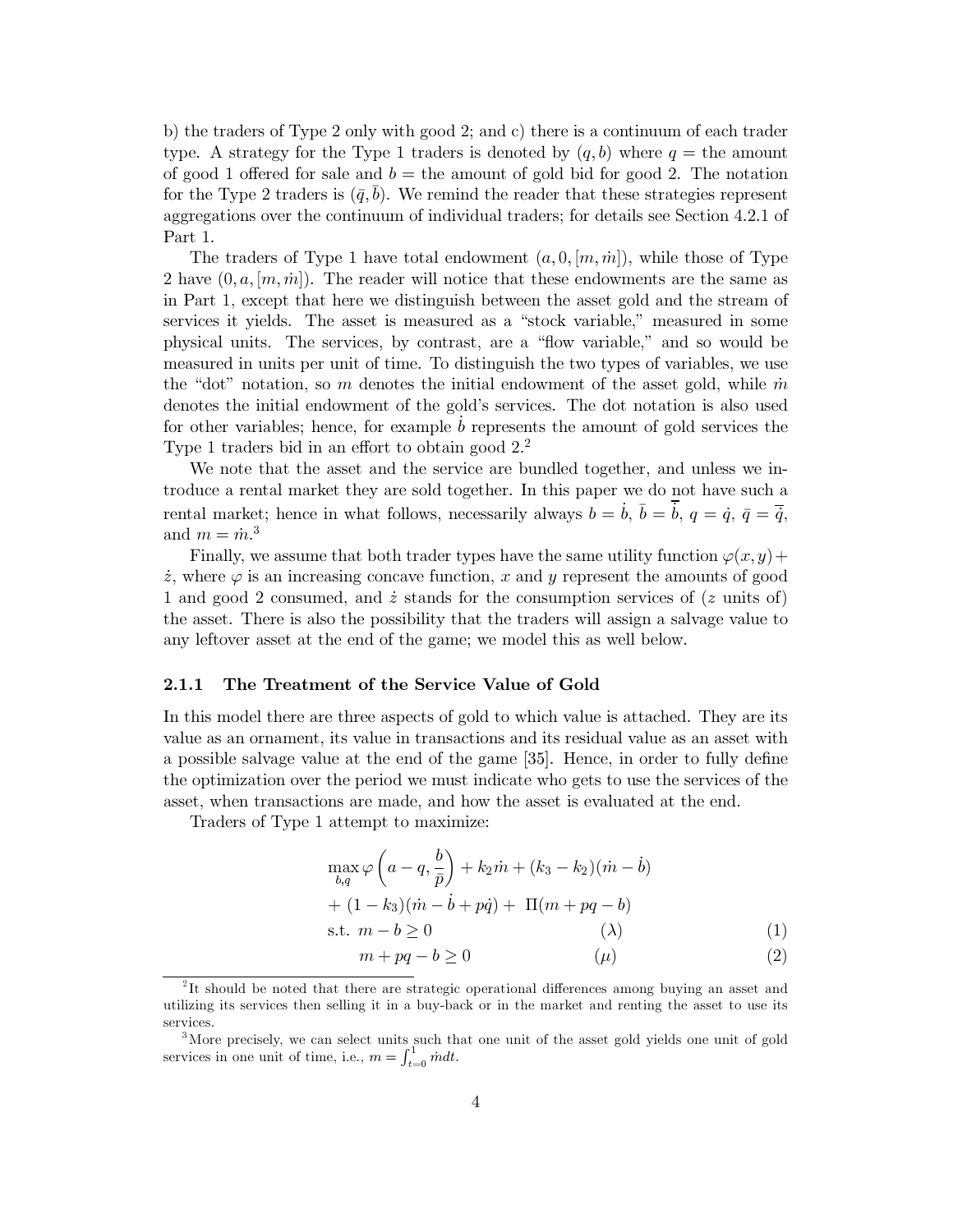$$
b \ge 0, \ 0 \le q \le a
$$

Here  $k_2$  is the proportion of the time period that passes before the goods market opens;  $k_3 - k_2$  is the proportion of the period taken up by the market, when the consumption use of the gold used in transactions is lost; and  $1-k_3$  is the proportion of the period after the market, when the consumption use of gold is enjoyed by the final owner of the asset  $(k_1$  will be defined later). The parameter  $\Pi$  is the salvage value for the gold at the end of the game.

We note that in expression (1) that the two arguments for  $\varphi$  are quantities of point consumption perishables; hence there is no need to distinguish between their stock and flow. However, the distinction must be made for the services of the gold. The numbers  $k_t$  have the dimension of time, thus  $k_2\dot{m}$  (more precisely  $\int_{t=0}^{k_2} \dot{m} dt$ ) stands for the consumption services of gold rendered over the interval  $[0, k_2]$ . The amount  $pq$  is the amount of gold earned as income from the sale of good 1, credited at time  $k_3$ . The amount  $p\dot{q}$  indicates the service stream available from this gold.

In fact the transactions costs involved in going from gold coin to jewelry and vice-versa are high and take time. Somewhat fancifully we could imagine wearing the coins as jewelry attached to a bracelet and taking them off to make payments. Probably more realistically,  $k_2 = 0$  and  $k_3 = 1$  covers the situation where, if gold is used for money it has only transactions use in that period.

The values  $k_2 = 0$  and  $k_3 \approx 0$  model the situation where the market meets for some brief time  $\Delta$  at the very start of the period, all deliveries are made on the spot and all final recipients obtain the use of all of the goods including the gold for essentially the whole of the period.

Figure 1 shows the general case and the two special cases just noted. These two extreme parameter settings enable us to start to bridge the gulf between a storable consumption good money and a fiat money; see Sections 2.1.2 and 2.1.3 below.

We will also consider the case  $k_2 = k_3 = 1.^4$ 



Finally, we note that in the optimization above, the last constraint  $(2)$  is irrelevant because it is satisfied whenever  $(1)$  is. Thus one may ignore it when doing the mathematical analysis. However, we leave it in the model simply because it is the

<sup>&</sup>lt;sup>4</sup>It must be noted that the division of the day into the pre-market, market and post-market segments with the consumption and transactions uses of gold differentiated is almost a parody of physical reality in the sense that the considerable costs and time delays in minting and the manufacture of jewelry are left out. However the explicit introduction of market mechanisms is critical to understanding the relationship among consumption value, transaction value and asset disposal value. For this reason we concentrate on providing an explicit well-defined mechanism to produce a playable game and get the logic straight. Generalization to large classes of mechanism must come later.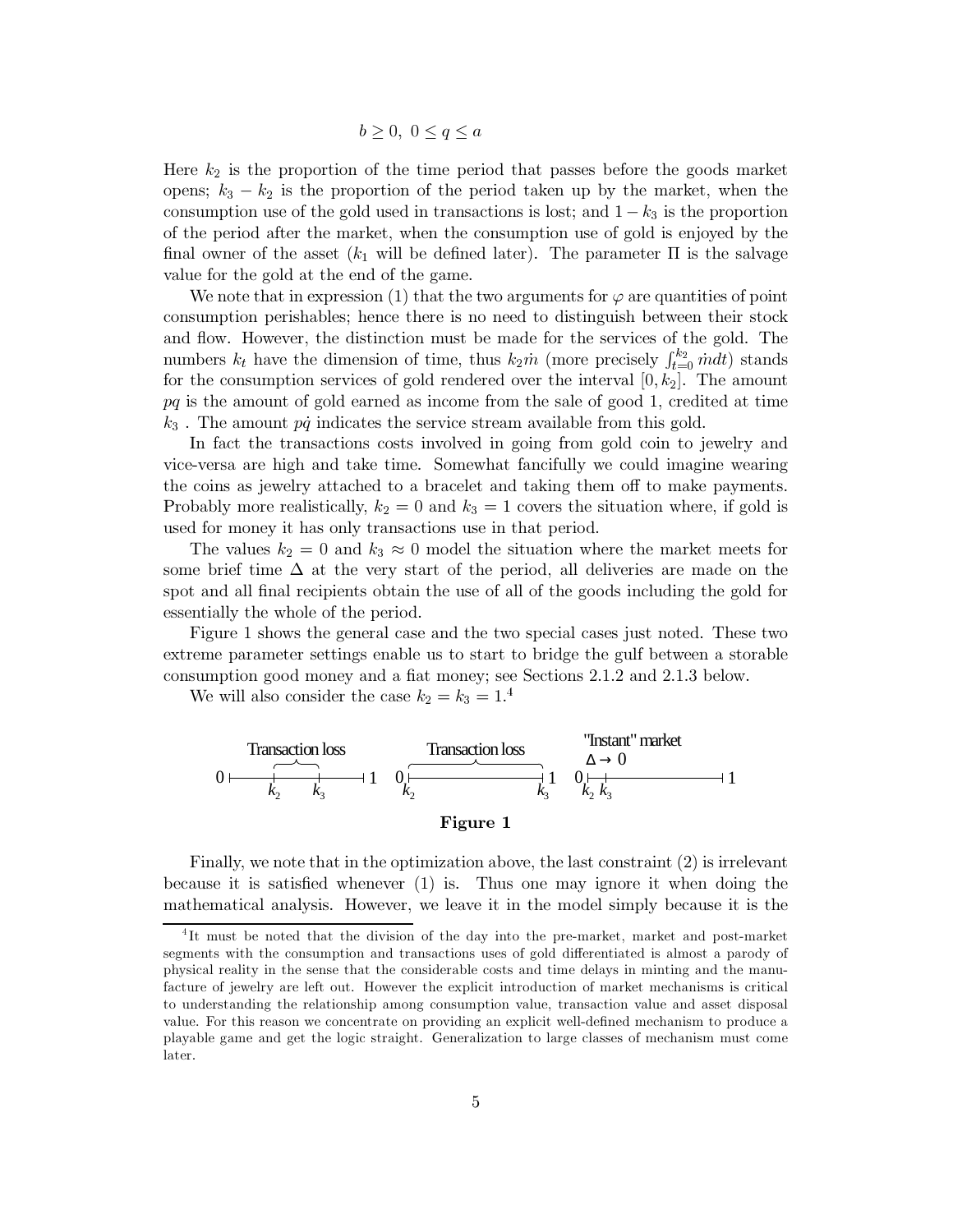"budget constraint," and later variants of the game will have budget constraints which are not redundant

The traders of Type 2 face a similar optimization program, namely

$$
\max_{\bar{b},\bar{q}} \varphi\left(\frac{\bar{b}}{p},a-\bar{q}\right) + k_2\dot{m} + (k_3 - k_2)(\bar{m} - \bar{b})
$$
  
+(1 - k<sub>3</sub>)(\dot{m} - \bar{b} + \bar{p}\bar{q}) + \Pi(m + \bar{p}\bar{q} - \bar{b})  
s.t.  $m - \bar{b} \geq 0$ ) (3)  
(4)

$$
m + p\bar{q} - \bar{b} \ge 0 \tag{1}
$$

$$
0 \le \bar{q} \le a \text{ and } \bar{b} \ge 0 \tag{5}
$$

Finally, as in Part 1, price is formed by:

$$
p = \frac{\bar{b}}{p} \text{ and } \bar{p} = \frac{b}{\bar{q}}.\tag{6}
$$

Again, we remind the reader that the quantities  $b, q, \bar{b}$ , and  $\bar{q}$  (as well as the variables  $d$  and  $d$  defined later on) are all definite integrals taken over the continuum of traders of Type 1 or 2; the quantities p and  $\bar{p}$  are just quotients of these values.

We solve the optimization for the case with  $\Pi = 0$ ,  $\varphi(x, y) = 2\sqrt{xy}$  and general values for  $k_2$  and  $k_3$ . The full solution is given in Appendix A. A sensitivity analysis based on this solution is given below in Table 2.

The condition of "enough money" means that  $m$  is high enough so that the cash flow constraints ( $\lambda$ ) and ( $\lambda$ ) are nonbinding. Economically, it means that the volume of the money supply at equilibrium is sufficient to cover the volume of competitive trade. In this instance, the condition turns out to be

$$
m \ge \frac{a\sqrt{1-k_3}}{(2-k_2-k_3)\sqrt{1-k_2}}.\tag{7}
$$

In the case where (7) holds, price is given by  $p = \bar{p} = \sqrt{\frac{1}{(1-k_2)(1-k_3)}}$  and the physical amount of trade by  $q = \bar{q} = \frac{(1-k_3)a}{2-k_2-k_3}$ . The bids are  $b = \bar{b} = pq = \frac{a\sqrt{1-k_3}}{(2-k_2-k_3)\sqrt{1-k_2}}$ . Comparing these results with those from the storable consumable money case (Part 1), we find that the prices of the goods have gone up to reflect the lessening of the consumption utility of gold. Somewhat surprisingly, the meeting time of the market makes a difference, even if there is no transactions loss in the market.

When  $k_2 = k_3 = 0$ , then  $p = 1$  and the consumption services of a unit of gold bid are completely lost for the lender if it is used in transactions. The amount of money needed to finance trade is  $a/2$ .

When  $k_2 = k_3 \approx 1$  price becomes infinite and an infinite amount of gold is called for because as the lender gives up almost no service value to the borrower who intends to use it for transactions, it will have little value in consumption to the final recipient. At the end of the game as there is no salvage value for the asset, the more its service value to the final recipient approaches zero, the more it starts to look like fiat.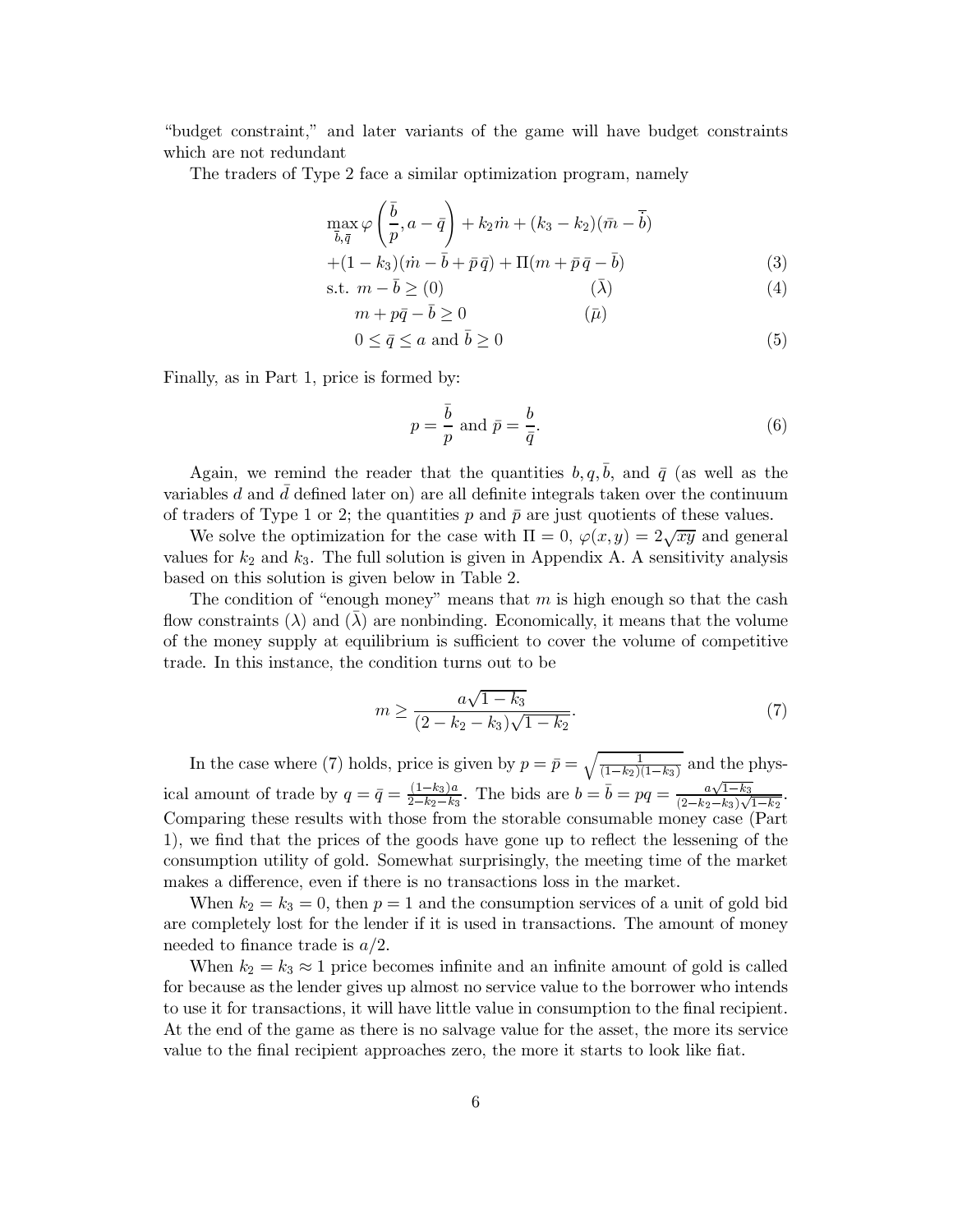When  $k_2 \neq k_3$  there is a loss of utility in trade. Hence the act of using a durable is an implicit tax or rate of interest drain on trade; thus efficient exchange is not achieved even though there is enough money to avoid a trading constraint.

When there is "not enough money" (i.e.,  $(7)$  doesn't hold), we find that prices, bids, and trade all decrease, just as in the models of Part 1.

## A sensitivity analysis

We consider  $k_2 = 1/2$ ,  $k_3 = 3/4$ . These values give service losses for 1/4 of the period when the market meets at mid-day. Just as in Part 1, we examine the model as m ranges from  $\infty$  down to 0:

| Table 2                                      |    |               |                   |  |  |
|----------------------------------------------|----|---------------|-------------------|--|--|
| Trading with a transactions loss of services |    |               |                   |  |  |
| m                                            | Þ  |               |                   |  |  |
| 4a<br>m >                                    |    | a/3           | 4a<br>$3\sqrt{2}$ |  |  |
| 79                                           |    | $a_{\cdot}$   |                   |  |  |
| $\frac{2a}{5}$<br>$\,m$                      | ٠, | $\frac{a}{5}$ | $\frac{2a}{5}$    |  |  |
|                                              |    |               |                   |  |  |

**Case 1:**  $m > 4a/3\sqrt{2}$ . When there is more than enough money, the shadow price of the transactions value of money remains at  $\lambda = 0$ . However, efficient trade of the perishables is not achieved (i.e., each type of trader consumes  $2a/3$  of her good and  $a/3$  of the other). This is due to the loss of  $1/4$  of a period of the services of gold used for transactions. Note that the price level is considerably higher than in the storable consumable money case. Surplus gold (above transactions needs) is kept for the full consumption of its services.

**Case 2:**  $m = 4a/3\sqrt{2}$ . When there is precisely enough money for transactions, and it is distributed in a manner that every individual does not encounter her cash constraints, the shadow price of the transactions value of money is  $\lambda = 0$ .

**Case 3:**  $0 < m < 4a/3\sqrt{2}$ , for example  $m = 2a/5$ . When there is "not enough money," the shadow price of the transactions value of money is positive as is reflected by  $\lambda = 1/2$ . Efficient trade of perishables is not achieved for two reasons, the transactions loss of gold and the constraint on trade. The price level is decreasing monotonically as m decreases from  $4a/3\sqrt{2}$  to 0.

**Case 4:**  $m \rightarrow 0$ . When there is little or no money in the economy there is next to no trade. In reality, if this happened, other means of payment would be used and other avenues of trade would spring up. The societal "trust substitutes" would be substituted by local trust substitutes if they became too expensive.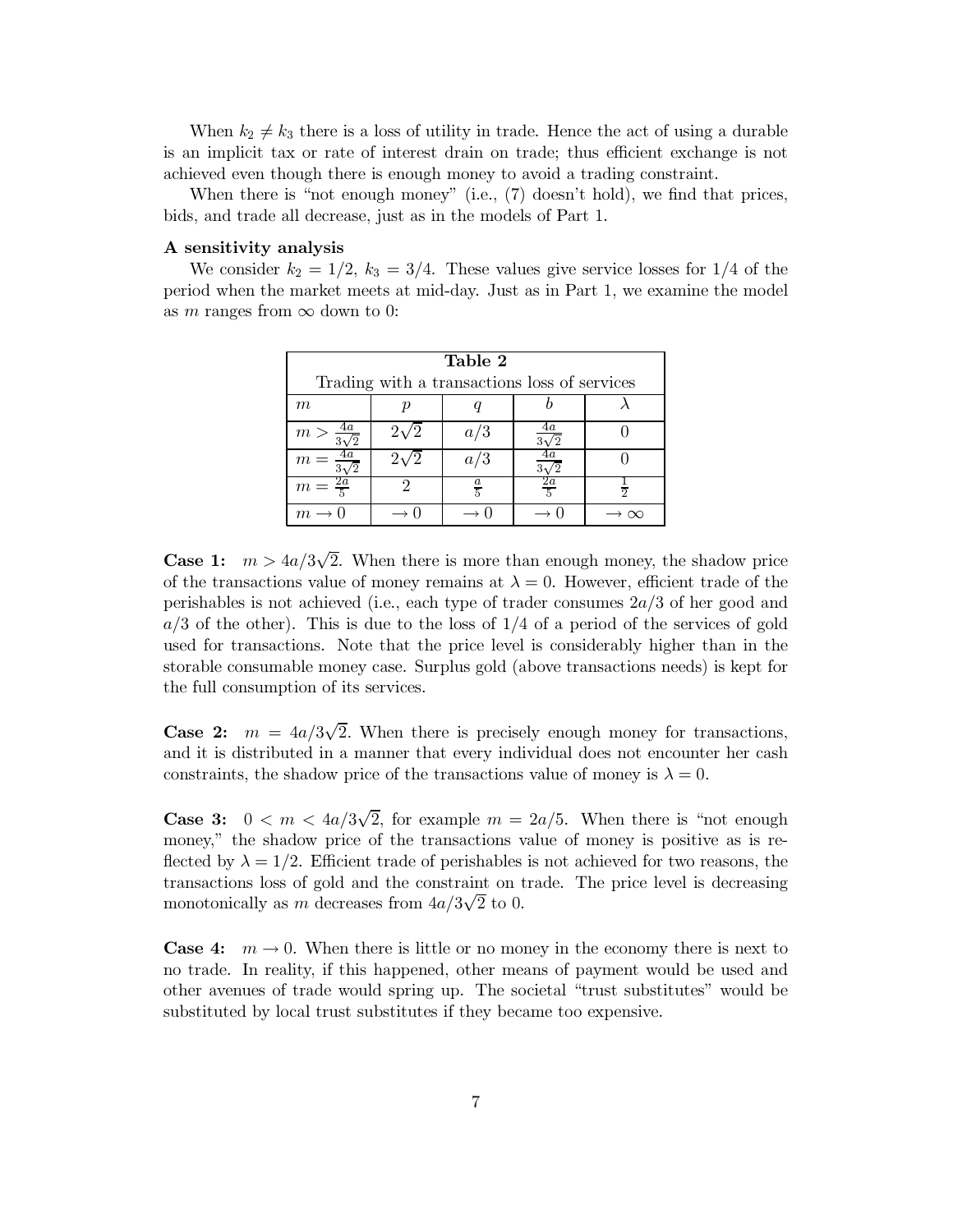#### $2.1.2$ The Link from Gold to a Storable Consumable

We observe that with the special case of the values  $k_2 = 0$  and  $k_3 = 0$ , we obtain the same results as in the Part 1 for the storable consumable. Here we have the implausible proposition that the time taken to operate a market is so small that as a reasonable approximation it can be ignored. In this instance the strict consumption yield of a can of beans or unit of gold are the same. With a "timeless" market at the start of the period, both the consumption of the beans and the full services of the gold belong to the ultimate owner. (With fiat there is *only* transactions value.)

In this one period game with  $k_2 = 0$  and  $k_3 = 0$ , the markets are active regardless of the valuation attached to the salvage value of gold or beans carried over voluntarily or involuntarily to the next period.<sup>5</sup>

#### 2.1.3 The Link from Gold to Fiat

When we consider  $k_2 = 0$  and  $k_3 \approx 1$  we obtain an interesting but not full transition zone towards fiat.<sup>6</sup> There will be a specific amount of gold which will be enough to satisfy optimal trade and have none utilized as jewelry. Once more we assume that the salvage price for the asset is zero Although the consumption services of the gold used in transactions are lost, there is still utilitarian value to be obtained from the services of gold not used in transactions.<sup>7</sup> This supports the value of the gold as a source of consumption services, but setting  $k_3 = 1$  when  $\Pi = 0$  destroys the use of gold in both the goods market and the money market. The Hahn paradox (see Section 4.2.1) holds. No lender or seller is motivated to supply any item to the markets as she will be paid in worthless gold after it has exhausted its stream of services, leaving only a valueless asset. The only difference between the gold and the fiat is that all owners of gold can derive (completely non-strategically) the consumption value of the gold; but, in general, there is no consumption value attached to fiat.<sup>8</sup> Both for gold with the markets at the end of period and for fiat their value as a money requires as a necessary condition that a salvage utilitarian value of some sort be attached to the surviving asset. We return to a discussion of fiat in Section 4.

The important case distinction between  $k_2 = 0$  and  $k_3 = 0$ , vs.  $k_2 = 0$  and  $k_3 = 1$ is seen in the incentives to sell. When  $k_3 = 0$ , the income from goods sold is paid in gold at the start of the period and will yield almost full service for the period. When  $k_3 = 1$ , the income from goods sold for gold yields nothing.

 ${}^{5}$ Note that there is nevertheless an important strategic difference between the storable consumable and the durable. The choice to not carry the asset over to the next period is available for the first but not the second.

 ${}^{6}$  To formally make fiat money a specific case of the model, we would first need to define a parameter  $\alpha$  as the per-unit-time service utility of the monetary asset. We then would modify the objective functions for the traders by multiplying the second, third, and fourth terms by  $\alpha$ . The case of the consumable storable money would then be where  $k_2 = 0$ ,  $k_3 = 0$ , and  $\alpha = 1$  (normalized). The fiat case would be where  $k_2 = 0$ ,  $k_3 = 1$ , and  $\alpha = 0$ .

 ${}^{7}$ In this instance this is merely a constant of no strategic significance. It is completely autarchic. In the one period game its yield is only to the owner as the loss of services in the trading period equal its service value.

<sup>&</sup>lt;sup>8</sup>Although a scriptophile might debate this conventional view.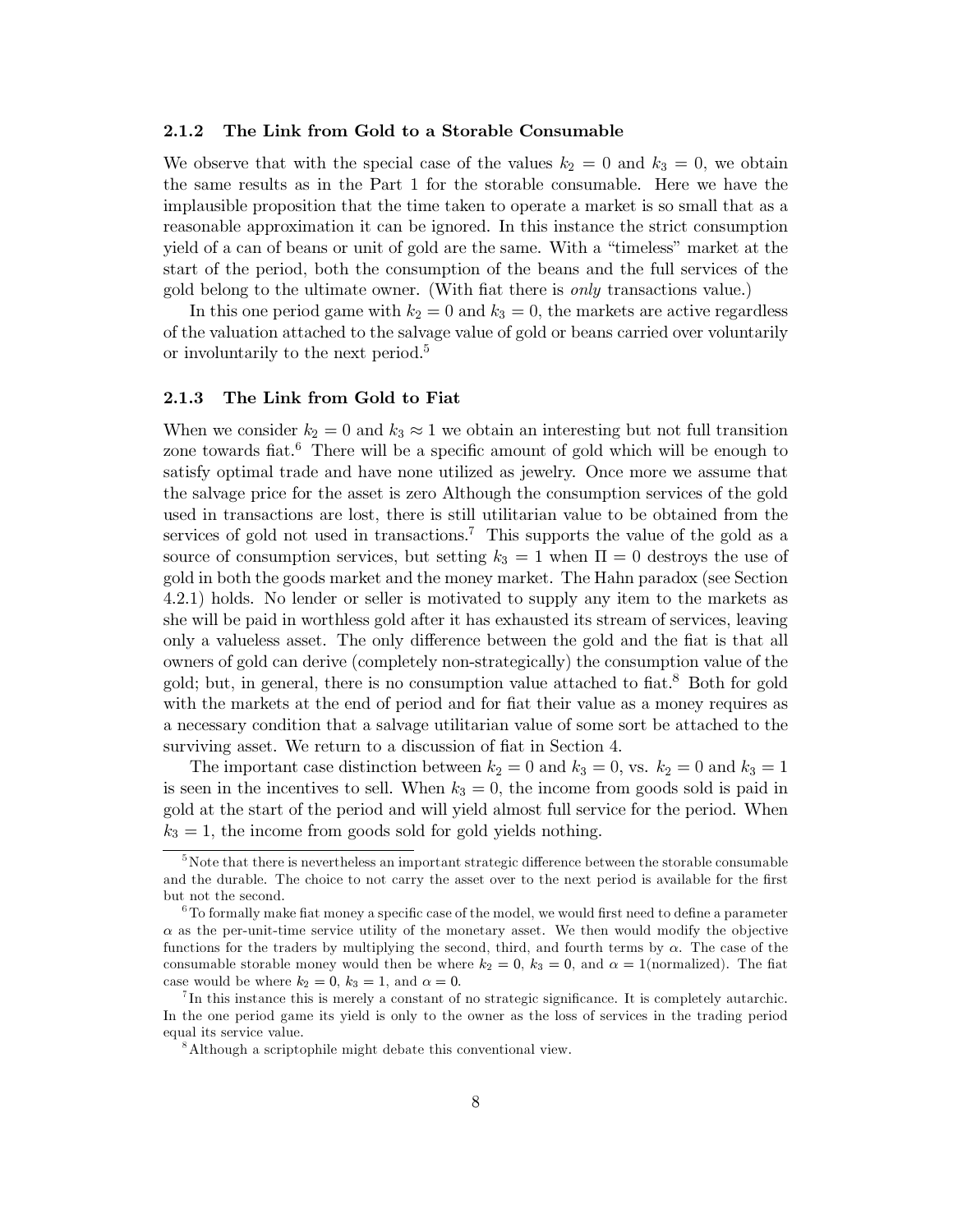#### $2.2$ Trade in Gold with a Money Market

Suppose the types have nonsymmetric endowments of  $(a,0,m_1)$  and  $(0,a,m_2)$  where  $m_1 > m_2$ . As in Part 1, we introduce a money market.

A strategy for the traders of Type 1 is denoted by  $(g, q, b)$ , where  $g =$  the amount of money offered in the money market,  $q =$  the amount of good 1 offered for sale and  $b =$  the amount of money bid for good 2. The notation for the Type 2 traders is  $(\bar{d}, \bar{q}, \bar{b})$  where  $\bar{d}$  is the amount of personal IOU notes bid for the gold offered. From considerations of a dimensional analysis it must be considered as a new separate financial instrument, the personal IOU note which is monetized by exchanging it for money. This is consistent with the observation in banking practice that a loan to an individual can be interpreted as "monetizing her personal credit".

#### $2.2.1$ The Interday Loan Market

Before we are in a position to write down the payoff function we must decide upon whether the functioning of the financial market for loans takes up any time and/or other resources. We assume (somewhat counterfactually and against "bankers hours") that the financing takes place in a very fast and time efficient market at the start of the day. Thus we break the single period up into four parts with two markets, a financial market and a goods market. Let the length of time for the financial market be  $k_1 = \Delta$ , where  $\Delta$  is small as is shown in Figure 2.



Figure 2. A money market and a goods market

The maximization for the lenders is

$$
\max_{q,b,g} \varphi \left( a - q, \frac{b}{\overline{p}} \right) + k_1 (\dot{m}_1 - \dot{g})
$$
\n
$$
+ (k_2 - k_1)(\dot{m}_1 - \dot{g}) + (k_3 - k_2)(\dot{m}_1 - \dot{g} - \dot{b})
$$
\n
$$
+ (1 - k_3)(\dot{m}_1 - \dot{g} - \dot{b} + p\dot{q})
$$
\ns.t.  $m_1 - g - b \ge 0$ ,  
\n $\Pi(m_1 + \rho g - b + pq) \ge 0$  (4) (9)

$$
0 \le q \le a, \text{and } b, g \ge 0 \tag{10}
$$

and for the borrowers it is

$$
\max_{\overline{b}, \overline{q}, \overline{d}} \varphi\left(\frac{\overline{b}}{p}, a - \overline{q}\right) + k_1 \dot{m}_2
$$
  
+  $(k_2 - k_1) \left(\dot{m}_2 + \frac{\overline{d}}{1 + \rho}\right)$  (11)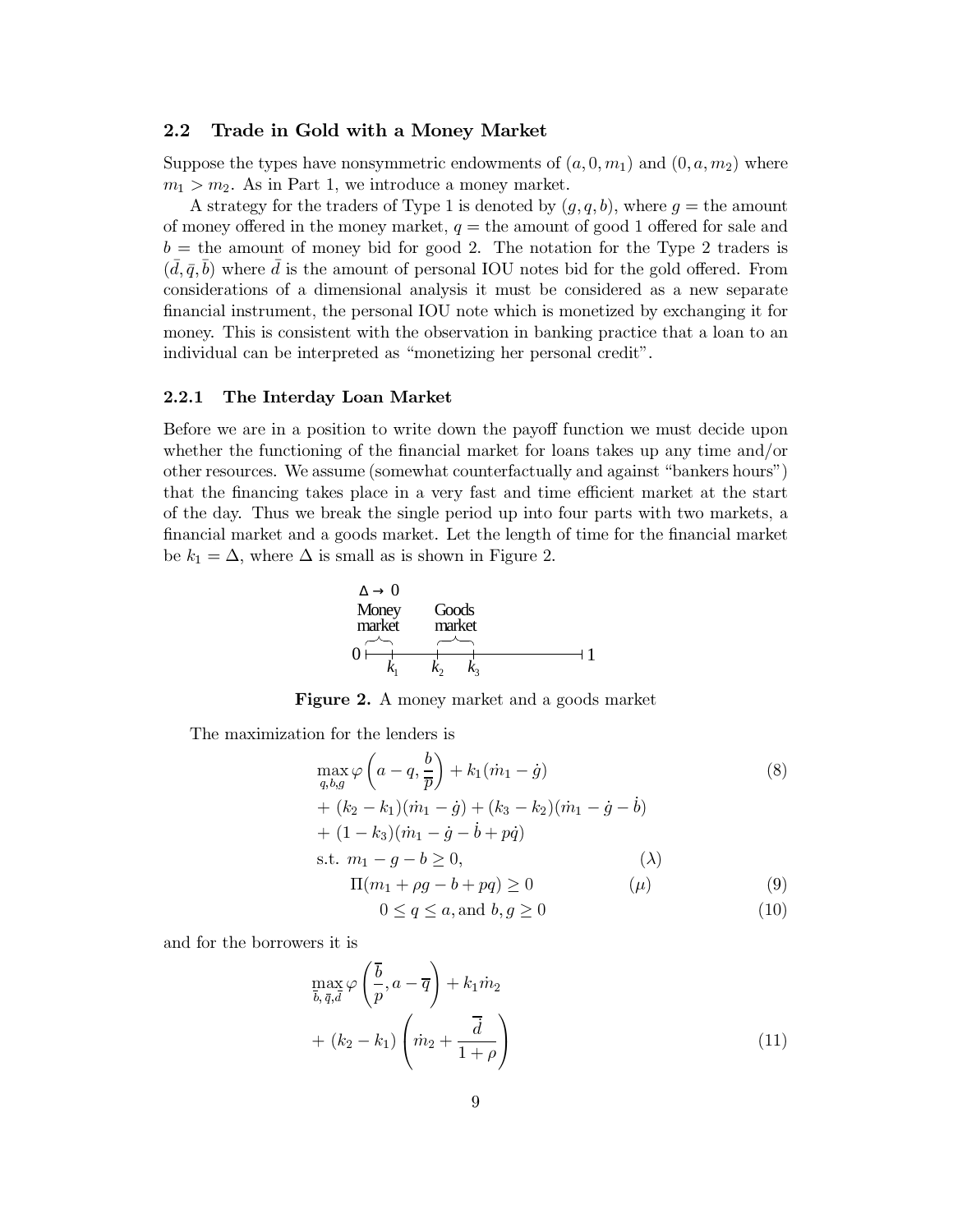+ 
$$
(k_3 - k_2)
$$
  $\left(\dot{m}_2 + \frac{\overline{d}}{1 + \rho} - \overline{b}\right)$   
+  $(1 - k_3)$   $\left(\dot{m}_2 + \frac{\overline{d}}{1 + \rho} + \overline{p}\overline{q} - \overline{b}\right)$   
s.t.  $m_2 - \overline{b} + \frac{\overline{d}}{1 + \rho} \ge 0$ ,  $(\overline{\lambda})$  (12)

$$
\Pi(m_1 - \bar{d} - \bar{b} + \bar{p}\,\bar{q}) \ge 0 \tag{13}
$$

$$
0 \le \bar{q} \le a, \text{and } \bar{b}, \bar{d} \ge 0. \tag{14}
$$

Price formation is as before

$$
p = \frac{\bar{b}}{q} \text{ and } \bar{p} = \frac{b}{\bar{q}}.\tag{15}
$$

The endogenous rate of interest is formed as follows:

$$
1 + \rho = \frac{\int_{\alpha} d^{\alpha}}{\int_{\alpha} g^{\alpha}} = \frac{d}{g}.
$$
\n(16)

Remember we are considering all individuals as being part of a continuum; thus a more proper notation for the formation of the interest rate is as indicated.<sup>9</sup> The lack of a "dot" on top of the variables in the interest equations is to remind us that the interest rate is formed by an asset (gold) and by an IOU note denominated in this asset, and similarly the price is formed by assets.<sup>10</sup> Also implicit is the presence of a bankruptcy penalty (denominated in "disutility" or punishment per unit of gold defaulted) that is sufficiently steep that strategic bankruptcy is not worthwhile.

Viewing the last term of the objective function for the lenders a modeling problem must be faced. Do the borrowers pay the lenders back immediately at time  $k_3$  or is their borrowing an interday loan? If it is an interday loan it will be paid back "tomorrow morning"; but this apparently minor distinction means that the lender obtains no services from the gold she lent this period. Thus the last term in the objective function does not contain the term  $(1 + \rho)\dot{g}$ , and this implies that there is never an incentive for the lender to lend. Hence  $g = 0$  and the money market is inactive.

#### 2.2.2 The Intraday Loan Market

If the loan considered above were an intraday loan which had to be paid back immediately after the goods market terminated at time  $k_3 < 1$ , then the lenders' problem

<sup>&</sup>lt;sup>9</sup>In the valuation of the services of gold the use of the time divisions  $k_1$  and  $k_2$  appear to be a distinction without an operational difference for the lenders; but not for the borrowers. This is the zone for lawyers, brokers and accountants. The lender is giving up the use of the gold, but the borrower has not yet obtained its use.

 $10$  Thus the rate of interest is a dimensionless number.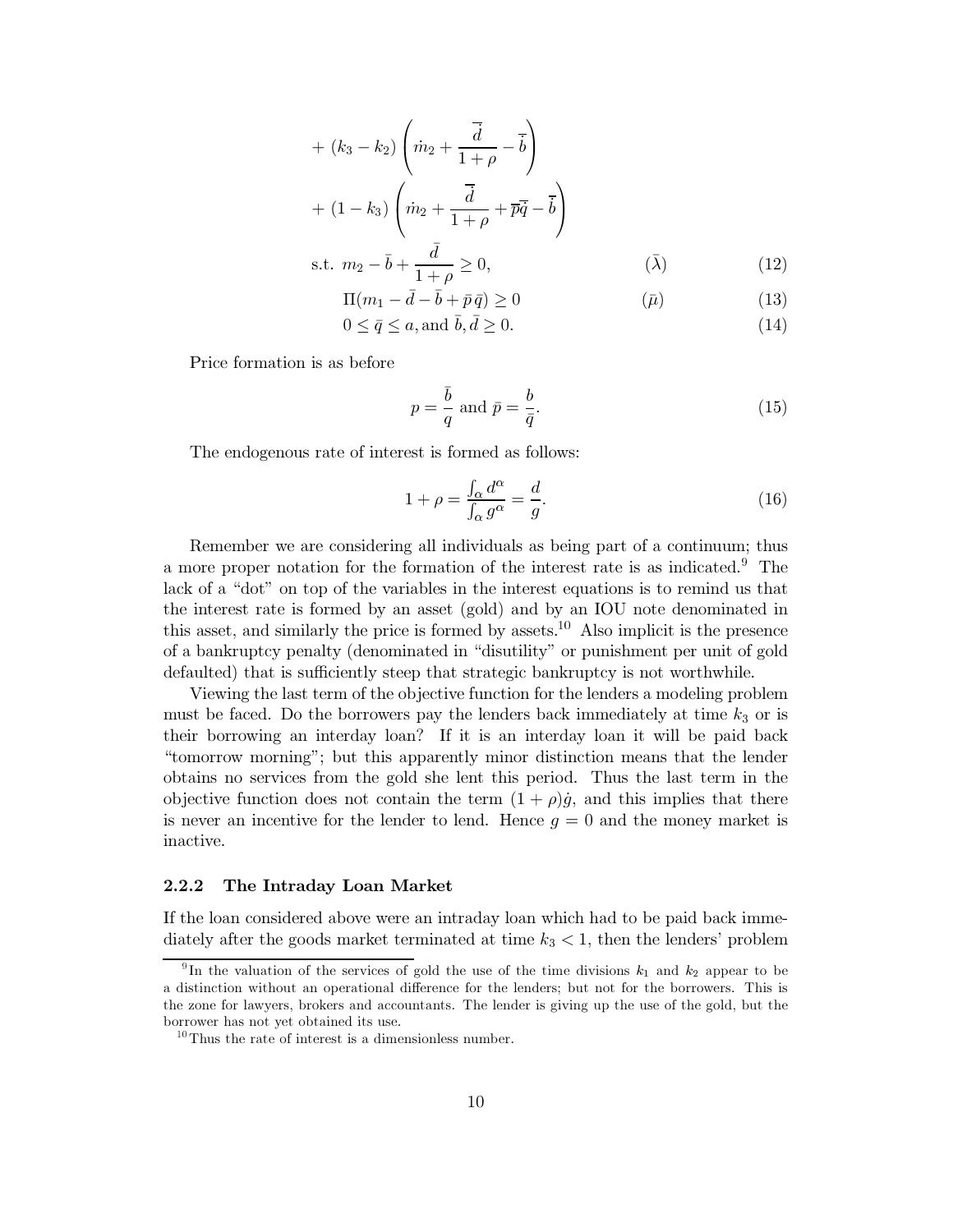would have the form:

$$
\max_{q,b,g} \varphi\left(a-q, \frac{b}{\bar{p}}\right) + k_1(\dot{m}_1 - \dot{g})\tag{17}
$$

+ 
$$
(k_2 - k_1)(\dot{m}_1 - \dot{g}) + (k_3 - k_2)(\dot{m}_1 - \dot{g} - \dot{b})
$$
 (18)

$$
+ (1 - k_3)(\dot{m}_1 + \rho \dot{g} - b + p\dot{q}) \tag{19}
$$

$$
s.t. \t m_1 - g - b \ge 0,
$$
\t\t(\lambda)

$$
\Pi(m_1 + \rho g - b + pq) \ge 0 \tag{20}
$$

$$
0 \le q \le a \text{ and } b, g \ge 0. \tag{21}
$$

Now it is possible that the intraday money market would go active, as some residual services may remain in this period after time  $k_3$ .

#### 2.2.3 **Enough Money**

As our purpose is to illustrate the basic qualitative nuances of these many structures, we are able to observe immediately (without calculation) the level of "enough money" in the money market.

In part 1, we found that when there is enough of a storable consumable money one can lend it at an endogenous interest rate of  $\rho = 0$  in the morning, have it used in the market at noon, be repaid in the afternoon and consume one's stock in the evening. We assumed the money entered the utility function as a linearly separable term. It was easy to see that "enough" is given by an amount which precisely equals the value of the volume of trade. In particular, we considered an example with utility functions  $u = 2\sqrt{xy} + z$ , and "enough money" turned out to be the condition  $m_1 + m_2 \ge a$ .

When we switch to a durable money, the analysis changes. While a unit of storable consumable money will yield both transaction value and full consumption value when it is consumed, a unit of durable money used for transactions might lose some fraction of its consumption value. On the other hand, at the end of the period the durable money will remain an asset, which may have some salvage value.

Again consider an example with  $u = 2\sqrt{xy} + z$ , but this time with a durable money having a salvage value of  $\Pi = 0$ . Then, instead of a being enough money, the agents will require  $m_1 + m_2 \ge \frac{a\sqrt{1-k_3}}{(2-k_2-k_3)\sqrt{1-k_2}}$ . If  $k_1 = 0$ ,  $k_2 = 0$  and  $k_3 = 1$ , the markets close. If  $k_1 = k_2 = 1$ , there will never be enough money as  $k_3 \rightarrow 1$ . At  $k_3 = 1$ the market closes down as there is no incentive to sell consumables for a worthless asset whose services have already been rendered. The consumption marginal utility of the services of gold is one, but the value of gold at the end is 0.

#### $2.2.4$ **Not Enough Money**

If there is not enough money in the system as a whole, trade will be diminished and the price of the monetary commodity goes above its marginal value as a commodity to reflect the shadow price of the cash flow constraint. We omit this case calculation as it is qualitatively similar to the money market with a storable consumable.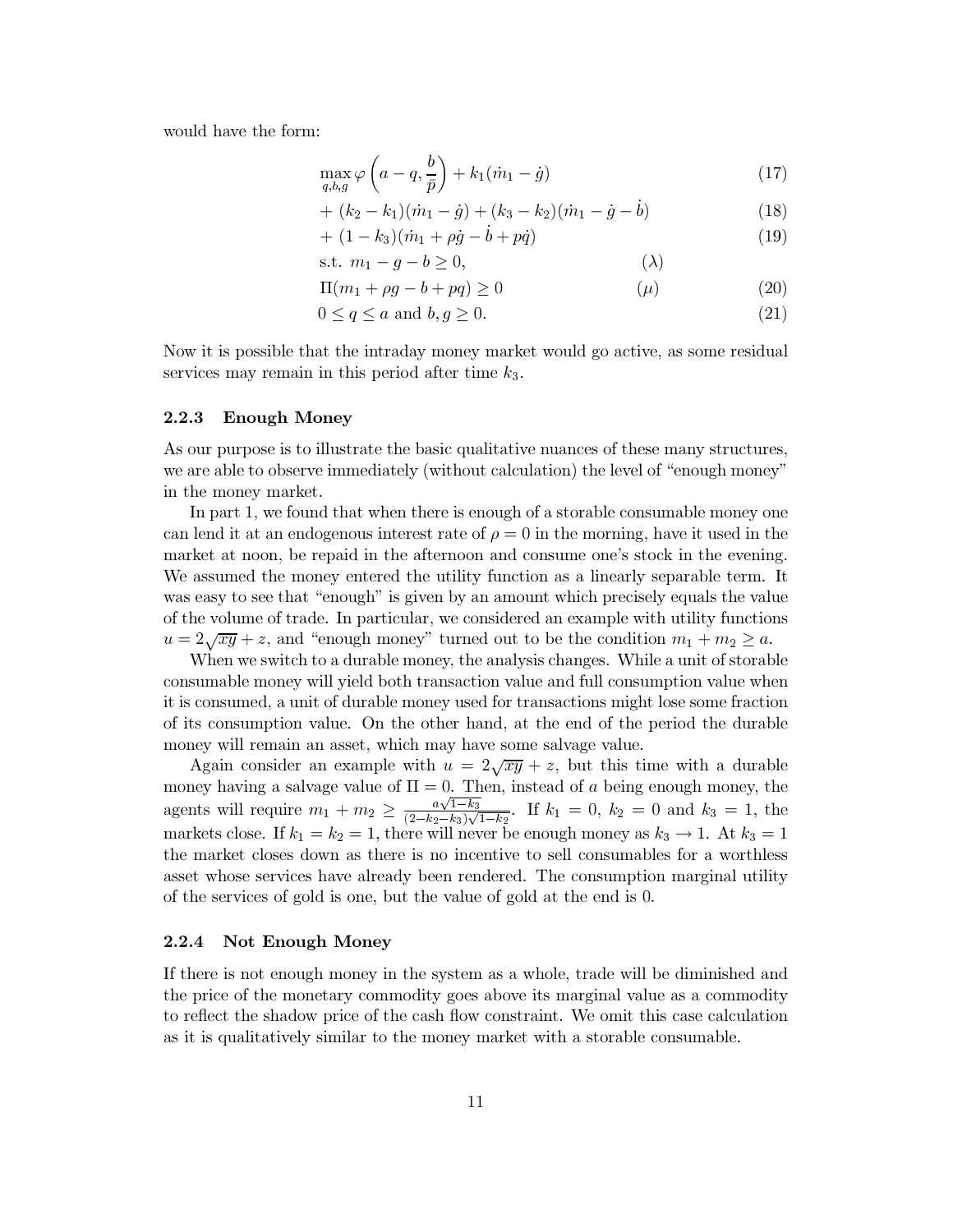#### $2.2.5$ Expectations or Can Gold Have a Salvage Value in This Game?

We observe that as long as the value of the services of gold to a recipient is bounded away from zero and some after-trade value of the services remains, no backward induction killing trade will occur. If we regard the one period game as being a simple metaphor for an ongoing process, it is reasonable to regard durable assets as carrying over to the next stage of the game. Following dynamic programming practices, we may wish to attach a salvage value to the left over durables. If we are concerned with being able to enlarge our model structure to encompass a multistage economy, then attaching such a salvage value may be regarded as reflecting the expectations for the value of the assets in the markets of the future. $^{11}$ 

The attachment of a salvage value to left over gold is necessary and sufficient to give a somewhat different solution to the game posed in Section 2.2.1 above. Instead of the optimization illustrated in expression (8) we must consider, for the lenders

$$
\max_{q,b,g} \varphi \left( a - q, \frac{b}{\bar{p}} \right) + k_1 (\dot{m} - \dot{g}) \n+ (k_2 - k_1)(\dot{m} - \dot{g}) + (k_3 - k_2)(\dot{m} - \dot{g} - \dot{b}) \n+ (1 - k_3)(\dot{m} - \dot{g} - \dot{b} + p\dot{q}) + \Pi (m + \rho g + pq - b)
$$
\n(22)

$$
\text{s.t. } m - g - b \ge 0,\tag{23}
$$

- $m + \rho g + pq b \geq 0$  $(\mu)$  $(24)$
- $0 \le q \le a$ , and  $b, g \ge 0$  $(25)$

and similarly for the borrowers. With this change the interday loan market will go active for a large enough  $\Pi$ .

 $>$ From the point of view of experimental gaming it is easy and straightforward to reward the players in proportion to their "scores" including the salvage value over which each has some strategic control in the selection of q and  $\overline{d}$ . An interpretation to assigning a salvage value is that the asset will have value in a future game. The existence of a positive salvage value to the remaining assets is necessary to support value, but there are many different ways in which this can be done.

#### Outside Money with No Outside Agent? 2.2.6

When we consider a money market as contrasted with a large private bank or with a central bank, three basic distinctions must be made. They are:

- (1) The number and nature of the financial instruments.
- (2) The monopolistic power of the agents, and
- (3) The goals and motivation of the agents.

**The instruments** In either the money market or the economy with a central bank, there is an initial supply of commodity money or an injection of fiat at the start of

 $11$  If we are concerned with a stationary economy in terms of real resources we might wish to invoke the "rational expectations" values associated with an infinite horizon stationary state.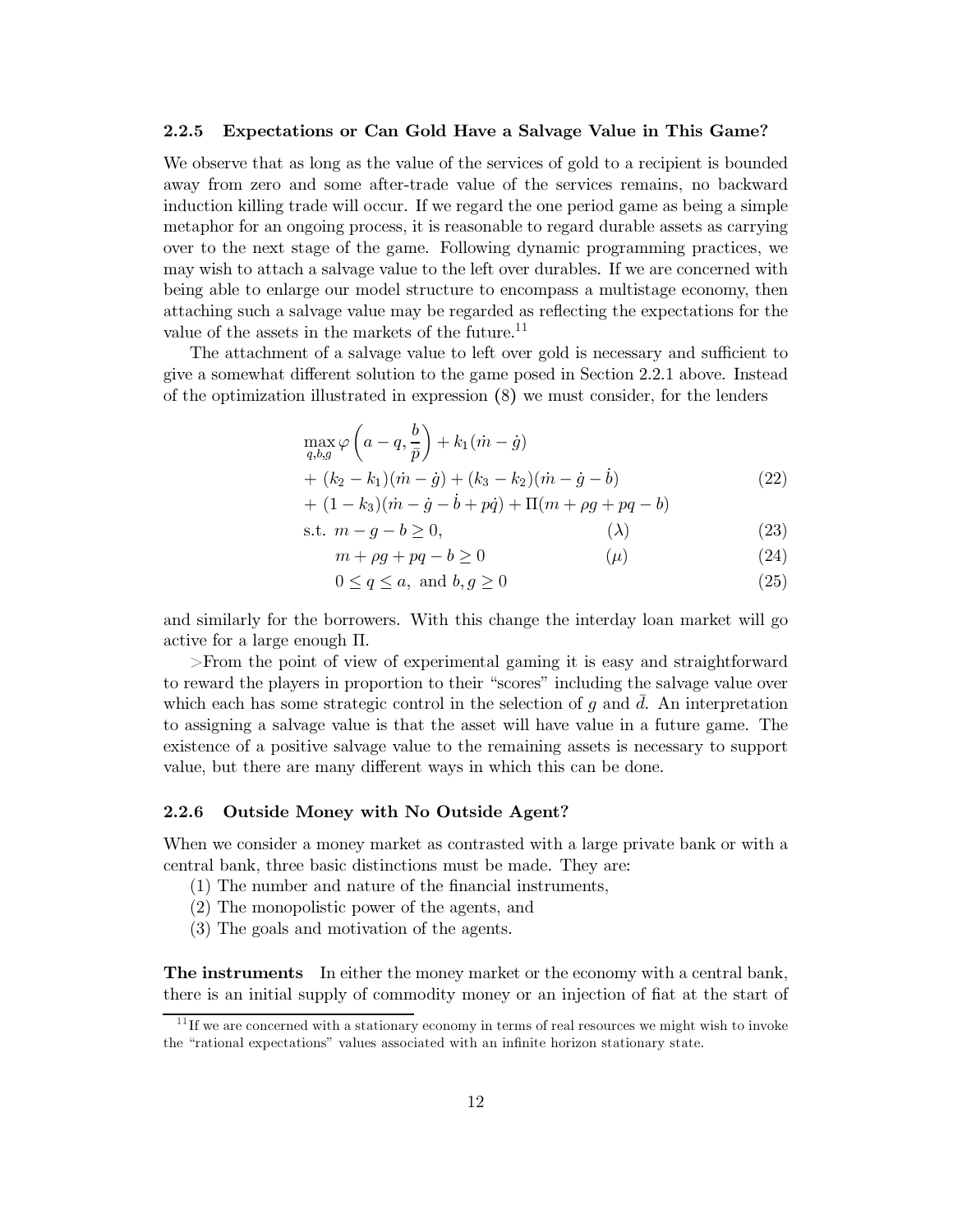the game. If we wish to let individuals obtain more money from the government or from other individuals, there are two types of "inside money" which must be considered. In institutional fact, in the United States further fiat money may enter or leave the economy in exchange for government bonds, or taxes and subsidies, but not for individual IOU notes as modeled here. In general, individual IOU notes or even bank drafts or clearinghouse credits are "credit" and may be regarded as money substitutes that need considerable credit evaluation.

The monopolistic power of the agents In our analysis we have purposely contrasted a monopolistic money lender with a central bank. Both are monopolists, but with different motivations and sources of power. The sources of power appear to involve a mixture of law, network and reputation considerations (see Shubik [36]). In the one period games considered here, there is no need to vary the money supply from period to period. When three or more periods are considered the banking system may be called on to both shrink and expand the money supply and a further distinction between the roles of the inside or private and the outside or central bank must be made.

The goals and motivation of the agents The institution of a central bank is around 300 years old. It is, in essence, a public good and a creature of the state. Money lenders have been in existence for several thousand years. Some may have had a more or less monopoly position in a limited domain. But they had goals of profit maximization and consumption, and in general had less power than the whole state. One could argue that families such as the Medici came close to being money lenders, rulers and a central bank. But the central bank control problem is somewhat different from the strategies and intent of the money lender. The money lender wants to make sure that there is never enough money, even if he has to keep a sufficient supply in his vault, but the central bank wants to see that there is an adequate supply.

#### 3 The Central Bank Control Problem

We turn to the central bank control problem and to the precise formulation of what might be meant by an altruistic or public servant central bank.

### 3.1 Trade with Gold: Two Trader Types with an Altruistic Central **Bank**

In Part 1 we considered both the roles of a profit maximizing monopolistic money lender and an altruistic central bank. As the qualitative distinction between the two has already been discussed in the context of a storable consumable money and the contrast here appears to be substantially the same, we confine our remarks to the central bank confronting two symmetric agent types.

We replace the monopolistic money-lender with an altruistic agency who is only interested in breaking even, thus it is happy to lend its resources to facilitate trade.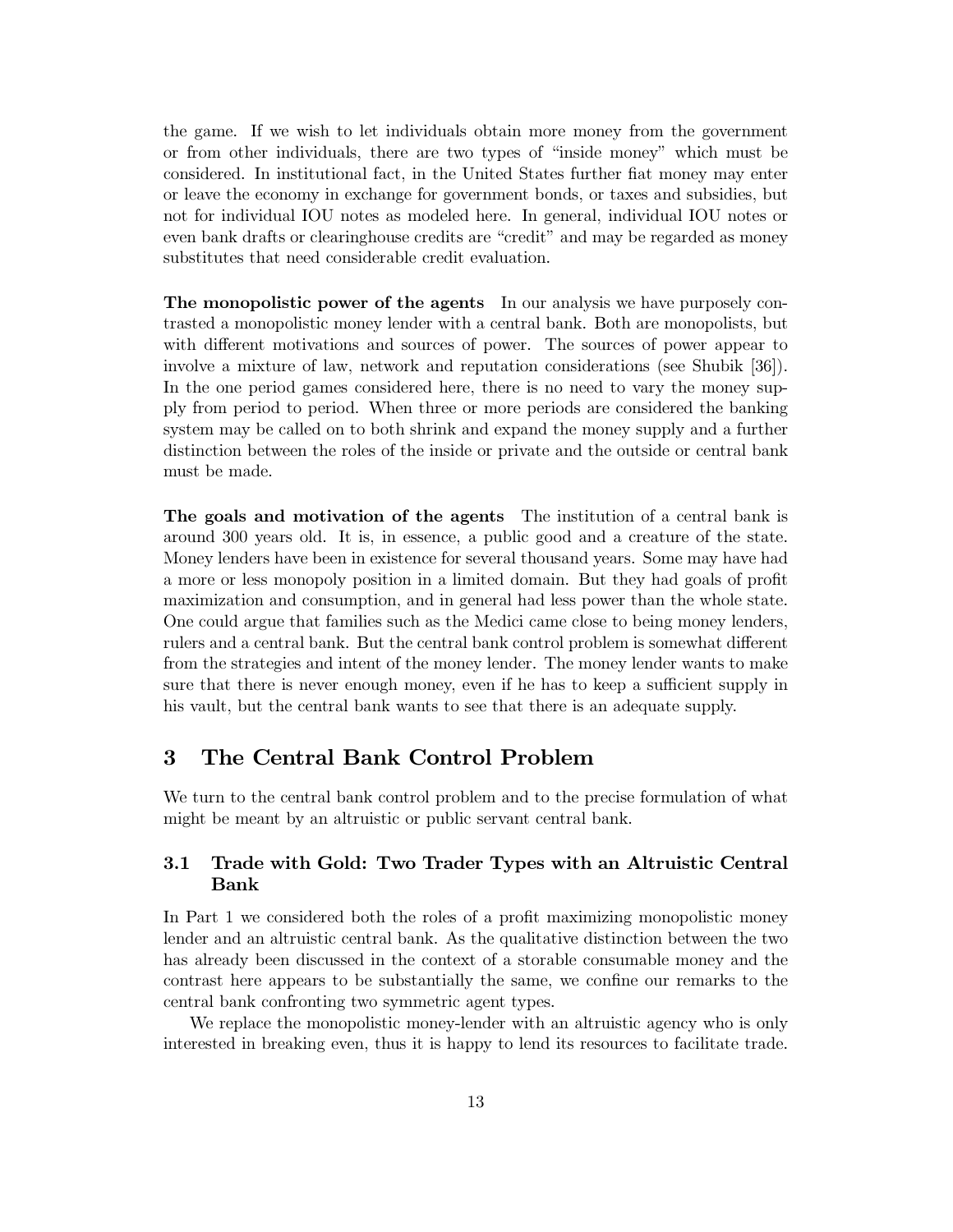We consider the symmetric situation where  $m_1 = m_2 = m$  and the central bank has  $B = M - 2m$  units of gold.

Suppose that the bank offers an amount  $g$  for loan to the traders. The optimization for the traders of Type 1 is then

$$
\max_{q,b,d} \varphi\left(a-q, \frac{b}{\bar{p}}\right) + k_1 \dot{m} + (k_2 - k_1) \left(\dot{m} + \frac{\dot{d}}{1+\rho}\right)
$$

$$
+ (k_3 - k_2) \left(\dot{m} + \frac{\dot{d}}{1+\rho} - \dot{b}\right)
$$
(26)

$$
+(1-k_3)\left(\dot{m}+\frac{\dot{d}}{1+\rho}+p\dot{q}-\dot{b}\right)
$$

$$
\text{s.t. } m - b + \frac{a}{1 + \rho} \ge 0,\tag{27}
$$

$$
\Pi(m - d - b + pq) \ge 0 \tag{28}
$$

$$
0 \le q \le a \text{ and } b, d \ge 0 \tag{29}
$$

Let us denote this problem by  $\Gamma_g$ . There is a similar optimization for traders of Type 2, which we call  $\overline{\Gamma}_q$ . We remark that as in the models of Part 1, the traders consider  $\rho$  to be an exogenously given constant.

Although it appears that the variable  $g$  plays no role in the traders optimizations, we remark that the interest rate  $\rho$  is formed via

$$
1 + \rho = \frac{\int_{\alpha} d^{\alpha} \mu(\alpha) + \int_{\gamma} \bar{d}^{\gamma} \mu(\gamma)}{g} = \frac{d + \bar{d}}{g}.
$$
 (30)

In addition, prices are formed as before:

$$
p = \frac{\bar{b}}{q} \text{and } \bar{p} = \frac{b}{\bar{q}}.\tag{31}
$$

Now consider the bank's problem. The initial endowment of the bank is  $(0,0,M-$ 2m). The strategy of the bank is to select a number g, where  $0 \le g \le M-2m$ , in such a manner that it optimizes some welfare function of the trading economy. Formally, the bank solves

$$
\max_{0 \le g \le M-2m} \Psi(\arg\max_{d,b,q \ge 0} \Gamma_g, \arg\max_{\bar{d},\bar{b},\bar{q} \ge 0} \bar{\Gamma}_g)
$$
(32)

where  $\Psi$  indicates that the central bank requires a criterion for the valuation of the outcome of the game, which, in general is vector valued, with at least a component for each type.

#### 3.1.1 Controlling the Money Supply

In this purposely selected simple example with symmetric types, suppose that the one dimensional goal  $\Psi$  for the central bank is to minimize the level of the endogenously formed interest rate, i.e., to minimize the cost to the agents of financing trade. A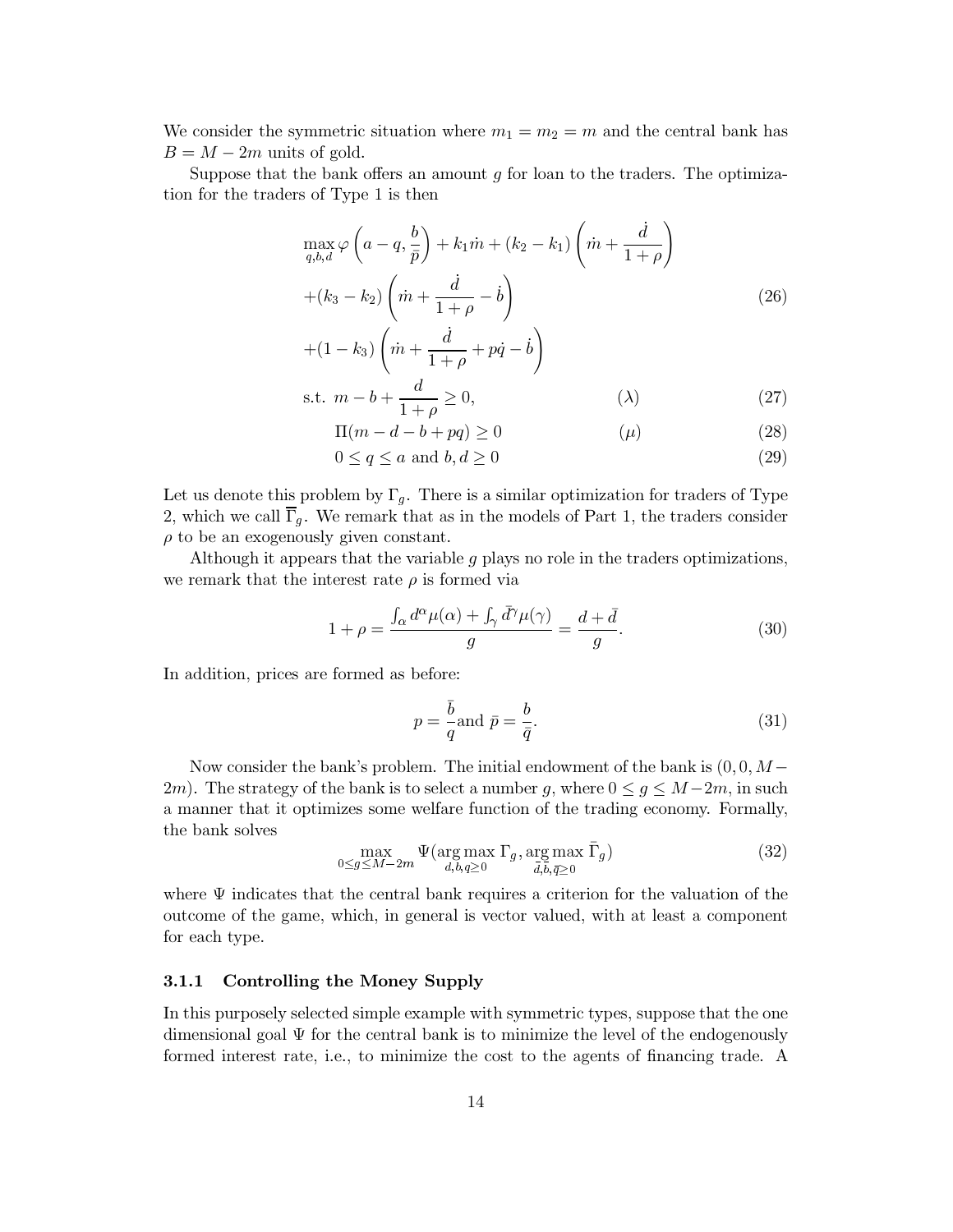simple example illustrates the conditions for the central bank's actions and resource needs.

We consider four initial conditions, for the instance where  $k_1 = k_2 = 0, k_3 = 1$ . This is the case where the consumption value of the services of gold is completely lost when used for a transaction. The conditions are displayed in Table 3. We note in each instance the central bank's resources and the initial resources of the trader types. The bank always has  $(0,0,2[a,a])$ ; it has a considerable supply of gold and nothing else.

| Table 3              |                                                 |                                                          |                 |                  |          |
|----------------------|-------------------------------------------------|----------------------------------------------------------|-----------------|------------------|----------|
| Bank                 | Trader 1                                        | Trader 2                                                 | Init. Val.      | CE Val.          | MU trade |
| $(0,0,2[a,\dot{a}])$ | (a, 0, [0, 0])                                  | (0, a, [0, 0])                                           |                 | $\boldsymbol{a}$ | $\infty$ |
| $(0,0,2[a,\dot{a}])$ | $(a,0, \left[\frac{a}{2}, \frac{a}{2}\right])$  | $(0, a, \lceil \frac{a}{2}, \frac{a}{2} \rceil]$         |                 | $rac{3a}{2}$     | $\infty$ |
| $(0,0,2[a,\dot{a}])$ | $\sqrt{3a}$<br>$\frac{a}{2}$ ,<br>$\frac{a}{2}$ | За<br>$\overline{a}$<br>$\overline{a}$<br>$\overline{a}$ | $(3+1)a$        | $\frac{3a}{2}$   |          |
| $(0,0,2[a,\dot{a}])$ | $\overline{a}$                                  |                                                          | $\overline{3a}$ | $\overline{3a}$  |          |

The values and their trade implications are shown in Figure 3.



Figure 3

When the initial conditions are  $(a,0,0), (0,a,0)$  the contract curve is  $C\overline{C}$  and the marginal value of trade is unbounded. A monopolistic banker could remove all resources. The altruistic banker can put up  $g = a$  units of its gold for loan There is a noncooperative equilibrium where the agents offer to pay back precisely  $d + \bar{d} = g$ , but dynamically a coordination problem is encountered. By providing the  $a$  the government enables the individuals to obtain the CE outcome by using its gold for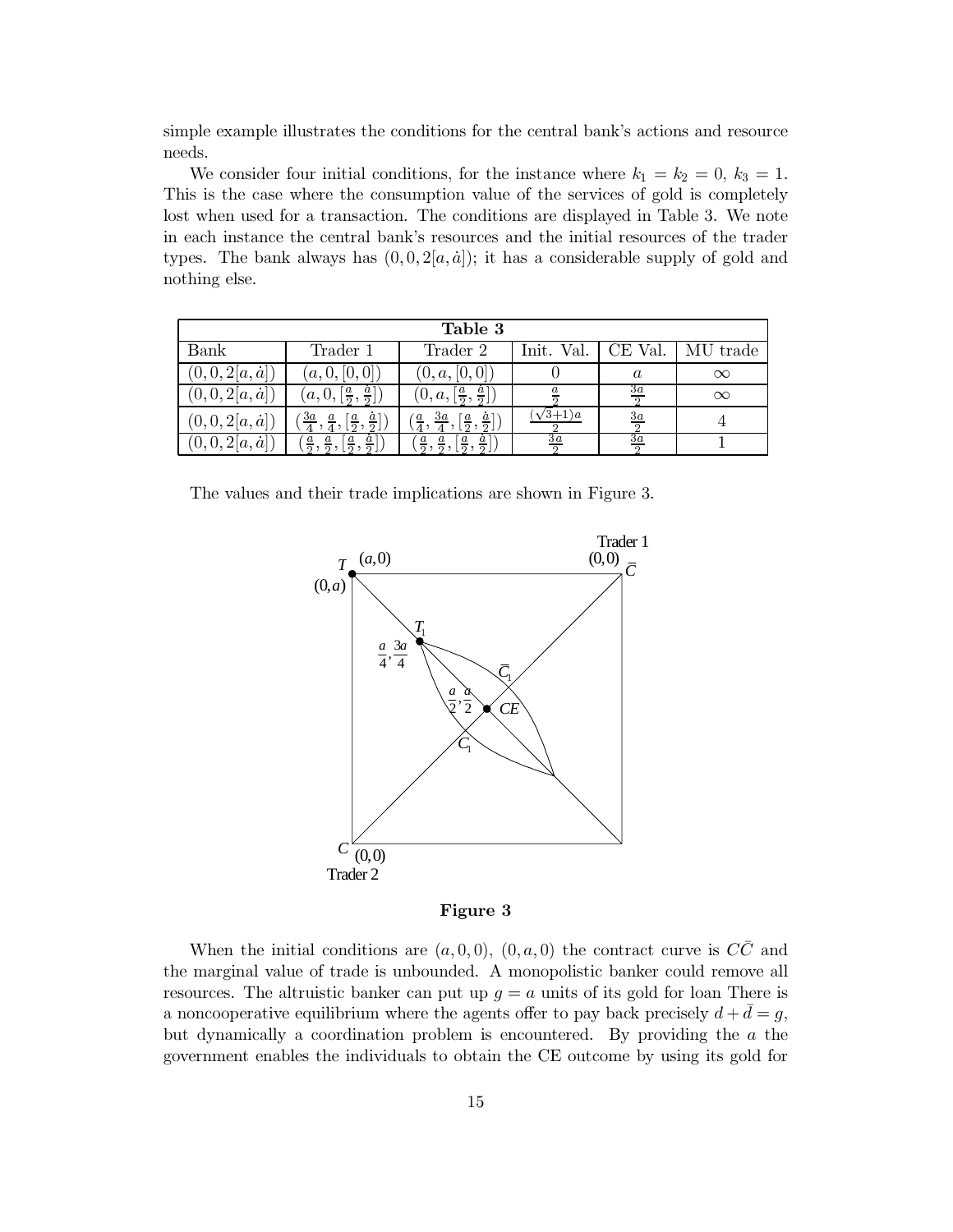trade. They return the asset which unless it has a salvage value is valueless. The government has wasted the service value of its gold in reserve and has given away the service value of its gold in circulation. The traders did not use the service value, but instead used its transactions value.

If initial conditions are  $(a, 0, [\frac{a}{2}, \frac{a}{2}])$ ,  $(0, a, [\frac{a}{2}, \frac{a}{2}])$  the traders have enough money to finance efficient trade, but they lose all of the service value of the gold in doing so. Instead they are able to obtain a gift of an interest free loan  $q = a$  from the bank which covers their transactions needs. The system has still wasted the consumption value of  $2a$  units of gold.

If initial conditions are  $(\frac{3a}{4}, \frac{a}{4}, \left[\frac{a}{2}, \frac{\dot{a}}{2}\right])$ ,  $(\frac{a}{4}, \frac{3a}{4}, \left[\frac{a}{2}, \frac{\dot{a}}{2}\right])$  the traders have more than enough money to finance efficient trade. Their initial supplies and valuations of the two trading commodities are shown in Figure 3 at the point  $T_1$ . The new contract curve is given by  $C_1\overline{C}_1$ . The government bank need only offer  $g = a/2$  to enable the traders to achieve the full value of  $3a/2$ . The system has still wasted the consumption value of  $2a$  units of gold.

If initial conditions are  $(\frac{a}{2}, \frac{a}{2}, \left[\frac{a}{2}, \frac{a}{2}\right])$ ,  $(\frac{a}{2}, \frac{a}{2}, \left[\frac{a}{2}, \frac{a}{2}\right])$  the traders are at a point which requires no trade. Their initial supplies and valuations of the two trading commodities are shown in Figure 3 at the point  $CE$ . The new contract curve is just the point  $CE$ . The government bank makes no loans. The traders obtain the full value of  $3a/2$ . The system has still wasted the consumption value of  $2a$  units of gold.

As the means of exchange is gold the bank, by storing its reserves uselessly imposes a deadweight loss on the society.

#### Controlling the Rate of Interest  $3.1.2$

Instead of utilizing the quantity of money as its control variable, the bank could use the rate of interest. The traders' optimization problems are then denoted by  $\Gamma_{\rho}$  and  $\Gamma_{\rho}$ , defined in the obvious way. The bank then solves

$$
\max_{\rho \ge 0} \ \Psi(\arg \max_{d,b,q \ge 0} \Gamma_{\rho}, \arg \max_{\bar{d}, \bar{b}, \bar{q} \ge 0} \bar{\Gamma}_{\rho}). \tag{33}
$$

The nonnegativity of  $\rho$  guarantees that the bank will not operate at a loss.

But if it were to announce  $\rho = 0$  the demand by the traders would be unbounded because the services of gold are being given away.

### The 100% Backed Credit Solution: Fort Knox or the Bank of Am-3.1.3 sterdam?

When there is a great deal of gold in the system, trade between the consumables can be maximized. But there is a social accounting problem. Suppose the gold has services that enters the utility function in such a way that its marginal utility is always bounded away from zero.<sup>12</sup> Then, if the bank has more than enough gold, we need to specify what are the goals of the central bank with respect to its assets which might

 $12$ The selection of a model with a gold entering the utility function as a linearly separable term is made for several reasons: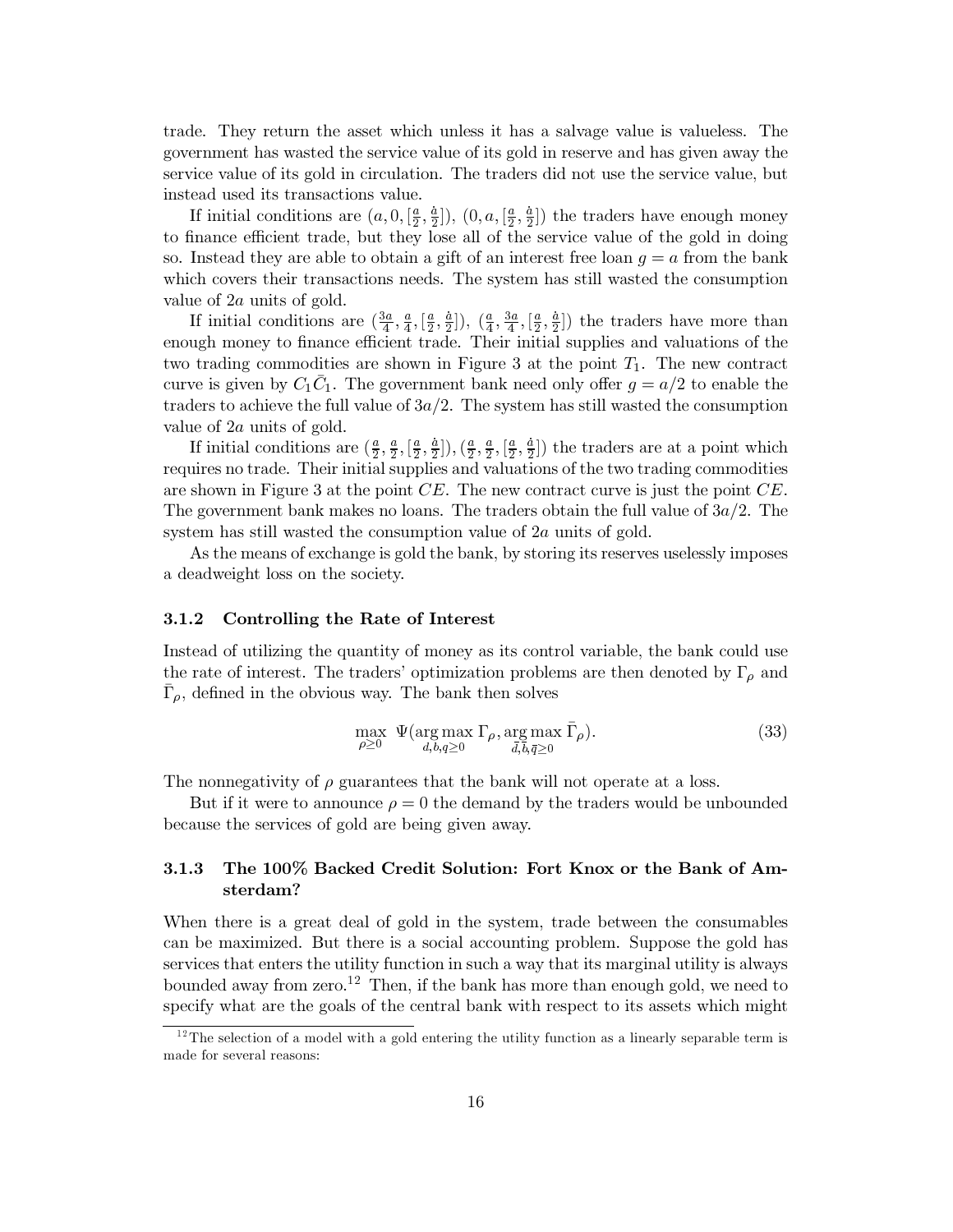have value elsewhere. This problem shows up in the constraints of the optimization problem for the individuals (who have a value for more services of the gold) and in the motivation of the bank who has more gold than is needed for transactions.

Historically the Bank of Amsterdam wrote paper against the gold it held. Physically the paper was easier to transport and to protect against the f In the context of a world with exogenous uncertainty (which we do not deal with here) reserves are required to protect against fluctuations. But here they are not needed. Hence if transactions costs were low enough, from the view point of an altruistic central bank (in control of its treasury), rather than keep its gold in a Fort Knox it could lend gold for consumption, thereby raising consumption levels. In reality the ever pervasive cost of process makes this implausible.

#### Models of Markets with Fiat, Clearing and Credit  $\boldsymbol{4}$

Retailer to Wholesaler: "People ate your sardines and were poisoned." Wholesaler to Retailer: "You fool those were trading sardines not eating sardines."

Old New York Story (abbreviated)

| Table 4                                             |           |                         |  |  |
|-----------------------------------------------------|-----------|-------------------------|--|--|
| Two treatments for trade with fiat money and credit |           |                         |  |  |
|                                                     | Cash only | Altruistic central bank |  |  |
| Trader 1                                            | (a,0,m)   | (a, 0, 0)               |  |  |
| Trader 2                                            | (0, a, m) | (0, a, 0)               |  |  |
| Central bank                                        | nο        | (0, 0, B)               |  |  |

#### $4.1$ Two Trader Types trading with Fiat

We now move to models with fiat money. When we consider a fiat money, there is no immediate consumption service value to the recipient. Hence, if no salvage value is attached to the surviving assets the Hahn paradox applies. No one offers goods for sale because they will end up with worthless paper. Many writers have pointed out that in order for the money to support trade there must be an expectation that a terminal supply of the asset has value. Hence, for a simple one period game where payment in cash is a required rule, the existence of a positive salvage value for fiat is a necessary condition for trade. We discuss this more fully below, in Section 4.2.1.

- 1. It is easy to illustrate and compute.
- 2. It provides a simple welfare measure.
- 3. It helps to provide the contrast between the use of gold and fiat.
- 4. It looks like the terminal wealth constraint in a competitive exchange model.
- 5. It provides a link (not utilized here) between strategic market games and market games studied in cooperative game theory.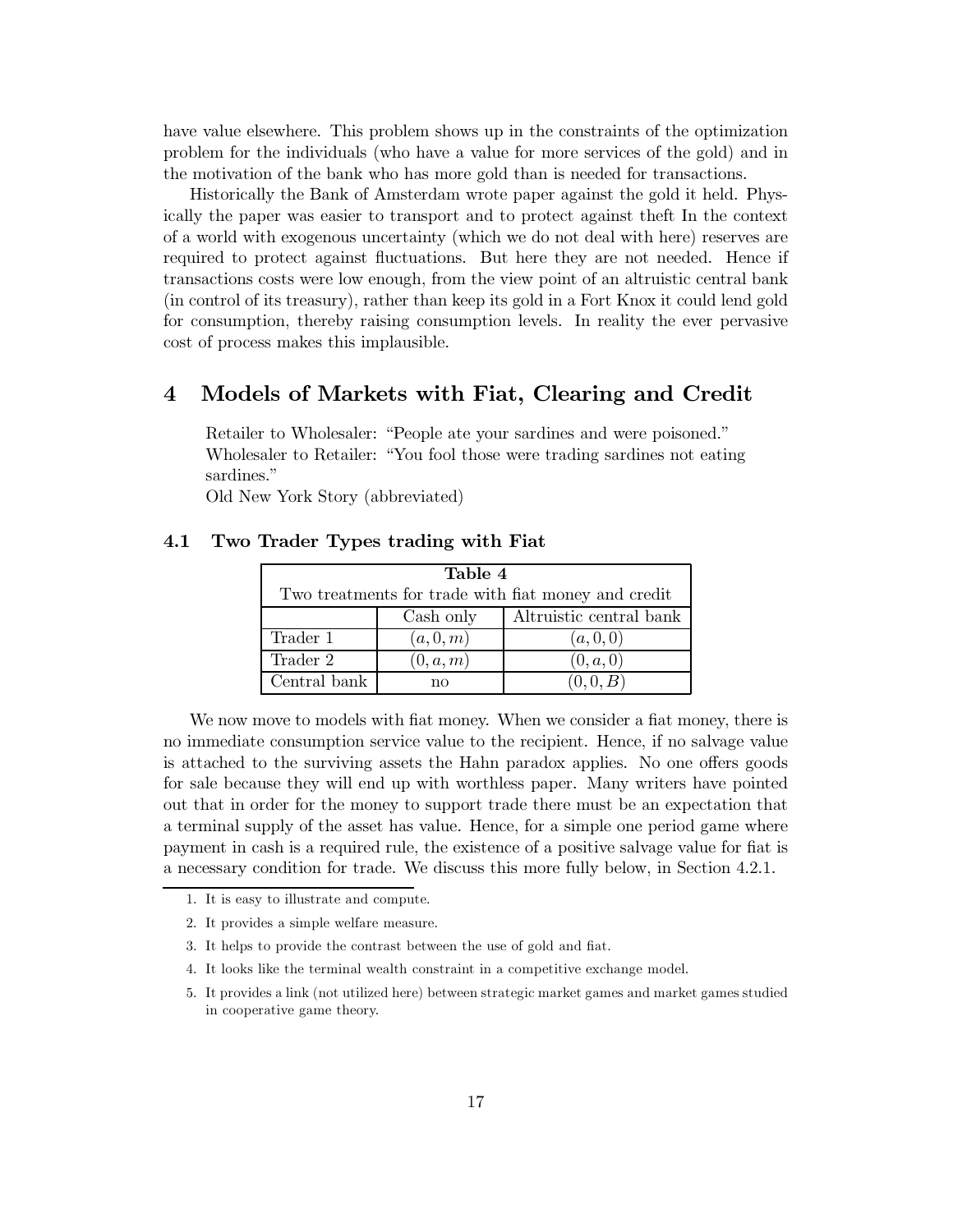#### $4.1.1$ The Treatment of the Service Value of Fiat

The transactions aspects of the services of the fiat are different in many ways from. often superior to, and sometimes inferior to those of gold.<sup>13</sup> In Section 2 we noted three aspects of gold to which value is attached. They are its value as an ornament, its value in transactions, and its residual value as an asset with a possible salvage value at the end of the game. Fiat has only two values, its value in transactions and its residual value as an asset with a possible salvage value at the end of the game.

Let us recall the way the service value of gold money was modelled in Section 2.1. Type 1 traders attempt to solve:

$$
\max_{q,b} \varphi \left( a - q, \frac{b}{\bar{p}} \right) + k_2 \dot{m} + (k_3 - k_2)(\dot{m} - \dot{b}) + (1 - k_3)(\dot{m} - \dot{b} + \dot{p}q) + \Pi(m + pq - b)
$$
\n(34)

$$
\text{s.t. } m - b \ge 0 \tag{35}
$$

$$
m + pq - b \ge 0 \qquad (\mu) \tag{36}
$$

$$
b \ge 0, \ 0 \le q \le a \tag{37}
$$

Here  $k_2$  is the proportion of the period before the goods market opens,  $k_3 - k_2$  is the proportion of time spent during the market where the consumption use of the gold used as money is lost, and  $1-k_3$  is the proportion of time after the market where the consumption use of gold held by the final owner of the asset is realized. But when the money is flat, consumption value is irrelevant.

A bridging case between gold and fiat is obtained by setting  $k_2 = 0$  and  $k_3 = 1$ (see Footnote 6). No consumption value is left for gold if it is used for transactions. The distinction between fiat and gold here is that whereas fiat never has consumption worth, gold has worth either in consumption or transactions but not both.

Note that in the gold money model above, if we set the salvage value parameter  $\Pi = 0$  the full force of the Hahn paradox is encountered. In a one period economy gold, like fiat, is worthless if left over unless someone pays something of worth for it.

#### The Treatment of the Salvage Value of Fiat 4.1.2

Because fiat is an ersatz real durable, it has different physical properties concerning its utilization, creation and destruction when compared with other physical assets. In particular, a finite economy can be considered as "cash consuming" with an outside government agency initially financing the float through a free issue of outside money, then via a nonzero rate of interest the central bank extracts all of the outside money from the system. In essence the rate of interest and borrowing serve as a backward operator through time so that at the start of the final settlement day  $T+1$  (after a

<sup>&</sup>lt;sup>13</sup>Transportability is easier and much faster; durability is extremely different; cognizability raises different questions and divisibility is easier. In a decaying or war-ridden society, gold may be more trustworthy than the political legal and societal guarantees of its paper. (See Jevons [21] and Shubik  $[34]$ .)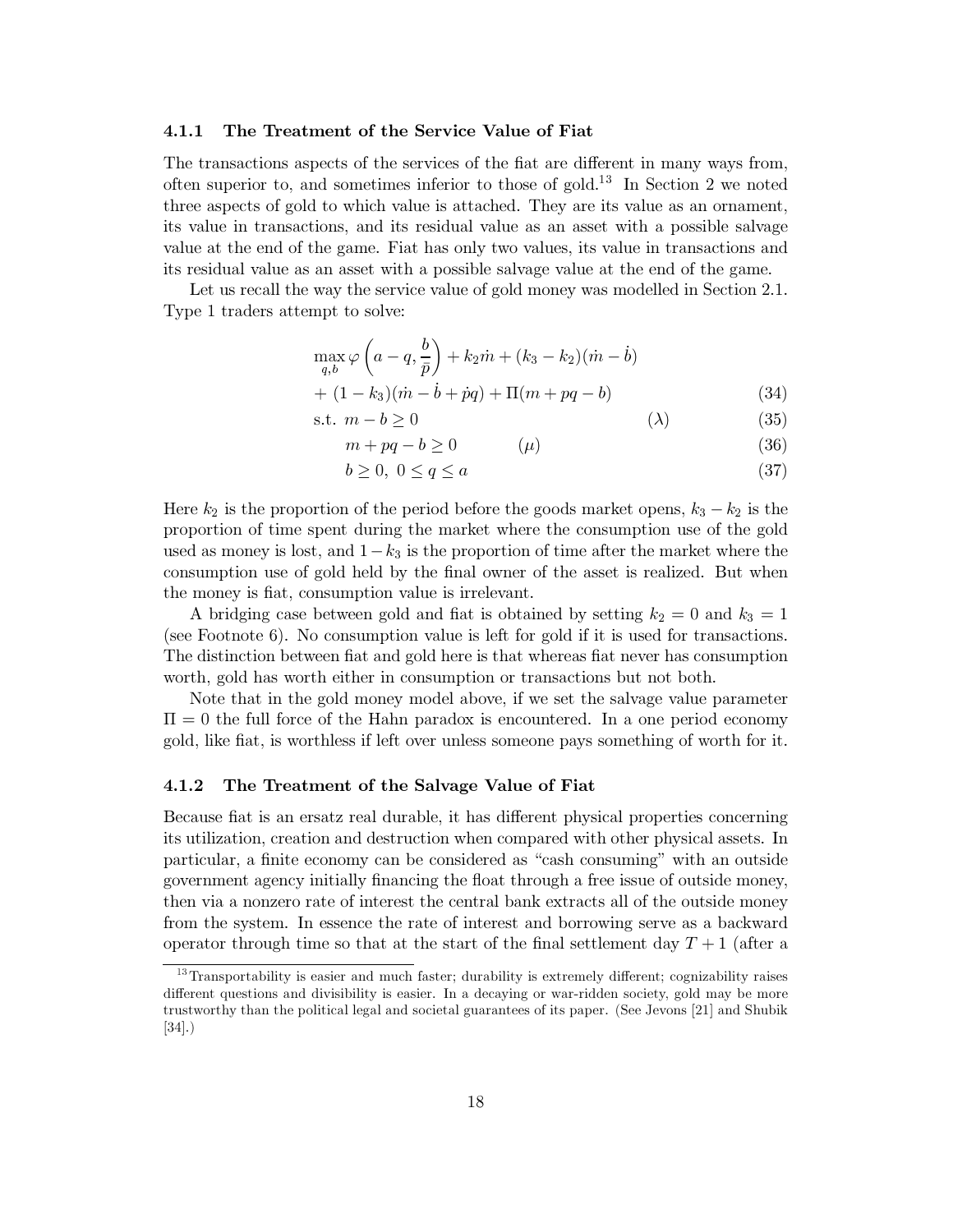T period economy has closed down), the fiat in the system is just adequate to pay the debt owed to the central bank (see Shubik [33]).<sup>14</sup>

#### 4.2 The Hahn Paradox Revisited: Many Feasible Fixes

Before we can fully define a viable economic model with fiat we need to discuss the treatment of the terminal boundary conditions. This represents the value attached to the durable assets, left over after the game.

#### The paradox and a necessary condition for the fix  $4.2.1$

The Hahn paradox deals with why there are problems with introducing fiat money<sup>15</sup> (with no salvage value) into the general equilibrium system. Hahn [19] observed that if such money were introduced into a general equilibrium model with a duration of a finite time  $T$ , then one could work a backward induction as follows. First, at time  $T+1$  any of the money left over is worthless; hence there is no point in selling any item at time  $T$  if one is going to be paid in a durable with no future worth and no current consumption service value. Hence no individual small agent will offer any item of value for sale in period  $T$ . If this happens the markets are inactive at time T and we may repeat the argument for time  $T-1$ ; eventually we conclude that the markets never go active.

The mathematics and logic point out the problem. But the solution lies in formulating the appropriate models of economic activity. As a good approximation, we live embedded in time. There has been a yesterday and with a high probability there will be a tomorrow. The finite horizon economic model is embedded in society and time. In order to make the model more plausible we must approximate the conditions posed by the existence of history and the future. It is necessary to be specific about how initial or "pre game" conditions are specified and to provide explicit instructions for the terminal conditions of the game.

The mathematical treatments linking infinite horizon and finite horizon dynamic programming appear to be appropriate. In more or less standard operations research the initial conditions specify the ownership claims, including items such as goods-inprocess which represent the eventual output into the process of items whose control variables have been selected prior to the start of the process, thus they are parameters of a new game rather than control variables.

At the end of time what are the conditions which appropriately reflect the possibility that the actual process continues but is being approximated by a finite horizon? A reasonably sophisticated way to handle this problem is to introduce and justify a salvage value.

<sup>&</sup>lt;sup>14</sup>This construction has recently been used by Dubey and Geanakoplos [9] in introducing a strategic dummy player central bank.

<sup>&</sup>lt;sup>15</sup>We say "fiat" here, but in the original work of Debreu [7] even commodity money cannot be made to fit without explicitly introducing period by period cash flow conditions. The model was the right abstraction to get away from transactions problems and the host of boundary condition and inequalities their control system structure generates. A model that is excellent for one purpose may blind one from the facts needed for other purposes.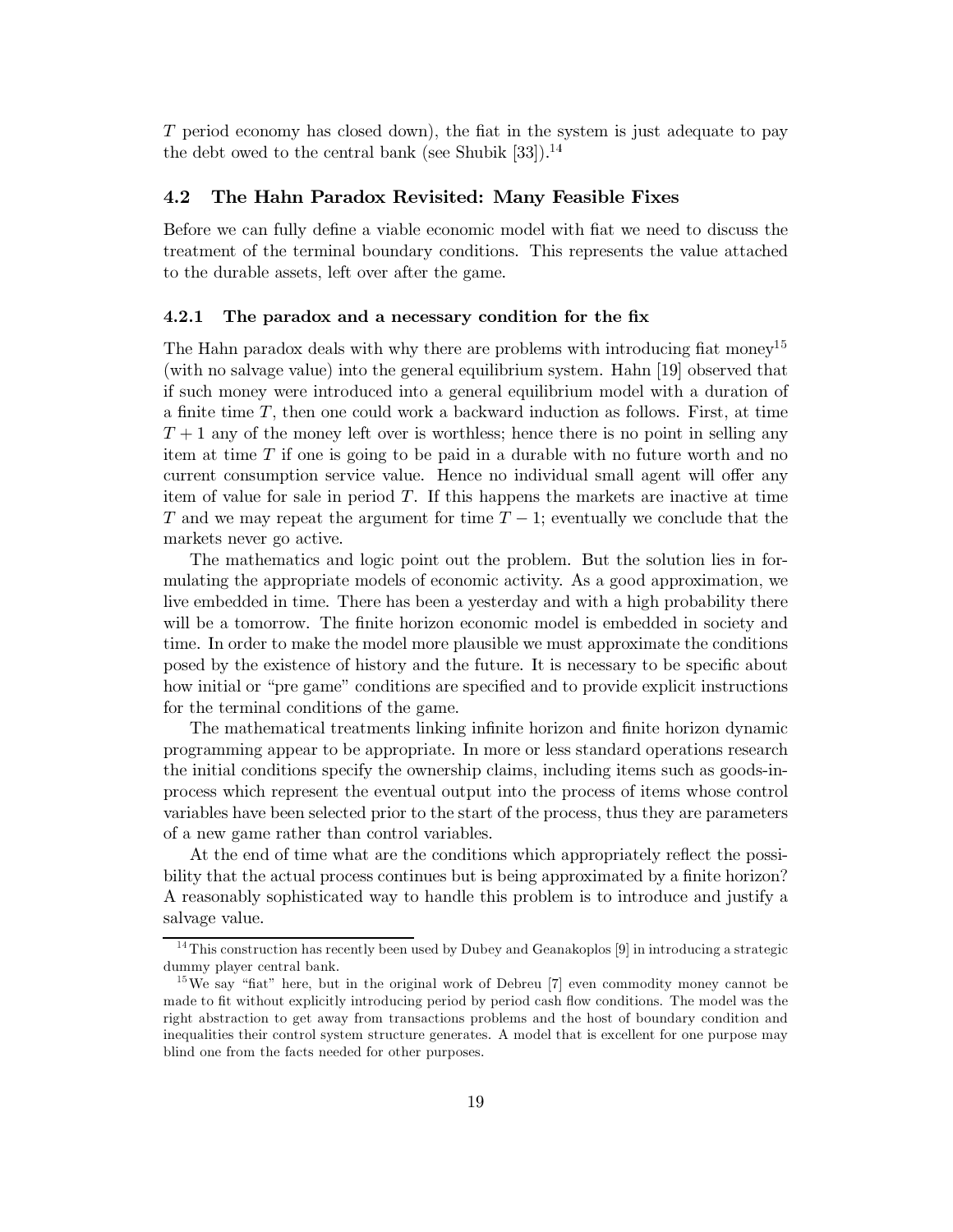#### $4.2.2$ The Many Sufficient Conditions for a Fix

It has been suggested elsewhere [34] that there are many plausible ways to achieve a fix. We must pay attention to not only the meaning of the terminal conditions, but how they depend on the initial conditions.

Initial conditions: Debt and ownership >From the viewpoint of the economist the initial conditions specify property rights and ownership claims. These conditions may also include debts owed to agents outside of the game, or who pre-existed but still exist in the game. Examples are the government and the first generation in an overlapping generations model.

# Terminal conditions: Salvage values and expectations

There are six and thirty ways of constructing Tribal lays and every single one of them is right! R. Kipling

Aesthetics and simplicity call for us to seek the basic "cleanest" condition. The whole philosophy of the approach here has been that of "minimal institutions." Yet in a complex world sometimes more than one set of conditions are both plausible and sufficient. Several different ways for taking care of terminal conditions are noted: The detailed discussions of most of them have been given elsewhere by many scholars of monetary theory. As these specifics are not germane to the main thrust of these papers they are not discussed in detail here and no attempt is made to provide an exhaustive treatment. The list includes:

- 1. The existence of a randomly distributed initial amount of outside money which must, by the rules of the game be returned at the end (passed to the next generation, or back to society in some other way) [38]
- 2. The existence of a private bank of such reputation that only the paper it issues is treated as a money. It is trusted to the extent that it may print its money in the sense that it can pay for goods and services or monetize the credit of others with its notes.  $16$
- 3. There may be oligopolistic private banks who control much of the supply of the outside money or gold (see Shubik [32], [30])<sup>17</sup>.

<sup>&</sup>lt;sup> $16$ </sup>If a private merchant bank's paper is universally accepted, some of it's previously issued paper, such as "gift certificates" could circulate as the equivalent of government outside money where, in general, they are never called. If they are called they are redeemable in "goods at the store." In such an economy real assets back the "outside money" the interest rate can be positive representing the merchant banker's revenues which may be consumed thereby balancing all books internally.

<sup>&</sup>lt;sup>17</sup>A completely different way of modeling the trust problem is via cooperative game theory, this was attempted<sup>[30]</sup>, but abandoned for the more institutional strategic form approach. The utilization of the core concept to a monetary economy to illustrate the properties of trust appears to be promising and is treated elsewhere.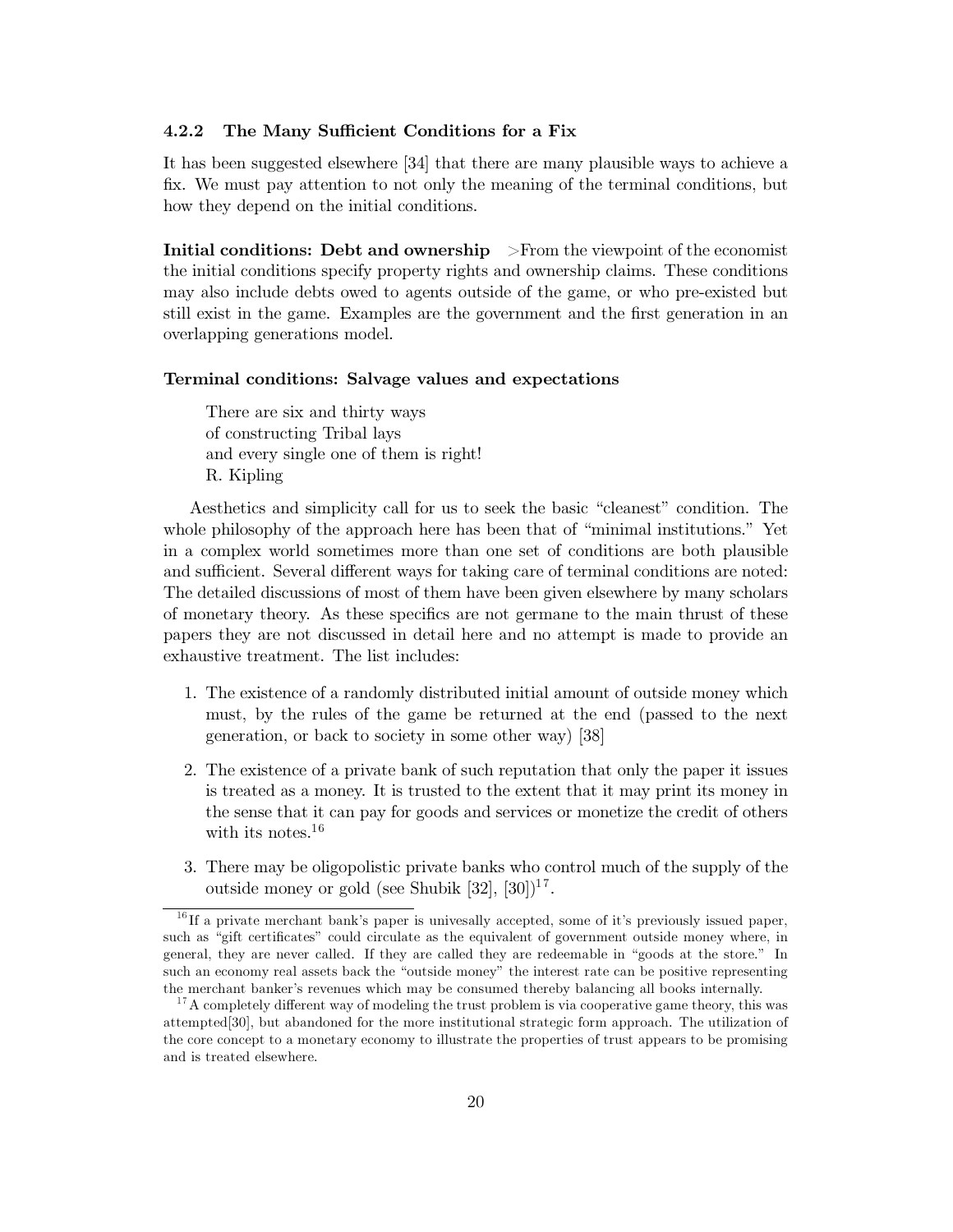- 4. There may be an outside central bank which, by charging a positive rate of interest in what would physically be a stationary state will be able to "consume all of the original free issue of fiat by the end of any finite horizon [33].
- 5. There is an outside bank which offers loans and imposes default conditions on those who fail to cover their debts at the end of the game [38].
- 6. Any of the above can be combined with salvage values attached to any left over assets attributed to any type of expectations proposed.
- 7. The valuation could be based on some form of rational expectations.<sup>18</sup>
- 8. One can assume that as the processes are intrinsically dynamic, the correct fix is to deal directly with the infinite horizon, thus a backward induction is not relevant [24], [31], [22].
- 9. Overlapping generations may be postulated as a better model than either the finite termination or the dynasty economies [2].
- 10. One can introduce taxes, subsidies and public goods in many different ways providing a variety of realistic "fixes" for the terminal conditions.
- 11. All agents issue their own credit notes, there is a bankruptcy law specified and a credit agency evaluates each agent's credit so that she conforms with her budget constraints (see Sorin [41]). This imaginative but somewhat counterfactual solution stresses the ever-growing importance of credit evaluation in a mass anonymous market economy. The evaluation poses problems in coordination (for a connection with related problems in physics, see Smith and Shubik [40],  $[37]$ .
- 12. A wedge between buying and selling costs intermediated by a money can be introduced in several ways  $[20]$ ,  $[14]$ ,  $[23]$ .
- 13. Credit considerations.
- 14. Legal considerations [5].
- 15. More or less any combination of the above list can be considered. Any of them can be used to set up a playable experimental game.

All are sufficient but none appear to be necessary, even the government bank. The government bank can use a rate of interest to remove the outside fiat money which is the basis for an essentially costless financing of the transactions float [33]. Even with an outside bank, in a finite horizon game it is unreasonable to attach zero worth to all other durables such as land and other highly durable resources which will physically be there at time  $T + 1$ .

We consider the central bank, money market and salvage value for other assets here. In Part 3 private banks are considered.

 $1<sup>8</sup>$  An excellent discussion of expectations is given by Grandmont [16]. For a treatment of rational expectations with non-symmetric information see Dubey, Geanakoplos and Shubik [10].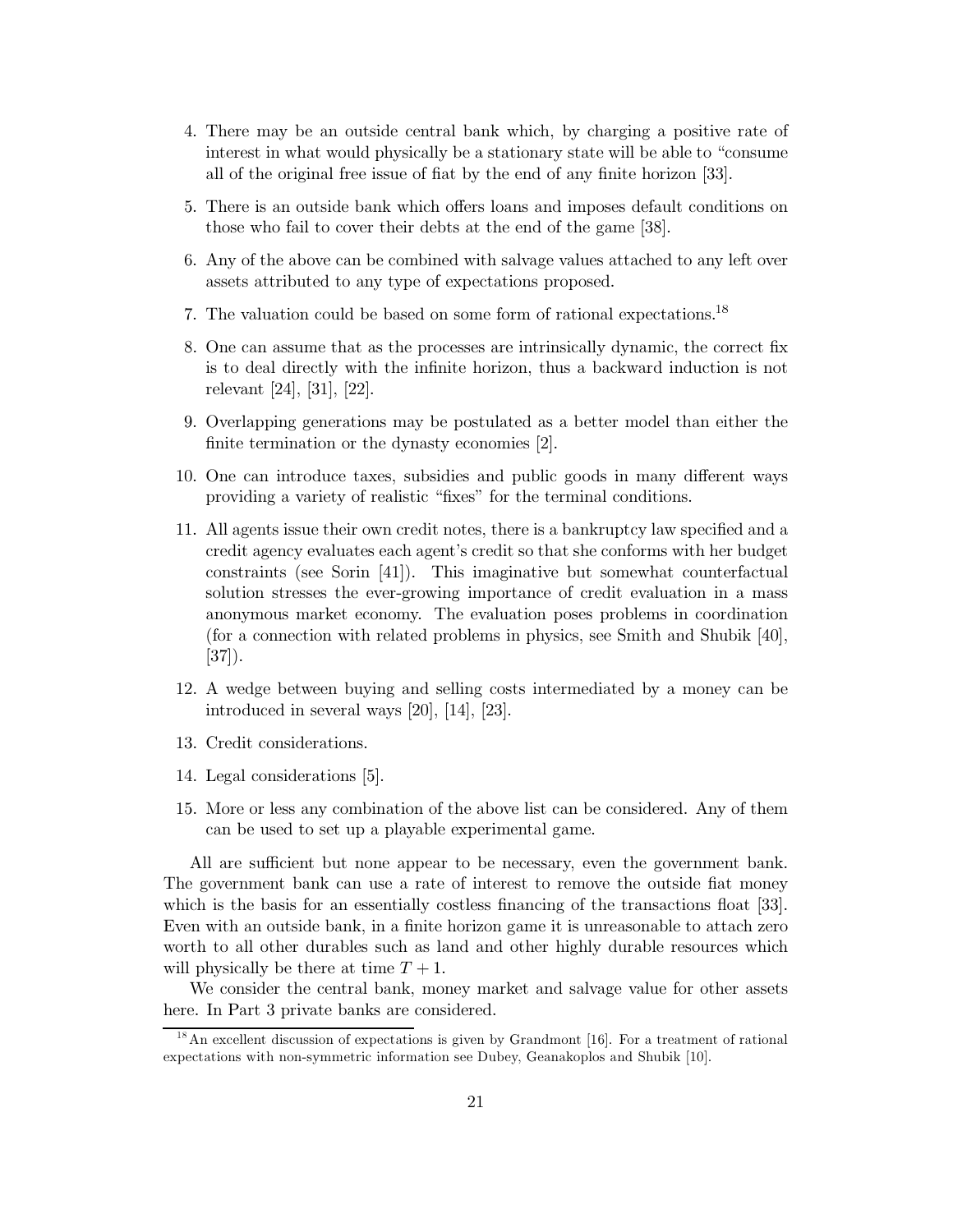#### Two Trader Types trading with Fiat: The Model 4.3

Now we modify the models of Section 2 for trade in flat.

We again consider two types of traders trading in two goods, with initial endowments of  $(a,0,[m,m])$  and  $(0,a,[m,m])$ . However, the common utility function for the types is now  $\varphi(x, y) + \Pi \hat{w}$ . The  $\hat{w}$  stands for the expected terminal amount of fiat held by the traders of either type, while the parameter  $\Pi$  is the end-of-game salvage value for the fiat.

As before, there is a continuum of each trader type. A strategy of the Type 1 traders is denoted by  $(q, b)$ , where q is the amount of good 1 offered for sale and b is the amount of fiat bid for good 2. The notation for traders of Type 2 is  $(\bar{q}, \bar{b})$ .

The traders of Type 1 attempt to solve:

$$
\max_{q,b} \varphi\left(a-q, \frac{b}{\bar{p}}\right) + \Pi(m+pq-b) \tag{38}
$$

$$
\text{s.t. } m - b \ge 0 \tag{39}
$$

$$
b \ge 0, \ 0 \le q \le a. \tag{40}
$$

The Type 2 traders face a similar maximization problem. Price is formed by:

$$
p = \frac{\bar{b}}{q} \text{and } \bar{p} = \frac{b}{\bar{q}}.\tag{41}
$$

If our stress is on stationarity we can impose an extra "rational expectations" condition and impose extra constraints on expectations. Thus here if we feel that predictions of future prices are absolutely precise we require that  $\Pi = 1/\hat{p} = 1/\overline{\hat{p}}$ , i.e., that money is expected to preserves its purchasing power.  $\hat{p} = p$  implies that the predicted price will be as the actual price. When there is more than one durable the rational expectations condition requires values for each durable and if we desire to reflect different levels of uncertainty this can be done by placing constraints such as  $\Pi_i$ , the expected price of the *j*th durable lies within a range  $p_i - \Delta \leq \Pi_i \leq$  $p_i + \Delta$  and a subjective probability distribution over the range is supplied as common knowledge. $19$ 

We note that the combination of the rational expectations together with the implicit "no bankruptcy law" in the constraint reduces this problem to being identical with the model for gold with  $k_1 = 0$ ,  $k_2 = 0$ ,  $k_3 = 1$  and  $\Pi_i > 0$ .

The concept of enough fiat money cannot be defined without specifying the bankruptcy rules and the salvage conditions. But once both bankruptcy and salvage conditions are given then fiat becomes "as good as gold."

The solution to the above model, in the case where  $\varphi(x,y) = 2\sqrt{xy}$ , is given in Appendix B.

<sup>&</sup>lt;sup>19</sup>Refinements of the information set of the subjective probability distribution may be regarded as reflecting expertise. This way of reflecting expertise is suggested in Dubey, Geanakoplos and Shubik  $[10]$ .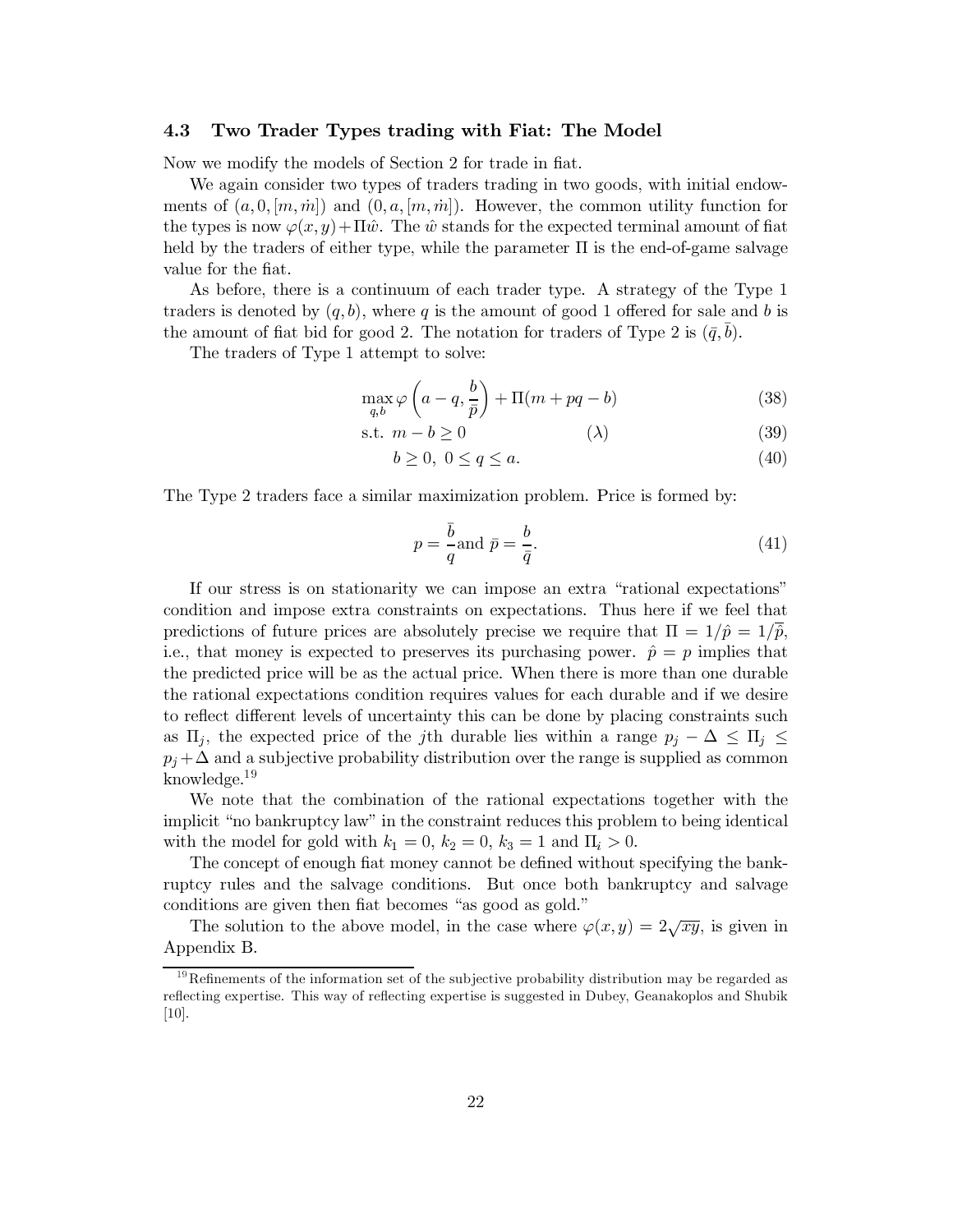### Two Trader Types trading with Fiat: The Model with a Central  $4.4$ **Bank**

#### $4.4.1$ A Strategic Dummy Central Bank

We first consider altruistic agency or strategic dummy bank which has a fixed strategy; hence we do not even need to ascribe a payoff function for it, much less attribute profit maximization. $20$ 

A strategy for the Type 1 traders is as before, and is denoted by  $(d, q, b)$  where  $d =$  the amount of money offered in the money market,  $q =$  the amount of good 1 offered for sale and  $b =$  the amount of money bid for good 2. The notation for traders of Type 2 is  $(\bar{d}, \bar{g}, \bar{b})$  where  $\bar{d}$  is the amount of personal IOU notes bid for the fiat money offered by the central bank.<sup>21</sup>

Thus Trader Type 1's optimization problem is

$$
\max_{d,q,b} \varphi\left(a-q, \frac{b}{\bar{p}}\right) + \Pi\left(m + \frac{d}{1+\rho} - b + p\bar{q} - d\right)
$$
  
s.t.  $m + \frac{\bar{d}}{1+\rho} - b \ge 0$  (A) (42)

$$
m + \frac{d}{1+\rho} - b + p\bar{q} - d \ge 0 \tag{43}
$$

$$
d, b \ge 0, \ 0 \le q \le a \tag{44}
$$

with a similar optimization for the Type 2 traders. The endogenous rate of interest is formed as before:

$$
1+\rho=\frac{d+\bar{d}}{g}
$$

where  $0 \leq g \leq M-2m$  is the amount of money offered for loan by the central bank who could face one of two optimization problems

**Controlling the money supply** The initial endowment of the bank is  $(0,0,M 2m$ ). If the bank were not a dummy the strategy of the bank would be to select a number g, where  $0 \leq g \leq M - 2m = B$ , in such a manner that it optimizes some welfare function of the trading economy. Here we assume it has a fixed strategy which is to simply lend out  $B$  no matter what the other players do.

We solve this model completely in Appendix B.

The distinction between the bank control problem with gold and with flat is that there is no foregone loss of the consumption services component of the fiat money as there is no services component to lose. For the parameterization of  $k_1 = 0$ ,  $k_2 = 0$ ,  $k_3 = 1$ , the only difference between the two models is the lack of consumption services for fiat. If the gold is used for transactions it fully loses its consumption value, but maintains it if only used for consumption. In both instances some institutional fix

 $^{20}$ In institutional fact central banks have often made a profit.

<sup>&</sup>lt;sup>21</sup>In an economy involving several periods we would wish to consider the central bank a both a lender and borrower thus the strategy sets would involve  $g$  and  $d$  on one side and a matching  $d$  and  $g$  on the other. We do not deal with this here.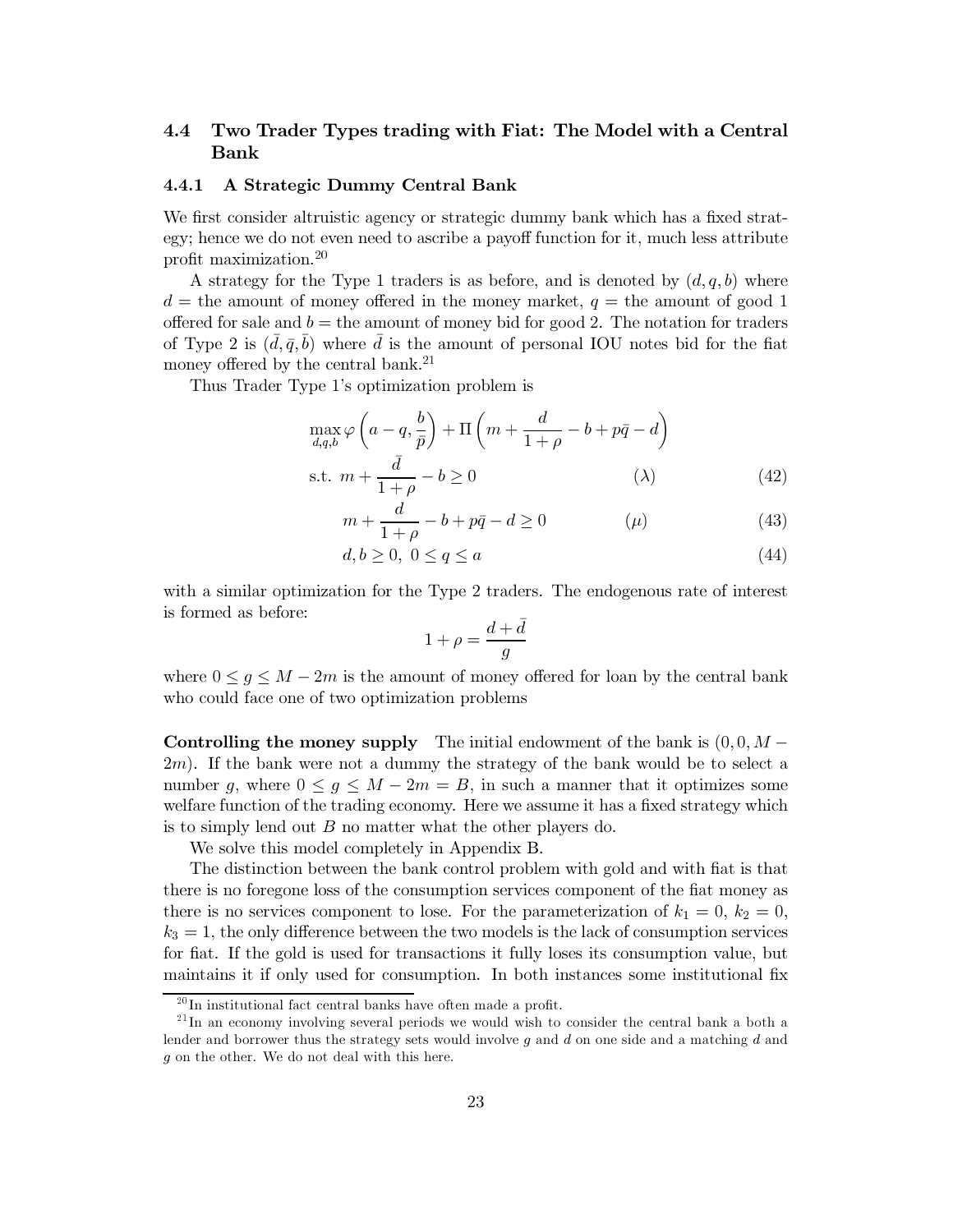of the Hahn paradox must be provided. In a one person game, a salvage value will do and is realistic when the embedding in time is considered. The extraction of the outside money suggested in a discussion of financing the float [33] and considered in the light of gains to trade [9] provides a natural way to introduce a central bank to perform this function. The introduction of oligopolistic or monopolistic bankers will also serve. If the central bank is introduced, if it is strategically granted the right of issue there is no clear physical meaning to the upper bound B other than a legally or societally imposed limit. Although if  $2m$  of fiat is held by the public we can observe that the upper bound on the debt issue of the bank for any  $\rho$  must be  $g = 2m/\rho$ . The desired borrowing of the traders will however be determined by their transactions needs and thus the equating of the money supply and demand may be interior or lie on a boundary.

If the bank is a strategic dummy we may assume that in the instance of utilizing the money supply as its strategic variable it is constrained to offer  $B$  units of money to the loan market.

We are now in a position to consider the situation where both there is a strategic dummy central bank and expectations concerning the future value of money exist. Suppose  $\Pi = 1$  and  $B + 2m = a$  We obtain efficiency,  $\rho = 0$ ,  $q = \bar{q} = a/2$ ,  $p = \bar{p} = 1$ and each trader ends up with the same amount  $m$  of money she started with. The presence of the expectations of the future have weakened the power of the central bank. The Appendix for the more general calculations is in Part 3.

**Controlling the rate of interest** Instead of utilizing the quantity of money as its control variable, the bank could use the rate of interest. The constraint on  $\rho > 0$ guarantees that the bank will not operate at a loss. But the use of the rate of interest without the specification of a bound on bank issue produces an endogenous demand for bank funds that could be unbounded.

An aside on clearing houses, credit evaluation and individual credit In all of the games described so far, we expected the players to stick to the rules of monetary usage. In fact, for the most part anyone can trade with anyone in more or less any way that they want. Thus the ability of any rule making is limited by custom and individual acceptance. Some years ago, one of us coined the phrase "mathematical institutional economics" [29] to reflect the importance of institutional detail in economic dynamics. There is and should be a vast literature on intra-day credit arrangements which we do not cover here. This is a zone where current the micro-micro-detail financial practises intersect with economic theory.

#### $4.4.2$ **Expectations or the Outside Passive Bank?**

We are now in a position to comment on two completely different "fixes" for the Hahn paradox and to compare them. With the central bank alone we require that  $B \to \infty$ for an approach to efficiency. This is not so with expectations. If expectations are stationary then in a stationary state the bank will be able to offer non-inflationary financing at whatever the natural discount rate in a (nonstochastic) economy happens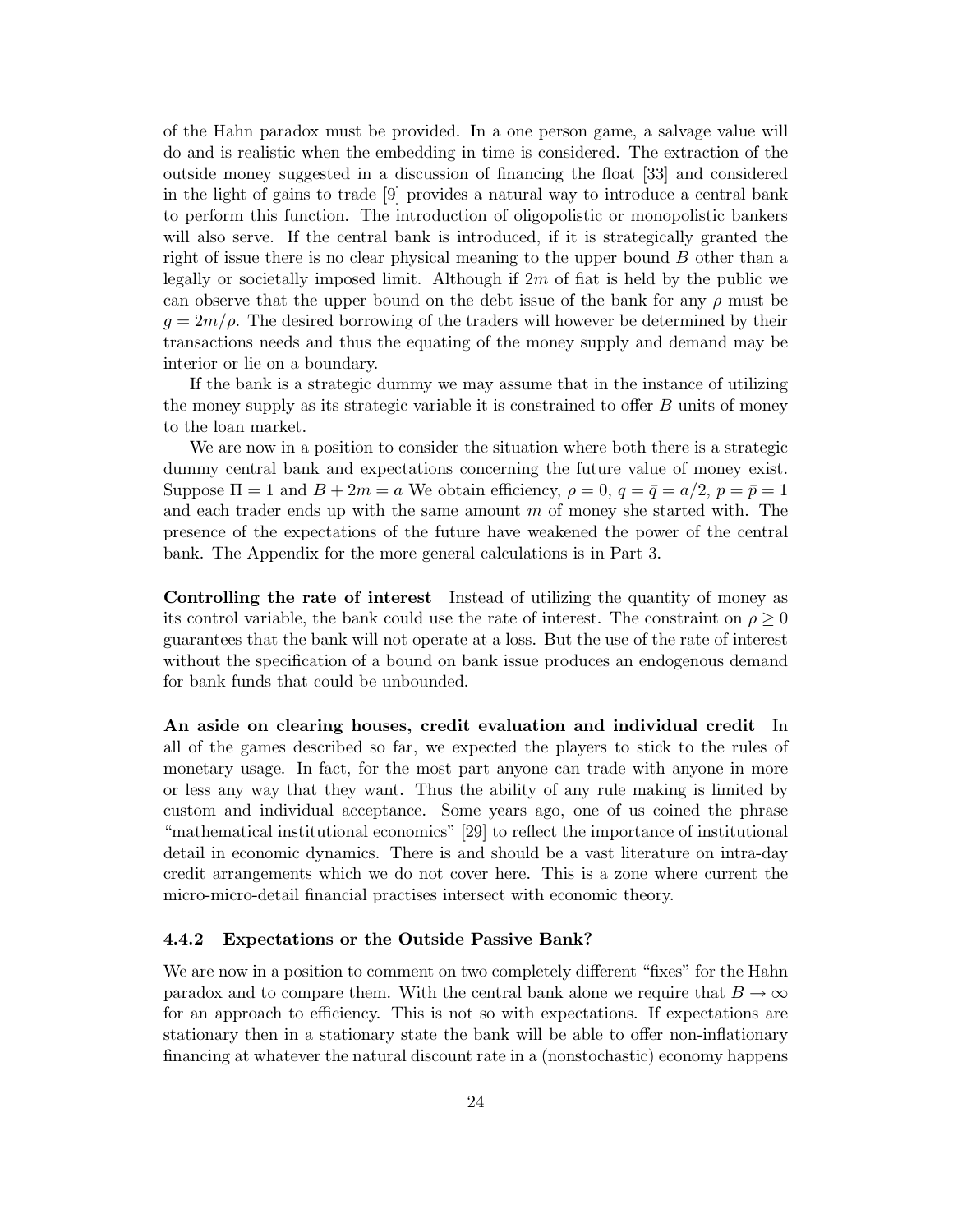to be; the injection of outside money finances the float and the expectations induce the carry forward of the fixed amount of outside money.

#### 4.4.3 A Profit Maximizing Monopolistic Bank?

Suppose we give most of the means of payment to a private individual. We assume endowments of the two perishables as before, however a third type of agent, the money lender has been introduced. The money lender is a profit maximizer who will consume real resources and thus provide a measure of the worth of transactions in terms of resources extracted.

As before, the two types of traders have symmetric endowments of  $(a,0,m)$  and  $(0, a, m)$ . We introduce a money lender with resources  $(0, 0, B)$ , where the total amount of "money" in the system is  $M = B + 2m$ .

A digression on currency, reputation and credit Before analyzing this model we note that the initial conditions could have a mix of currencies. One currency could be the free issue of government fiat in the hands of the public and another, the outstanding paper from the merchant bankers store redeemable at his store in some form of "value received" such as coffee, beans or fiat. The outside currency does not need an outside bank. It needs to be honored by all in acceptance, recognition, trust and enforcement and it needs a monopolist in control to guarantee that there is a shortage.

In a game where there is no free ride for the banker, the actions of the banker must be constrained so that he cannot spend more than the revenues he nets from lending money.

With this condition if he controls much of the money supply he can extract real resources from the economy. Conservation is preserved by the fact that the inside banker consumes the resources and the imaginary assets, the fiat money and the circulating merchant bank debt held by the public, being used as a means of payment held disappears at the end of the period into the bank. The value of the transactions technology is given by the worth of resources that the monopolist banker can extract. This is, in turn reflected in the trust and custom levels of the society, where individuals would abandon the currency if they felt that they were being unfairly taxed.

**The formal model resumed** We formulate the simplest model where there is just the outside fiat in circulation.

A strategy for the Type 1 traders is denoted by  $(d, q, b)$  where  $d =$  the amount of money offered in the money market  $q =$  the amount of good 1 offered for sale and  $b =$ the amount of money bid for good 2. The notation for the Type 2 traders is  $(\bar{d}, \bar{q}, \bar{b})$ where  $d$  is the amount of personal IOU notes bid for the personal money offered by the money lender.

Thus for Type 1 we consider

$$
\max_{d,b,q} \varphi\left(a-q, \frac{b}{\overline{p}}\right) + \Pi\left(\frac{d}{1+\rho} - b + p\overline{q} - d\right)
$$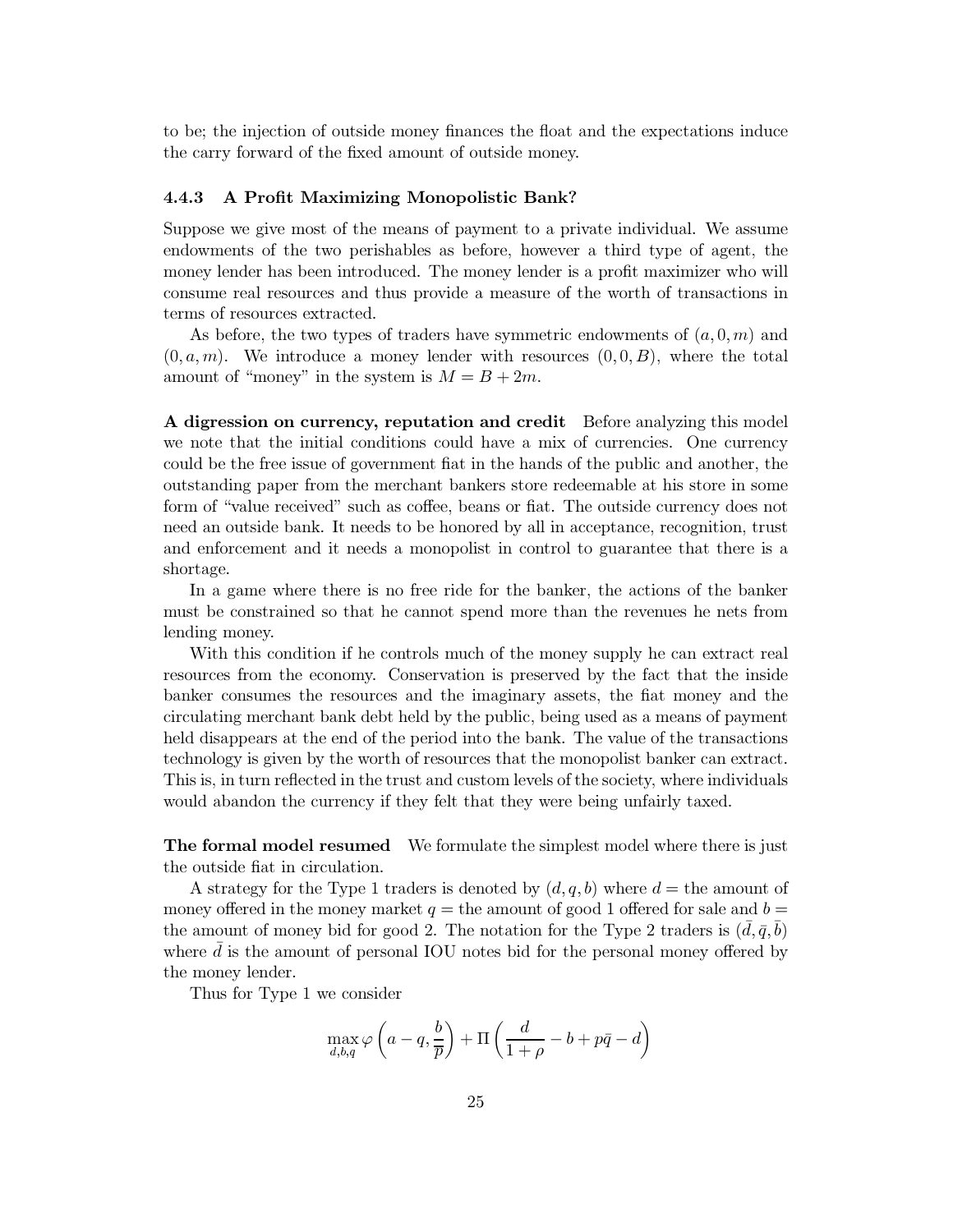s.t. 
$$
m + \frac{d}{1+\rho} - b \ge 0
$$
 (45)  
\n $m + \frac{d}{1+\rho} - b + p\bar{q} - d \ge 0$ .  
\n $d, b \ge 0, 0 \le q \le a$  (46)

The endogenous rate of interest is formed as before:

$$
1+\rho=\frac{d+\overline{d}}{g}.
$$

where  $0 \leq g \leq 2m$  is the amount of money offered for loan by the monopolistic money lender. The lender's problem is

where 
$$
0 \le g \le B
$$
,  $b_1^*, b_2^* \ge 0$ . (48)

This constraint requires that the monopolistic banker cannot spend more than his profits.

The bankruptcy law can be interpreted as implicitly included in the non-negativity constraint on the final budgets of the traders. We do not need a rational expectations condition which would have us set the appropriate price for a left over durable gold because there is no real durable in this model. The full amount of money in this system is a fiction as the bank can write its own paper, possibly up to some bound B imposed by law or custom or intrinsic in the dynamics but the combination of the no bankruptcy constraint and not being permitted to spend more than its booked profits balances the books.

Qualitatively the details of a solution to this model are along the lines of the model of the monopolistic bank presented in Part 1. The analysis is considered in Part 3.

#### A Digression on Bankruptcy 4.4.4

In institutional fact the bankruptcy laws are not changed daily by an all-seeing government who knows how to solve a mammoth general stochastic strategic market game. The law is hopefully "good enough" and, in a world with uncertainty should accommodate to a positive level of bankruptcy (see Dubey, Geanakoplos and Shubik [11], Shubik [34], Chs. 11, 12). An adequate discussion of the structure of bankruptcy concerns its treatment as a public good and its relationship to society's risk propensity for innovation. This is not dealt with here.

There are two important distinctions in the treatment of bankruptcy which illustrate a difference both in economic analysis and in administrative and informational reality. If we consider a budget constraint such as:

$$
\frac{d}{1+\rho} - b + \bar{p}q - d \ge 0 \tag{49}
$$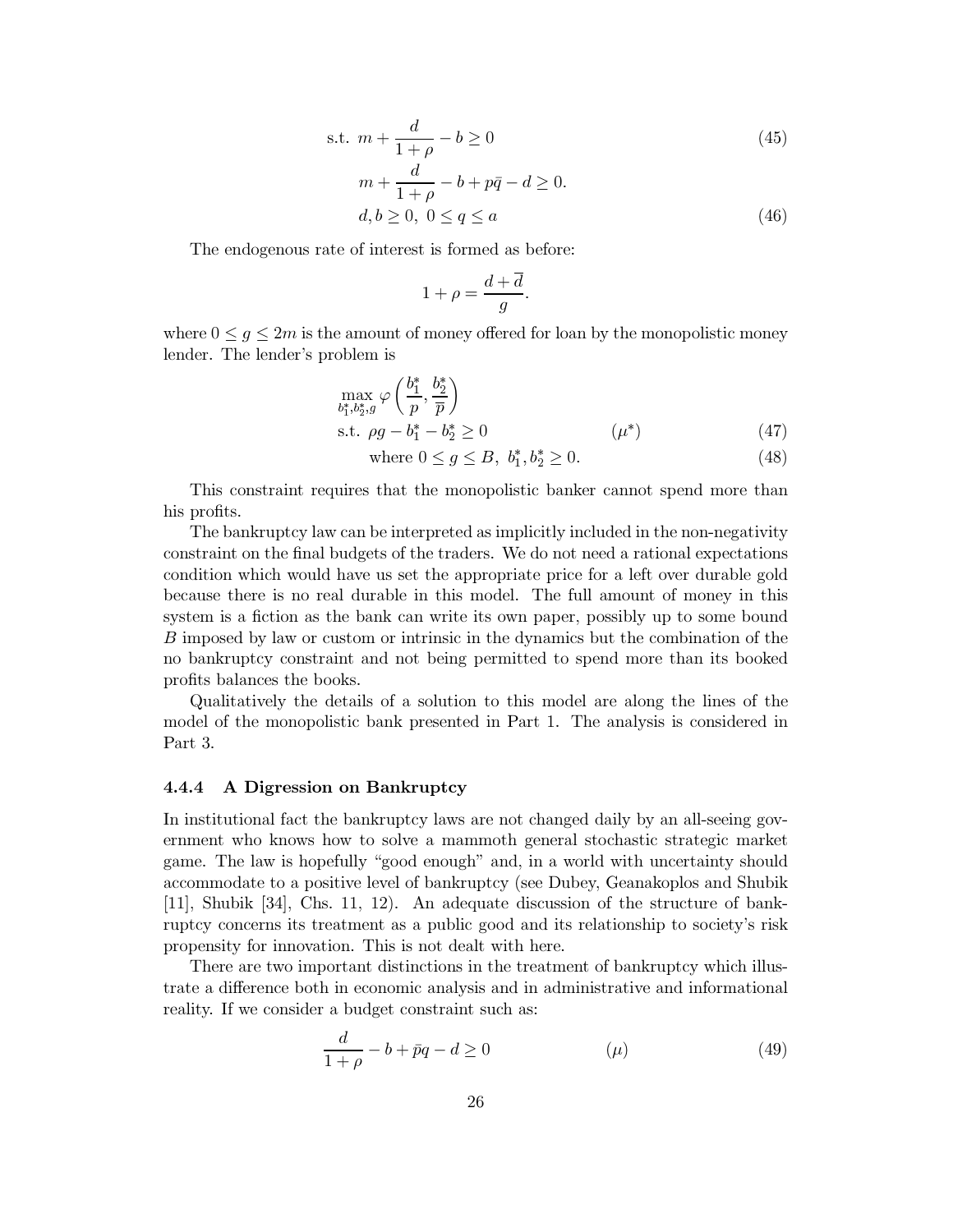where we treat  $\mu$  as a Lagrangian variable, in essence we are offering an immediate adjustment of the bankruptcy penalty to the actions in the economy. By doing so we avoid the host of analytical, computational, informational and administrative difficulties. An alternative way to introduce a bankruptcy penalty is to consider that  $\mu$  is a societally legally fixed parameter, say  $\mu^*$ , which is adjusted every few decades by socio-legal processes. In such an instance we replace constraint  $(\mu)$  by subtracting from the traders' objectives a penalty function of the form:  $2^2$ 

$$
\mu^* \min\left(\frac{d}{1+\rho} - b + \bar{p}q - d, 0\right). \tag{50}
$$

An economy is embedded in its polity and society, thus in spite of the aesthetic appeal of a model of exchange such as the general equilibrium formulation, it is fruitful to seek formulations at a high level of abstraction, where outside parameters connecting naturally to the polity and society fit, without attempting to find a premature endogenization of these parameters. This is especially true when we observe that the dynamics of the society, polity and economy tend to be on considerable different time scales.

### $\bf{5}$ Trade with Fiat and Demonetized Gold, the Role of **Expectations**

The models with gold and two consumables have only one real durable and that durable was the money The models with fiat and two consumables have only one ersatz or "constructive" durable and that is the fiat money which we may destroy by the backward operation of debt. The gold however is not destroyed but if it has a monetary salvage value of say,  $\Pi$  then the surviving asset can also be utilized to extinguish debt.

Suppose that our simple economy was using gold as its money and now switches from gold to fiat. This economy is now is trading in four commodities; two perishable consumables, one durable and one constructive durable. We set up the market trade model without financial institutions as a demonstration of the nature of the change in the demonetization. We consider two types of traders trading in three goods, each with the same utility function  $\varphi(x, y) + \dot{z}$ , where  $\dot{z}$  stands for the consumption services of the asset. The trader types are distinguished by their endowments of  $(a, 0, [c, \dot{c}], [m, \dot{m}])$  and  $(0, a, [c, \dot{c}], [m, \dot{m}])$ .

As before there is a continuum of each trader type. A general strategy of the Type 1 traders is denoted by  $(q_i, b_j)$  where  $q_i$  = the amount of good j  $(j = 1, ..., 3)$ offered for sale and  $b_j$  = the amount of fiat bid for good j. The notation for a typical trader of Type 2 is  $(\bar{q}_i, b_i)$ . We introduce the distinction between the commodities gold and fiat and the stream of services they yield. Given the existence of c units of

<sup>&</sup>lt;sup>22</sup>Although the parameter  $\mu^*$  may seem somewhat abrupt and not as nice as a smoothly adjusting Lagrangian, in insitutional fact there are only a few aggregate parameters for bankruptcy; but the more or less "smoothness" be it efficient or inefficient is taken care of by the lawyers, accountants and courts who personalize the highly aggregated parameters.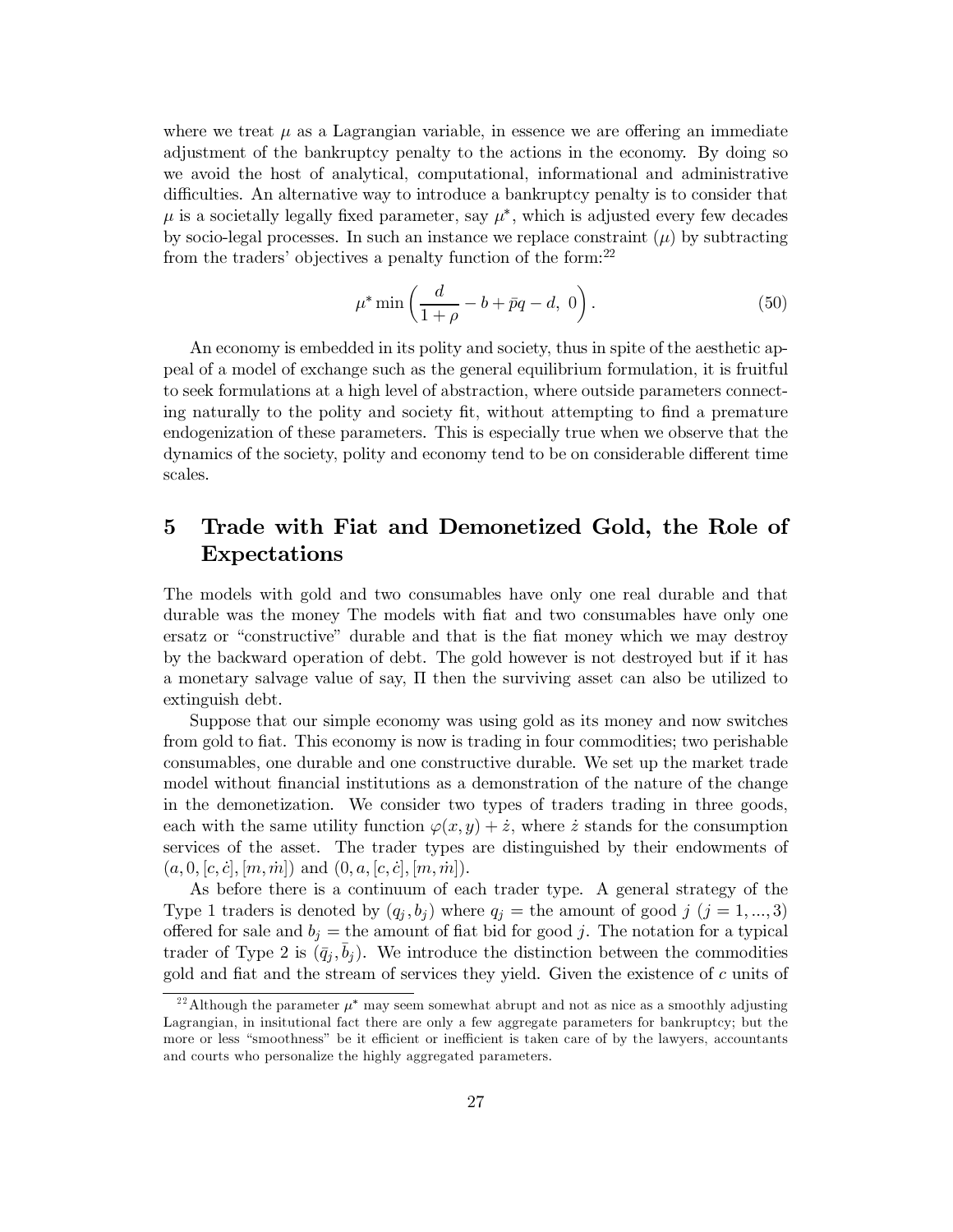the asset and the flow rate of c units of its services, we note this ownership by  $[c, \dot{c}]$ . We have changed notation slightly, denoting the amount of gold by  $c$  rather than by m indicating that it is no longer the money. We denote the amount of fiat by  $m$ . As our purpose is to qualitatively indicate the new phenomenon introduced by the demonetization we purposely stay with a highly symmetric example.

As noted previously we must indicate who gets to use the services of the asset and how the asset is evaluated at the end. However we now must be careful concerning services. Previously monetary gold had three values: (1) its consumption use as, jewelry;  $(2)$  its transactions use as a money; and  $(3)$  the salvage value of the asset. Now it only has two values as it has been demonetized. The fiat has two values:  $(1)$  its transactions use as a money and  $(2)$  the salvage value of the asset.

The Type 1 traders attempt to maximize:  $2^3$ 

$$
\max_{q_j, b_j} \varphi \left( a - q_1, \frac{b_2}{p_2} \right) + \dot{c} k_2 + (k_3 - k_2) \left( \dot{c} - \dot{q}_3 \right) + (1 - k_3) \left( \dot{c} + \frac{\dot{b}_3}{p_3} - \dot{q}_3 \right) + \Pi \left( m + \sum_{j=1}^3 p_j q_j - \sum_{j=1}^3 b_j \right) + \Pi_3 \left( c + \frac{b_3}{p_3} - q_3 \right)
$$
(51)

s.t. 
$$
m - \sum_{j=1}^{3} b_j \ge 0
$$
 (52)

$$
\Pi\left(m + \sum_{j=1}^{3} p_j q_j - \sum_{j=1}^{3} b_j\right) \ge 0 \text{ and } \Pi_3\left(c + \frac{b_3}{p_3} - q_3\right) \ge 0 \tag{53}
$$

$$
0 \le q_1 \le a, \ 0 \le q_2 \le a, \ 0 \le q_3 \le c, \ b_1, b_2, b_3 \ge 0 \tag{54}
$$

where  $k_2$  is the percentage of the period before the goods market opens,  $k_3 - k_2$  is the percentage time spent during the market where the consumption services use of the gold is lost, and  $1 - k_3$  is the percentage of time after the market where the consumption services use of gold held by the final owner of the asset is realized. No services loss of the consumables is encountered as they can be consumed at a point anytime during the period (and are not lost unless the trading period is of length  $[0,1]$ . A similar optimization problem holds for the Type 2 traders.

$$
\varphi \left( (a - q_1), \frac{b_2}{p_2}, \left( ck_2 + \left( c + \frac{b_3}{p_3} - q_3 \right) (1 - k_3 \right) \right) + \Pi \left( m + \sum_{j=1}^3 p_j q_j - \sum_{j=1}^3 b_j \right)
$$

requiring only that the marginal utility of the services of gold be positive in the whole domain.

 $^{23}$ In the previous examples our reasons for selecting gold as appearing in the utility function as a linear separable term were two fold. First and foremost it was to make the comparison between gold and fiat as monies; second it makes the calculations far easier and more transparent. For the simple point about expectations and salvage values with no extra difficulty we could consider a utility function of the form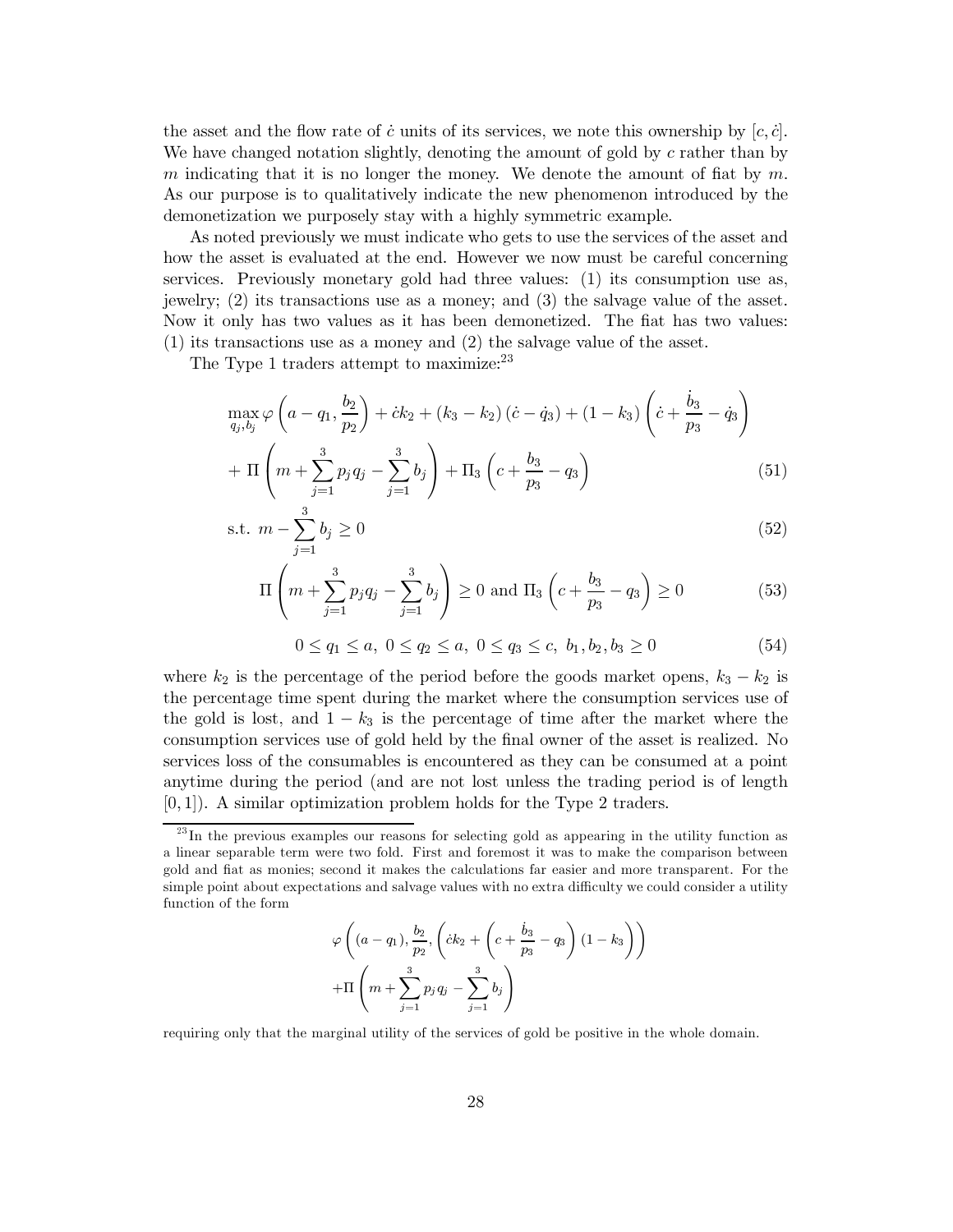Prices are formed as before, but now there are three prices:

$$
p_j = \frac{b_j + b_j}{q_j + \bar{q}_j}, \ j = 1, 2, 3 \tag{55}
$$

where, in each instance  $b_j q_j = \bar{b}_j \bar{q}_j = 0$  This is a no "wash sales" condition.<sup>24</sup>

Without calculating we may illustrate the fundamental role that expectations must play. When the expected values of the two durables (gold and fiat) are zero, there is no trade. When the expected salvage value prices are set at  $\Pi = 1$  and  $\Pi_3 = \hat{p}_3$  and it turns out that the actual price  $p_3$  is equal to  $\hat{p}_3$ , i.e., the expected and formed prices match. We would have a noninflationary solution in which if  $m = a$  there is enough money, and if  $c \geq a$ , there would be enough (if it were held appropriately) for a 100% gold backed currency where all of the gold is nevertheless used for consumption.

#### 6 Clearinghouses, Credit and Control

This case contrasts directly with the model in Section 2.1 and stresses the importance of the expectations valuations.

#### Some Comments on the Trading Structure  $6.1$

In all of the models presented here and in Part 1, transactions take time and may use resources. All individuals are locked in to using the pieces of paper or ciphers which are defined as means of payment in the game. But although the use of a specified means of payment in a classroom game is given by the referee enforcing the rules as in a Monopoly game, in an actual economy when the price of the government enforced credit arrangements become too high, alternative means are sought. In particular netting arrangements between well known traders can easily replace cash. Furthermore new markets spring up. New instruments are invented. Legal, social and technological change influence the costs of running a trading technology. Market meeting frequencies and hours of trade are all in flux.

Even in a payments models as simple as the ones considered here, assuming a fixed trading technology individual informal and formal exchange relations can circumvent the formal trading relations and change both the velocity and volume of transactions. At best a government's control over prices, the velocity and the volume of trade is limited.

In the remaining models we are concerned only with economies using a flat or symbolic money.

 $124$  At this level of modeling the phenomenon of wash sales where one both simultaneously sells and buys back an item is ruled out if there is a continuum of agents. A more complex model is required with nonsymmetric information to catch the actual use of wash sales.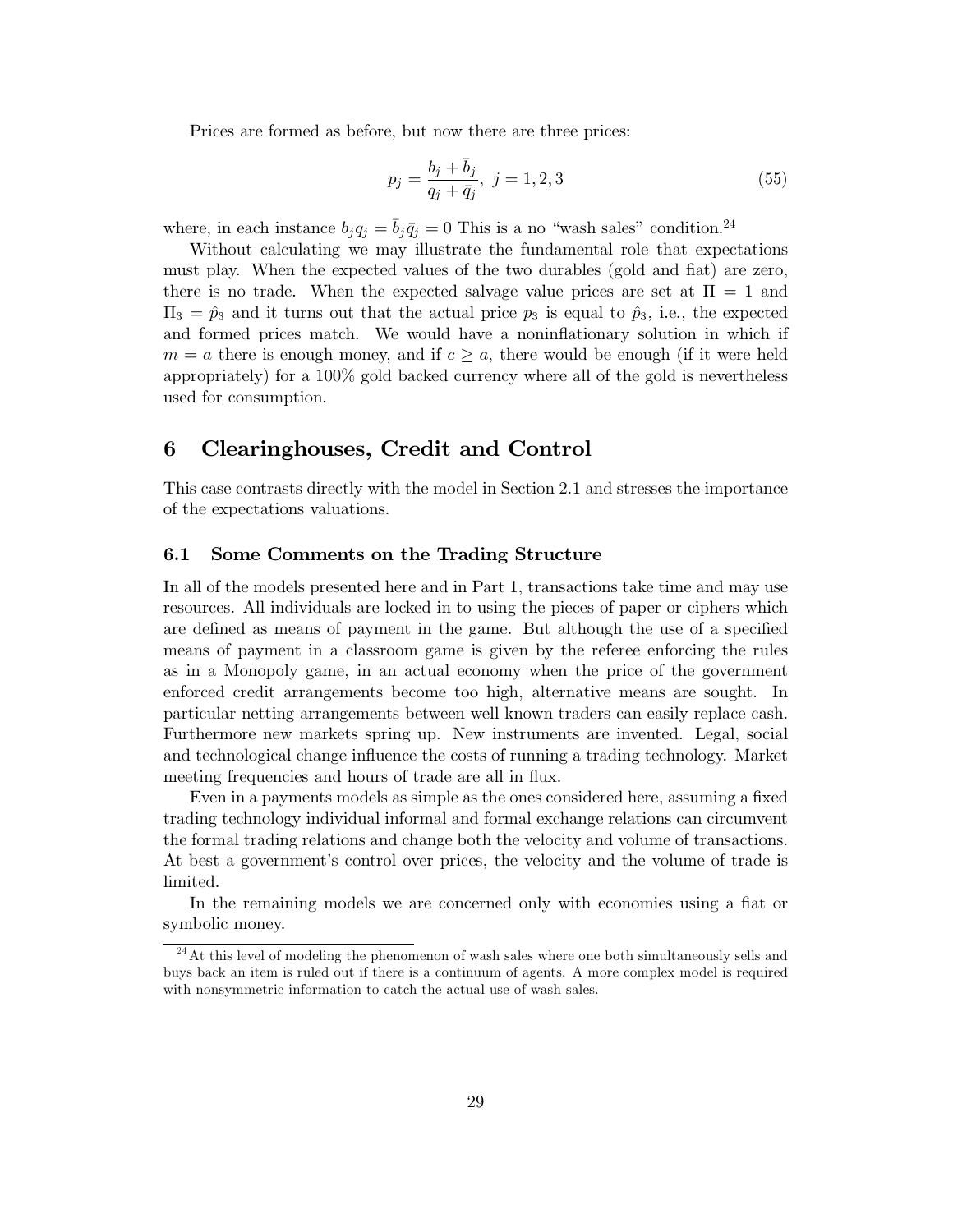#### Variations on the Fisher Equation:  $PQ = MV$  $6.2$

In the classical Cambridge-Cambridge controversy (see for example, Modigliani [26]). The pristine simple "physics-like" Fisher equation has been considered in many ways. Utilizing the structure of strategic market games we are now in a position to revisit this equation in a somewhat more precise micro-economic modeling form provided by the models constructed above. A reasonably complete treatment of this topic requires models with several alternate markets within the same period, in order to reflect velocity as a strategic choice.<sup>25</sup> Our concern here is restricted to a one period, one goods market structure.

Even without going into mathematical detail it is useful to utilize a shorthand or symbolic description of a strategic market game with a given transactions and financial structure. Thus we use  $\Gamma(\varphi, a, m | \Theta_i)$  to stand for the game with N types of agents with utility functions,  $\varphi$  and endowments of goods and outside money  $(a, m)$ embedded in a transactions and financial structure  $\Theta_i$ .

Let  $\Theta_1$  stand for a storable consumable cash buy-sell economy where the market meets once. In such an economy  $\Gamma(\varphi, a, m | \Theta_1)$ 

$$
PQ = MV \text{ is modified to } PQ \le M \tag{56}
$$

as in a one market period world without any form of banking or money market the velocity is at most one, but there could be a hoarding or storage of the barley, beans or salt, in which instance the velocity would be less than one.

Suppose  $\Theta_2$  stands for the sell-all structure but is otherwise the same. In  $\Gamma(\varphi, a, m | \Theta_2)$ the  $Q$  has been considerably enlarged to include all assets except the money.

Let  $\Theta_3$  stand for a fiat cash buy-sell economy where the goods market meets once but there is an outside bank which arranges for loans and which meets once and precedes the goods market. In such an economy  $\Gamma(\varphi, a, m | \Theta_3)$  In such an economy

$$
PQ = MV \text{ is modified to } PQ = M + g. \tag{57}
$$

Let  $\Theta_4$  stand for a gold cash buy-sell economy with salvage value  $\Pi = 0$  where the goods market meets once and  $(k_1 = k_2 = k_3 = 0)$  This means that the money market meets at the start of the period and the goods market meets immediately after and all settlement takes place immediately after that meeting. Furthermore there is precisely enough money in the economy for efficient trade but it is badly distributed. In such an economy  $\Gamma(\varphi, a, m | \Theta_4)$  the amount of money required for there to be enough is as though the gold were a storable consumable. The endogenous rate of interest will be  $\rho = 0$ 

$$
PQ = MV \text{ is modified to } PQ = M. \tag{58}
$$

This describes the velocity of money in the goods market. But there will also be a velocity in the money market given by  $(m_1 - m_2)/2M$  where  $m_1 > m_2$  are the initial holdings of the two types of traders and  $m_1 + m_2 = M$  (see Part 1, Section 4.3.1).

These few examples are given merely in order to indicate that it is necessary and feasible to develope a scheme to classify and specify market structures to reflect their

 $25$ This was done in part by Dubey, Sahi and Shubik [12].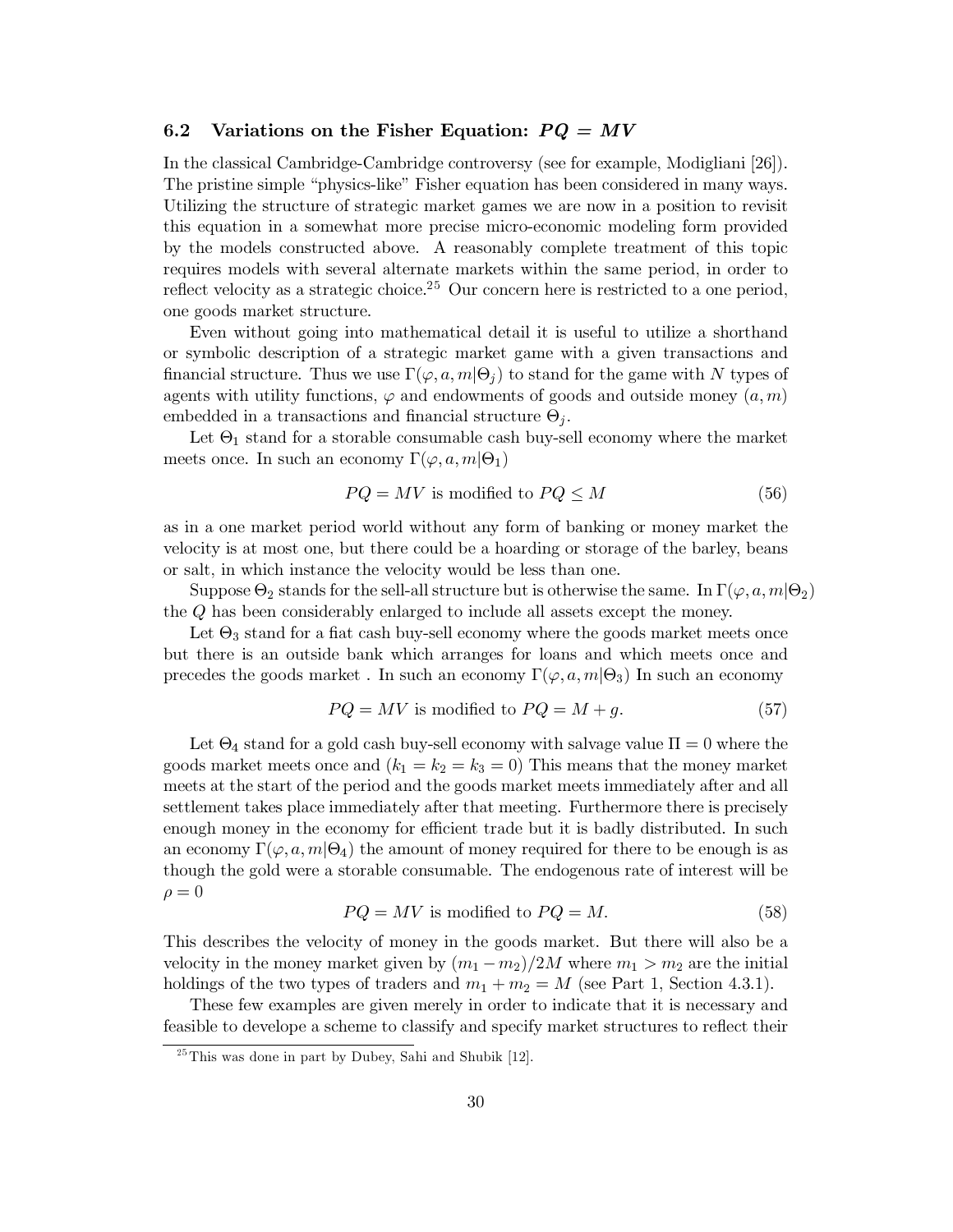need for money or trust. The concept of "enough money" can be made meaningful and can be calculated but with considerable specification.

#### 6.3 Clearinghouses, Fiat, Credit and Credit Evaluation

In Utopia all greed for money was entirely removed with the use of money. What a mass of troubles were then cut away!... Who does not know that fear, anxiety, worries, toils and sleepless nights will also perish at the same time as money? What is more, poverty, which alone money seemed to make poor, forthwith would itself dwindle and disappear if money were entirely done away with everywhere.

Thomas Moore, *Utopia*, Book II, p. 149

We conclude our sequence of models with a final model. We have progressed from a storable consumable money (such as the barley of Mesopotamia or cans of beans) to a consumer durable money (such as gold) and thence to a paper money backed in many different ways (gold in Fort Knox, convention, law, expectations, debt to be repaid and bankruptcy penalties). The last stage is required to take us back to the sublime equilibrium with no worries, no time, no constraints on the system and no outside money whatsoever.

We consider an economy with two types of traders, a profit maximizing monopolist banker,  $26$  and an initial supply of outside fiat money.

As in Section 2.2.1 we consider a situation where the financial market meets to establish borrowing and lending for the period, after which the trade markets meet and clear before or after the end of the period. In order to be completely specific we resort to the proposition that the financial markets meet at the start of the period and engage in establishing a single interday loan which is paid back at the start of next period. The trade markets open for some hours in the middle of the period and all settlement takes place immediately after they close.

We add a clearinghouses a credit evaluation agency and the courts to complete the market structure as is shown in Figure 4.

 $^{26}$  There are at least eight reasonable models which can be mathematically specified, involving a private or a public bank.

Four cases involve the choice of  $(1)$  a public bank,  $(2)$  a profit maximizing monopolist bank individually held (3) a profit maximizing monopolist bank owned by stockholders, (3) an overall utility maximizing monopolist bank.

These four choices are multiplied by two. The strategic alternatives are choice of the rate of interest or quantity of money as the strategic variable.

We limit our analysis to one of the models as the essential demonstration of the disappearance of outside money can be demonstrated with any of the models.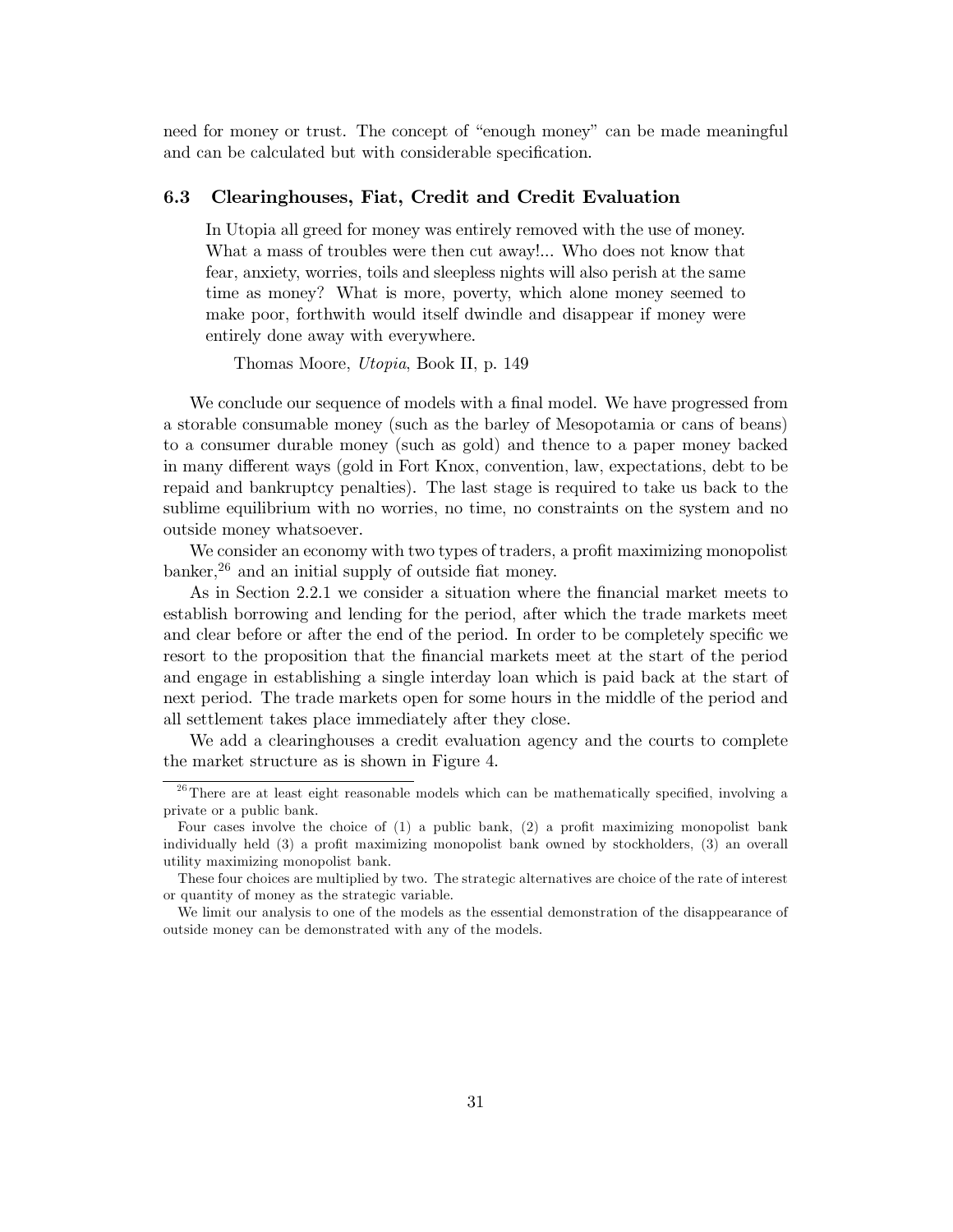

Figure 4

Before we present the formal symbolic model an interpretation of Figure 4 is given. The traders have goods and a certain amount of cash or flat money. We look upon them as a composite of two individuals, consumers and traders. They inform the credit evaluation agency of their total holdings. The credit agency informs the banks about personal cash positions and the clearinghouse about goods for sale and its estimate of what they are worth. The banks issue one period loans and the clearinghouse extends clearinghouse credits. The traders may go to the bank.<sup>27</sup> At the bank they can exchange their IOU notes for the bank's money. They are required to redeem their IOU notes at the start of the next period with whatever interest payments promised.

The clearinghouse gives each agent a credit line based on three parameters. They are the assessment of the valuation of prices supplied by the credit agency, which we call  $\hat{p}$  and  $\overline{\hat{p}}$  and the valuation of the individuals assets which will act as security<sup>28</sup> which we call  $\hat{a}$  and  $\overline{\hat{a}}$  The clearing house extends a credit to the individual based on a "haircut" of its credit information. We call the haircut or credit limit  $\theta$  where

 $27$ In this simple one period model this may be the government bank or a private monopolist bank with the same powers of issue as the central bank.

 $^{28}$ Even here another nasty institutional and technological fact enters into our modeling. If the goods for sale are an ounce of caviar which can be eaten before the bailiffs close in the "secured loan aspects of the caviar" are somewhat less than an immoveable durable such as an acre of prime land.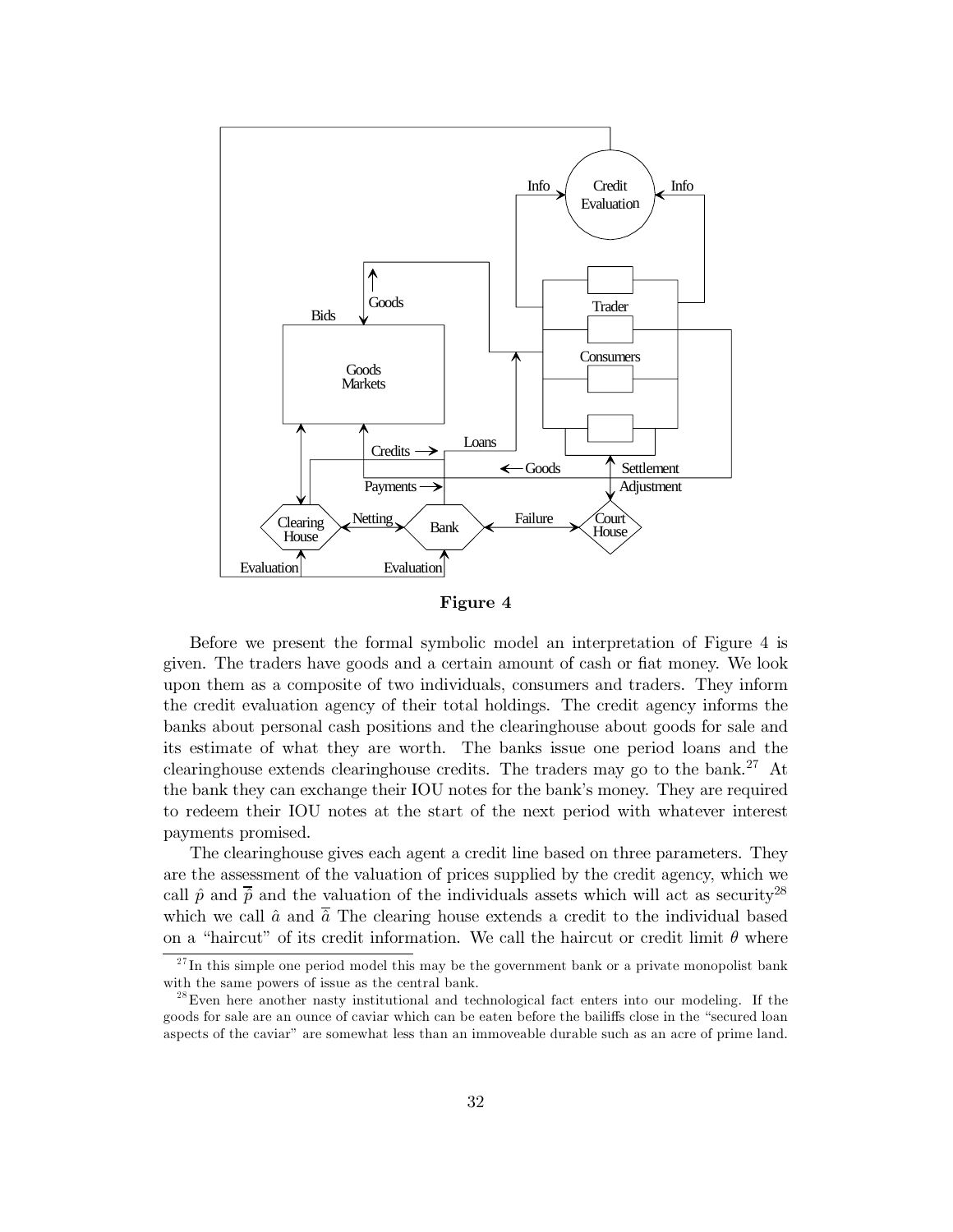the credit line extended by the clearinghouse to a trader of Type 1 is  $\theta \hat{p}q$ <sup>29</sup> If the clearinghouse managers believe the security assessment is completely accurate and face no expenses or uncertainties the  $\theta$  could be close to 1.

The traders of Type 1, with initial assets of  $(a,0,m)$ , may regard their purchasing power as being  $(a, 0, m + \theta \hat{p}q)$ . Assuming the "usual" utility function of  $\varphi(x, y)$  =  $2\sqrt{xy}$ , their optimization problem becomes

$$
2\sqrt{(a-q)\frac{b}{\overline{p}}} + \Pi\left(m - b + pq - \frac{\rho d}{1+\rho}\right)
$$
\n(59)

$$
\text{s.t. } m - b + \theta \hat{p}q + \frac{d}{1+\rho} \ge 0 \tag{60}
$$

$$
m - b + \theta \hat{p}q - \frac{\rho d}{1 + \rho} \ge 0 \tag{61}
$$

$$
0 \le q \le a
$$
, and  $q, b \ge 0$ .

Let  $\lambda$  and  $\mu$  be the Lagrangian multipliers for constraints ( $\lambda$ ) and ( $\mu$ ) respectively.

The first order conditions wrt b, q, d,  $\lambda$  and  $\mu$  (respectively) yield

$$
\frac{1}{\sqrt{\overline{p}}} \sqrt{\frac{(a-q)}{b}} - \Pi - \lambda - \mu = 0
$$
\n(62)

$$
\frac{1}{\sqrt{p}}\sqrt{\frac{b}{(a-q)}} + \Pi p + \lambda \theta \hat{p} + \mu p = 0
$$
\n(63)

$$
-\Pi \frac{\rho}{1+\rho} + \lambda \frac{1}{1+\rho} + \frac{\rho}{1+\rho} \mu = 0
$$
\n(64)

$$
m - b + \theta \hat{p}q + \frac{d}{1 + \rho} = 0 \text{ or } \lambda = 0 \tag{65}
$$

$$
m - b + \theta \hat{p}q - \frac{\rho d}{1 + \rho} = 0
$$
 or  $\mu = 0.$  (66)

Similarly, Type 2 traders face an optimization described by:

$$
2\sqrt{(a-\bar{q})\frac{\bar{b}}{p}} + \Pi\left(m - \bar{b} + \bar{p}\bar{q} - \frac{\rho\bar{d}}{1+\rho}\right) \tag{67}
$$

s.t. 
$$
m - \bar{b} + \theta \hat{p}\bar{q} + \frac{d}{1 + \rho} \ge 0
$$
  $(\bar{\lambda})$  (68)

$$
m - \bar{b} + \theta \hat{p}\bar{q} - \frac{\rho d}{1 + \rho} \ge 0 \tag{69}
$$

$$
0 \le \bar{q} \le a
$$
, and  $\bar{d}, \bar{b} \ge 0$ .

<sup>&</sup>lt;sup>29</sup>The bound on the credit line is set by the information of the amount a (if there is truthful disclosure  $\hat{a} = a$  available for sale, but the actual credit line realized would be based on realized sales thus will be  $\theta \hat{p}q$ .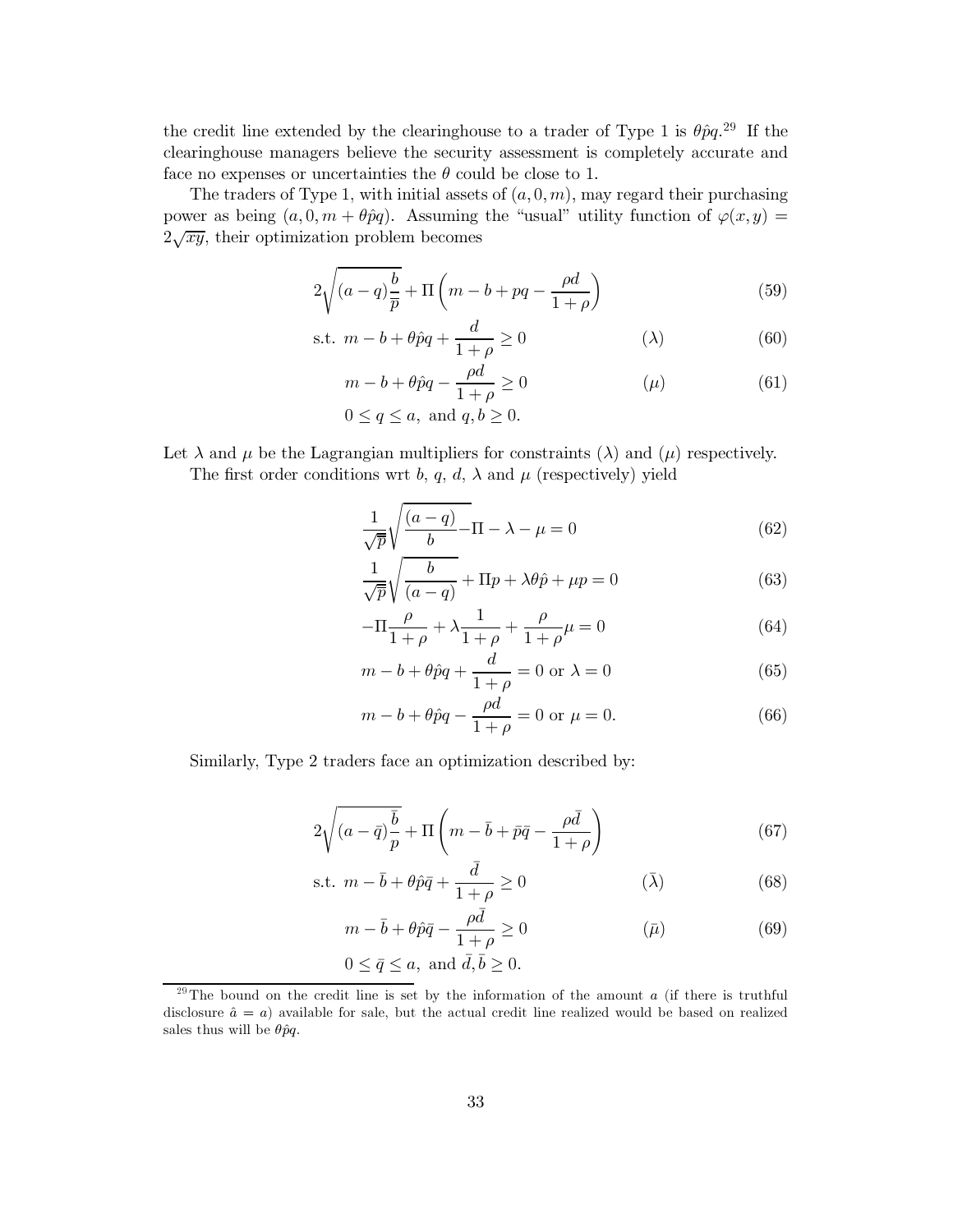The first order conditions wrt  $\bar{b}$ ,  $\bar{q}$ ,  $\bar{d}$ ,  $\bar{\lambda}$  and  $\bar{\mu}$  yield

$$
\frac{1}{\sqrt{\overline{p}}} \sqrt{\frac{(a-\overline{q})}{\overline{b}} - \Pi - \overline{\lambda} - \overline{\mu}} = 0
$$
\n(70)

$$
\frac{1}{\sqrt{\overline{p}}} \sqrt{\frac{\overline{b}}{(a - \overline{q})}} + \Pi \overline{p} + \lambda \theta \hat{p} + \overline{\mu} \overline{p} = 0 \tag{71}
$$

$$
-\Pi \frac{\rho}{1+\rho} + \bar{\lambda} \frac{1}{1+\rho} + \frac{\rho}{1+\rho} \bar{\mu} = 0
$$
\n(72)

$$
m - \bar{b} + \theta \hat{p}\bar{q} + \frac{d}{1+\rho} = 0 \text{ or } \bar{\lambda} = 0
$$
 (73)

$$
m - \bar{b} + \theta \hat{p}\bar{q} - \frac{\rho \bar{d}}{1 + \rho} = 0 \text{ or } \bar{\mu} = 0.
$$
 (74)

The banker's optimization is given by:

$$
\max_{\rho} \rho g(\rho) \tag{75}
$$

$$
\text{s.t. } M - 2m - g \ge 0 \tag{76}
$$

$$
g \ge 0 \text{ or } \rho = 0 \tag{77}
$$

and balance conditions are  $p = \bar{b}/q$  and  $\bar{p} = b/\bar{q}$  and  $1 + \rho = (d + \bar{d})/g$ .

# **A** simple case Suppose that  $\hat{p} = p$  and  $\theta = 1$ . [II can be any positive value.]

It is clear that since  $\hat{p} = p$ , we have  $\hat{p}q = pq = \overline{b} = b$  (from symmetry). Hence the conditions ( $\lambda$ ) and ( $\bar{\lambda}$ ) must hold loosely, i.e.,  $\lambda = \bar{\lambda} = 0$ .

Since  $b = \hat{p}q$  the constraint  $(\mu)$  is  $m - \rho d/(1 + \rho) \geq 0$ . But then it is clear that there is no need for borrowing, i.e.,  $d = 0 = \overline{d}$  (any solution with d or  $\overline{d} > 0$  can be improved upon by lowering d or  $\bar{d}$  to zero). In words, the amount of outside money called for is zero. But this then implies that  $(\mu)$  (and  $(\bar{\mu})$ ) holds loosely. Hence  $\mu=0=\bar{\mu}.$ 

Next, since  $\lambda = \overline{\lambda} = \mu = \overline{\mu} = 0$ , equation 64 gives  $-\Pi \rho/(1+\rho) = 0 \Rightarrow \rho = 0$ . Hence the bank cannot make a profit, no matter what it does.

The final values for this case are:  $b = \bar{b} = a/2\Pi$ ,  $p = \bar{p} = 1/\Pi$ ,  $q = \bar{q} = a/2$ ,  $\lambda = \mu = \rho = 0, d = \bar{d} = 0.$ 

The Utopian and general equilibrium world does not need outside money as it has total trust and accurate forecasting thus it runs on perfect individual credit.<sup>30</sup>

#### $\overline{7}$ **Concluding Remarks**

In God we trust! All others pay cash. Old American folk saying

 $30 \text{ In a world without outside money there are problems in fixing the price level which are discussed.}$ elsewhere (see [41], [40], [37]).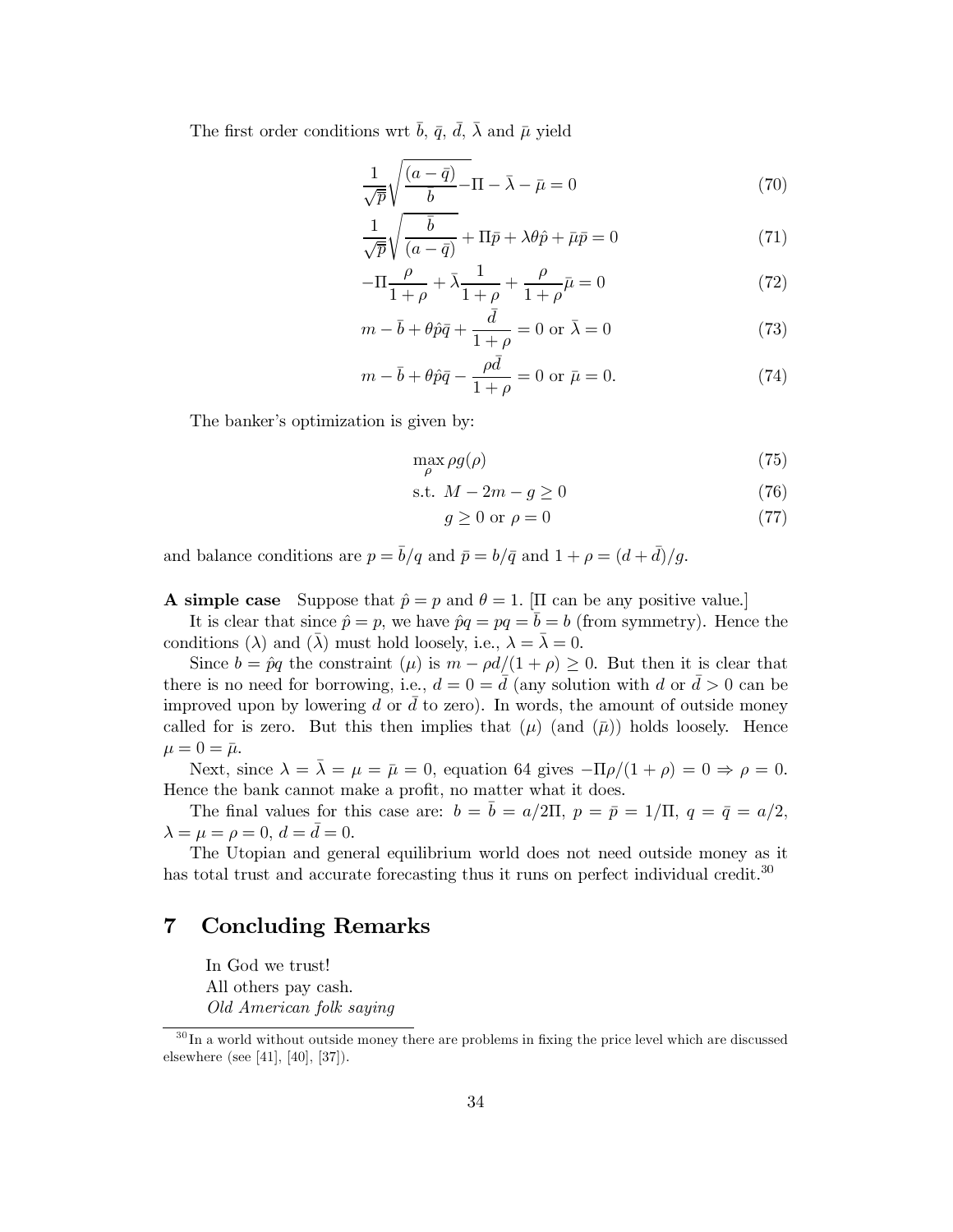Outside money is "free trust" and is a (context dependent) credit information evaluation substitute.

Given the initial ownership claims, the sell-all model of exchange where all individuals are required to send all assets to market, maintaining only their ownership claims, and cash places a natural upper bound on the need for trust and evaluation. The buy-sell model [13] reflects the acceptance of immediate individual control over the established individual property rights hence is not as strategically limiting as the sell-all model and more closely provides the context for the study of an individual ownership competitive price economy.

Perfect trust can be achieved in a Utopian world with completely accurate price and trade volume assessments leading to the extension of perfect clearinghouse credits to all agents.

The minimal level of trust is where, in a sell-all economy there is no credit whatsoever and the transformation of ownership bundles is achieved via a minimal financial structure, the single simultaneous move price-formation market. All trades require cash. This amounts to the complete monetization of all wealth which equals the volume of transactions in this extreme instance.

The buy-sell model of Dubey and Shubik [13] is, in essence, not totally institutionfree but requires a single mechanism, a minimal market structure, to map single simultaneous move strategies into trades. This credit free operation requires the implicit financing of the difference between the initial resource distribution and the final.

Depending on the initial conditions the required amount of trust varies from zero to the value of all assets. An imputation of wealth on the Pareto optimal surface is a point at which all individual gains have been achieved. No trade is required and the need for trust is zero. If the initial point is not on the Pareto surface trade may be desired and the need for trust will be a function of the potential gains from trade and the nature of the trading process, This calls for an appropriate measurement of the potential gains from trade and a specific description of the trading process

There have been three suggested measures of the gains from trade [6], [9], [39],  $31$ and the two simplest fully defined trading mechanisms to which they can be applied appear to be the sell-all or buy-sell strategic market games.

The one period interest rate  $\rho$  is nothing more than a tax imposable due to lack of trust. As the parameter  $\theta \to 1$ , the tax goes to zero and the power of  $\rho$  as a control variable utilized by a large monied agent is lost.

Trading economies, to avoid the need for individual trust, can use either a storable consumable good or a durable as a means of exchange. If the commodity were to enter the individual utility functions as a linearly separable term it would immediately supply an easy measure for the value of trade. Unfortunately this does not appear to be the case. Even if it were, there are still many physical drawbacks to utilizing either storable consumable or durables as a money. The storable consumable has the advantage that it always avoids the Hahn paradox, but this is not necessarily true for a durable, even in a one period economy.

 $\rm ^{31}$  They all raise problems concerning the relationship between local and global measures.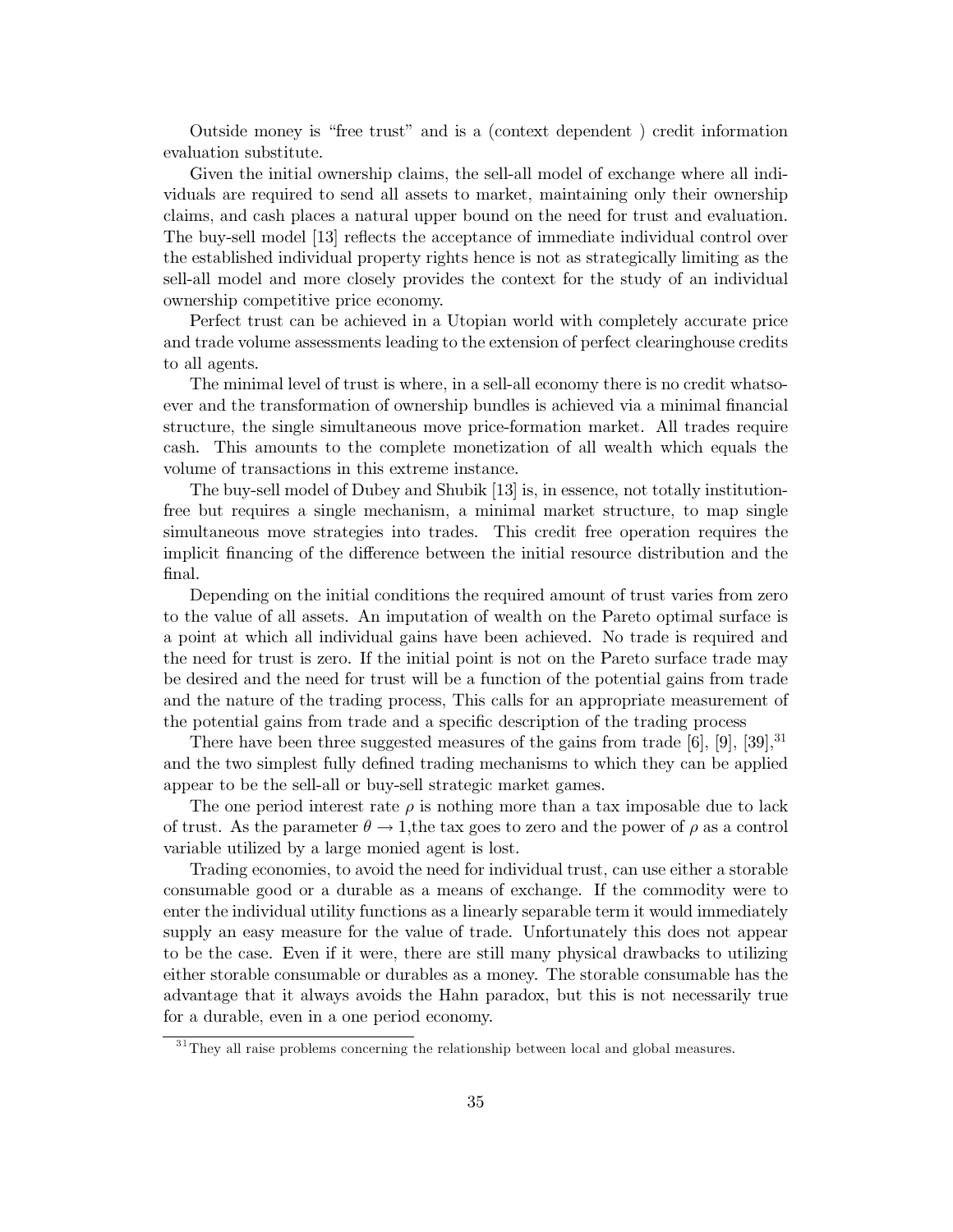As has been argued above, if transactions take time a societal resource loss can be incurred by utilizing a commodity money. A way to avoid this loss is to replace a real commodity with a societally constructed symbolic commodity. But doing this, this requires as a necessary condition that it be acceptable by a buyer in exchange. As is noted in Section 4.2 there are many different institutionally meaningful minimal ways to provide a sufficient way out of the Hahn paradox.

One of the natural ways out of the Hahn paradox is the positive valuation given by expectations concerning the future value of durable capital assets in the economy.

The store of value function of a money within a single period can be obtained via a monopolistic banker who purposely restricts the amount of money he issues to make sure that there is not sufficient outside money to avert all cash flow constraints. Custom, law and modern society conspire to limit the power of the individual merchant-banker-king, thus, although feasible, it is usually not individual monopolistic power that provides the support of the value of the currency. The goal of the merchant banker is to extract resources for herself and this provides a measure of the worth of trust, translated mathematically into the relevance of the tightness of the cash flow constraints given the transactions structure of the economy.

An alternative to the monopolistic banker is to introduce a central bank whose role is to promote efficient trade. The central bank can avoid the waste of natural resources by choosing a symbolic rather than a commodity money. But the choice of the symbolic money as opposed to, say gold, poses the question of trust in the central government and in the expectations of its performance.

One of the few reasoned political economy defenses of the use of gold was provided by Ricardo ([27], p. 24) "Experience ... shows that neither a state nor a bank ever have had the unrestricted power of issuing paper without abusing that power; in all states therefore, the issue of paper money ought to be under some check and control; and none seems so proper for that purpose as that of subjecting the issuers of paper money to the obligation of paying their notes either in gold coin or bullion."

Time, population, society and technology have changed since Ricardo, but the essence of the monetary problem remains. The need for individual trust or for substitutes for trust is central. The trust and the substitutes for trust are generated in the context of the polity and society as a whole, not just the economy. The measurement of the economic value of trust in exchange requires a mathematical institutional economics which reflects the institutional richness of the society and its transactions structure, yet is amenable to a formal quantitative analysis as is reflected in the structure of the constraints on the economic optimization.<sup>32</sup>

 $32$ <sup>32</sup>The mathematics of the general equilibrium system may be looked at as that of optimization subject to equalities. Monetary control and finance are more congenially considered in terms of optimization subject to several constraints where the pressures on the constraints reflect the potential value of trust and the opportunity for control. Further investigation of trust calls for network analysis (see Shubik,  $2003$  [36]).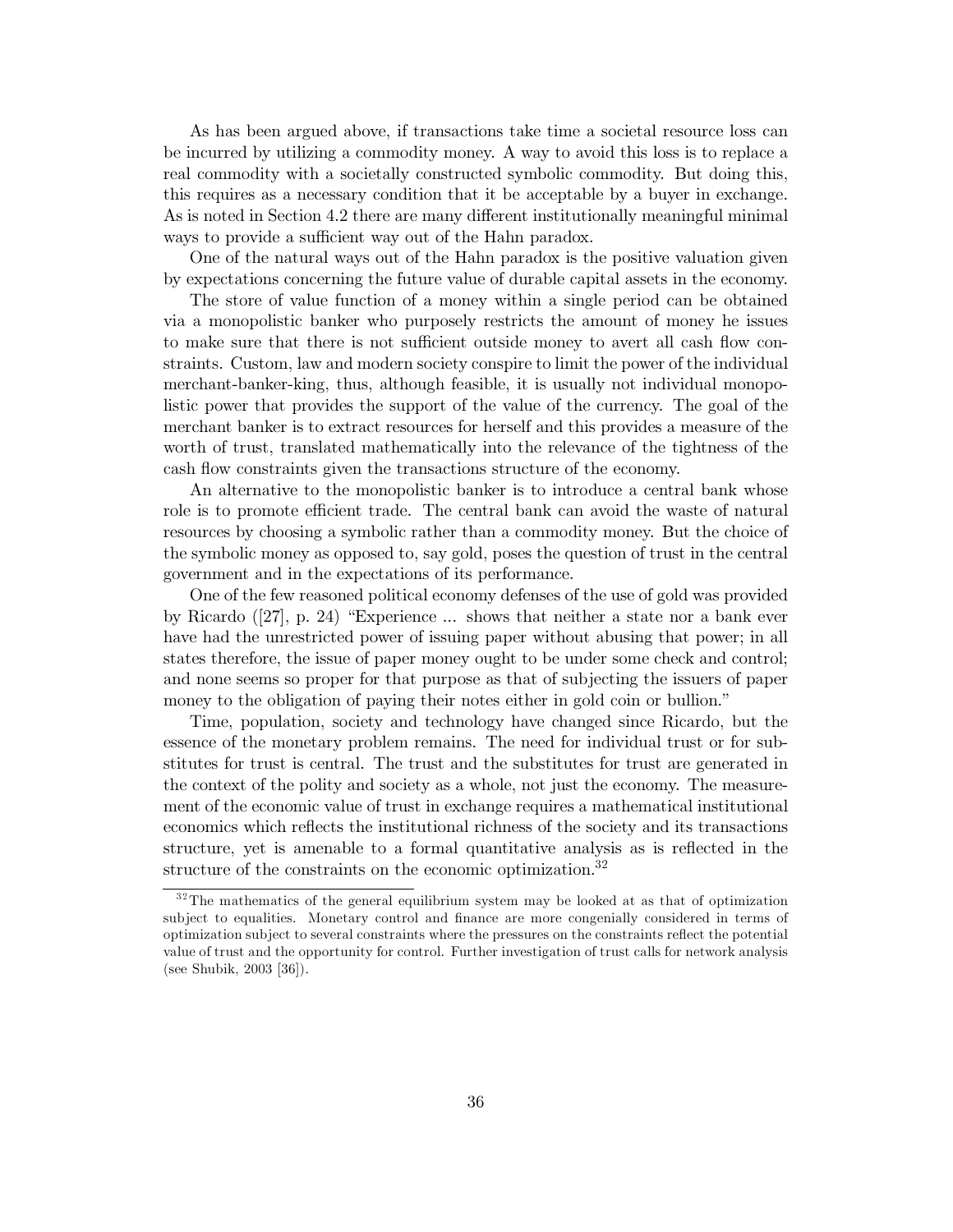#### Appendix A: Trade with Gold 8

#### 8.1 Two Trader Types: No Financial Markets

We present the calculations for the Example 2.1, where the traders are symmetrically endowed.<sup>33</sup>

The Type 1 traders face an optimization described by:

$$
\max_{b,q} 2\sqrt{(a-q)\frac{b}{\bar{p}}} + k_2 \dot{m} + (k_3 - k_2)(\dot{m} - \dot{b})
$$
  
+(1 - k<sub>3</sub>)(\dot{m} - \dot{b} + p\dot{q}) (78)

$$
\text{s.t. } m - b \ge 0 \text{ } (\lambda) \tag{79}
$$

$$
m + pq - b \ge 0 \qquad (\mu)
$$
  
0 < a < a and b > 0 \qquad (\lambda) \qquad (80)

$$
0 \le q \le a \text{ and } b \ge 0 \tag{80}
$$

We introduce the Lagrangian multipliers  $\lambda$  and  $\mu$ , for the constraints ( $\lambda$ ) and ( $\mu$ ) respectively.

The first order conditions wrt b, q,  $\lambda$  and  $\mu$  yield

$$
\frac{1}{\sqrt{\overline{p}}} \sqrt{\frac{a-q}{b}} = 1 - k_2 + \lambda + \mu \tag{81}
$$

$$
\frac{1}{\sqrt{p}}\sqrt{\frac{b}{a-q}} = p(1-k_3+\mu) \tag{82}
$$

$$
m - b = 0 \text{ or } \lambda = 0. \tag{83}
$$

$$
m + pq - b = 0 \text{ or } \mu = 0. \tag{84}
$$

Similarly the Type 2 traders face

$$
\max_{\bar{b}, \bar{q}} 2\sqrt{(a-\bar{q})\frac{\bar{b}}{p}} + k_2 \dot{m} + (k_3 - k_2)(\bar{m} - \bar{b}) + (1 - k_3)(\dot{m} - \bar{b} + \bar{p}\,\bar{q}) \tag{85}
$$

$$
\text{s.t. } m - \bar{b} \geq (0) \tag{86}
$$

$$
m + p\bar{q} - \bar{b} \ge 0 \tag{87}
$$

$$
0 \le \bar{q} \le a \text{ and } \bar{b} \ge 0. \tag{88}
$$

We introduce the Lagrangian multipliers  $\bar{\lambda}$  and  $\bar{\mu}$ . The first order conditions wrt  $\bar{b}$ ,  $\bar{q}$ ,  $\bar{\lambda}$  and  $\bar{\mu}$  yield

$$
\frac{1}{\sqrt{p}}\sqrt{\frac{a-\bar{q}}{\bar{b}}} = 1 - k_2 + \bar{\lambda} + \bar{\mu}
$$
\n(89)

$$
\frac{1}{\sqrt{p}}\sqrt{\frac{\overline{b}}{a-\overline{q}}} = \overline{p}(1-k_3+\overline{\mu})
$$
\n(90)

<sup>33</sup>For the computations we (somewhat sloppily) do not call explicit attention to the important distinction between the asset and its service.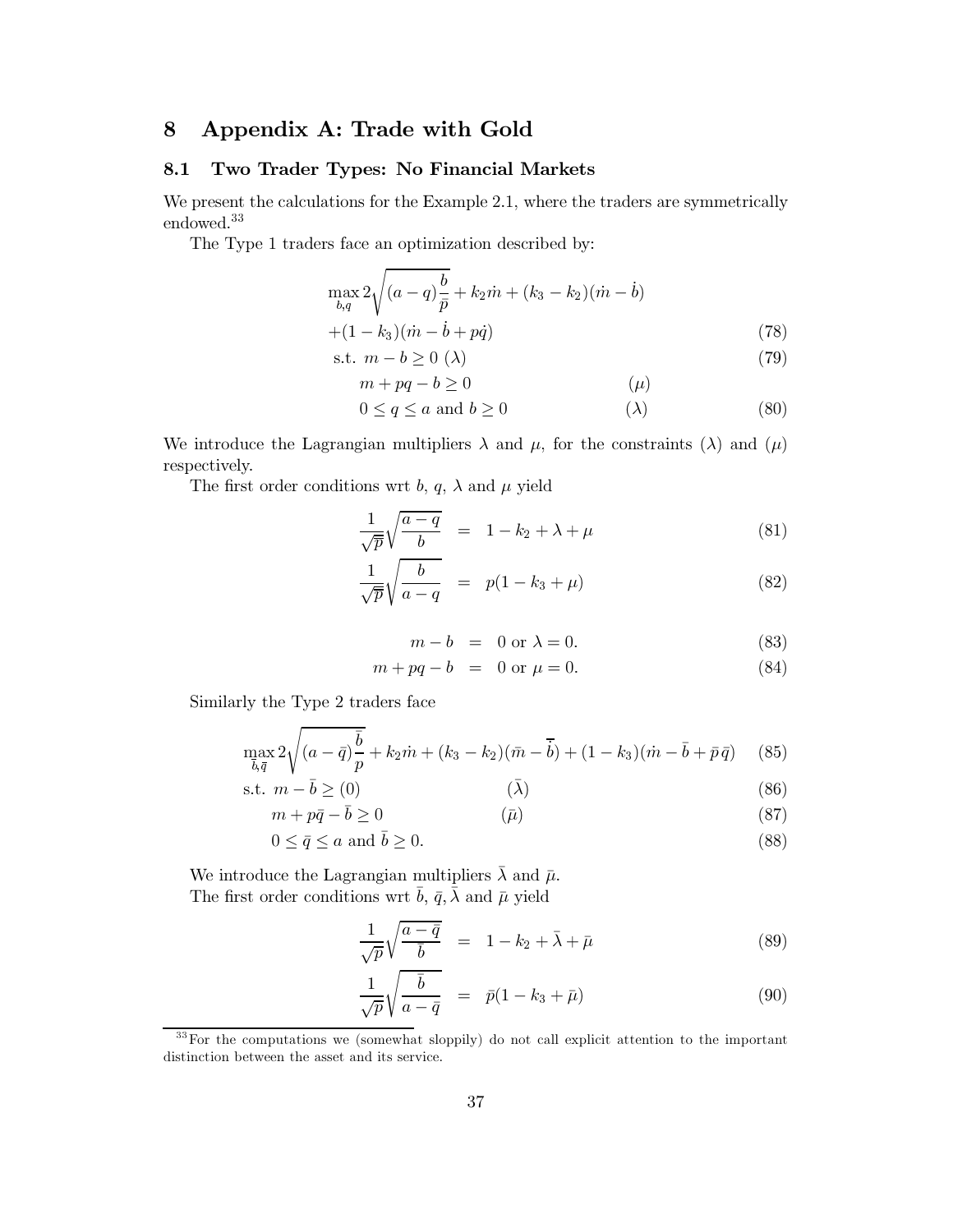$$
m - \bar{b} = 0 \text{ or } \bar{\lambda} = 0 \tag{91}
$$

$$
m + p\bar{q} - b = 0 \text{ or } \bar{\mu} = 0. \tag{92}
$$

The balance conditions are  $p = \bar{b}/q$  and  $\bar{p} = b/\bar{q}$ 

Before continuing we note that the problems for Type 1 and Type 2 players are isomorphic; hence we may assume that there is a symmetric solution; i.e., a solution in which  $p = \bar{p}$ ,  $q = \bar{q}$ , and  $b = \bar{b}$ 

**Case 1:**  $m$  is high.

If m is large we may assume that  $\lambda = 0$  and  $\overline{\lambda} = 0$  Then necessarily ( $\mu$ ) also holds loosely, hence  $\mu$  (and  $\bar{\mu}$ ) = 0. Condition (82) becomes

$$
\frac{1}{\sqrt{\bar{p}}} \sqrt{\frac{b}{a-q}} = (1 - k_3)p \Rightarrow \sqrt{\frac{b}{a-q}} = (1 - k_3)p\sqrt{\bar{p}} \tag{93}
$$

and so

$$
\sqrt{\frac{a-q}{b}} = \frac{1}{p\sqrt{\overline{p}}(1-k_3)}.\tag{94}
$$

Substituting this into (81) gives

$$
\frac{1}{\sqrt{\bar{p}}}\frac{1}{(1-k_3)p\sqrt{\bar{p}}}=1-k_2 \Rightarrow p\bar{p}=\frac{1}{(1-k_2)(1-k_3)}
$$
(95)

hence from symmetry

$$
p = \bar{p} = \sqrt{\frac{1}{(1 - k_2)(1 - k_3)}}.
$$
\n(96)

Next, from  $(81)$  we obtain

$$
\frac{1}{\bar{p}}\frac{(a-q)}{b} = (1-k_2)^2 \Rightarrow \frac{a-q}{b} = (1-k_2)^{\frac{3}{2}}(1-k_3)^{-1/2}.
$$
\n(97)

But  $b = pq$ ; hence we may substitute for b then p and solve for q

$$
\frac{a-q}{q} = \frac{a}{q} - 1 = (1 - k_2)(1 - k_3)^{-1}
$$
\n(98)

which simplifies to

$$
q = \frac{a(1 - k_3)}{2 - k_2 - k_3} \tag{99}
$$

and

$$
b = pq = \frac{a}{2 - k_2 - k_3} \sqrt{\frac{1 - k_3}{1 - k_2}}.
$$
\n(100)

These results hold as long as  $m - b \geq 0$ , i.e.,

$$
m \ge \frac{a}{2 - k_2 - k_3} \sqrt{\frac{1 - k_3}{1 - k_2}},\tag{101}
$$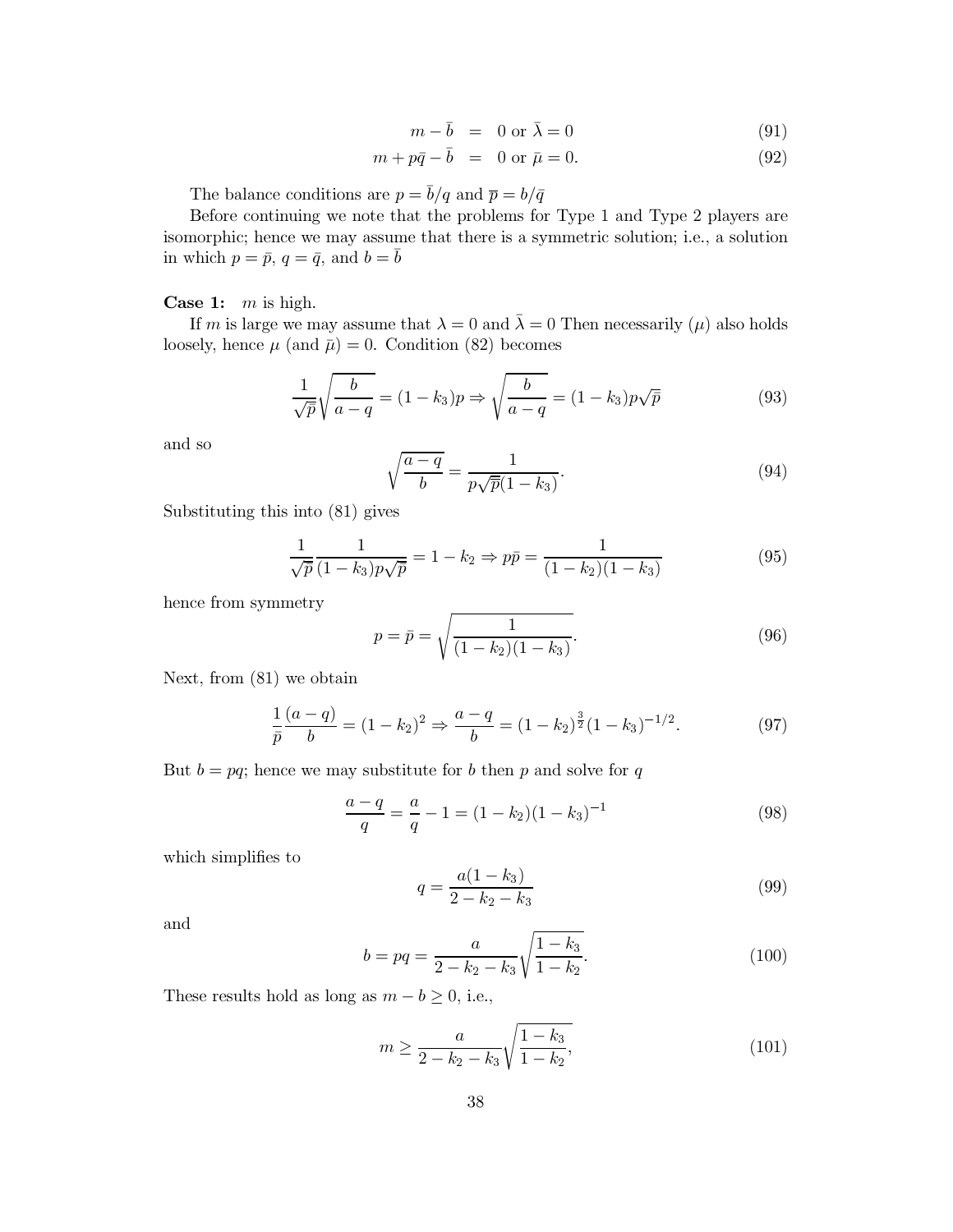so this is what we mean by "m large". The economic meaning of "m large" is that there is enough money to cover efficient trade [34].

We note that if  $k_2 = k_3 = 0$  we obtain the same results as with a consumable storable. In particular, the symmetric solution is  $p = \bar{p} = 1$ ,  $b = b = q = \bar{q} = a/2$ (see Section 4.2 of Part 1). In this instance since  $b = a/2$  the cash flow constraint requires that  $m \geq a/2$ .

## Case 2:  $m$  is small.

If m is small then  $\lambda, \bar{\lambda} > 0$  and  $b = m$ ,  $\bar{b} = m$  We still have  $\mu = \bar{\mu} = 0$ , because constraints ( $\mu$ ) and ( $\bar{\mu}$ ) are redundant. Equations (81) and (82) imply

$$
\frac{1}{\sqrt{p}} \frac{1}{(p\sqrt{p})(1-k_3)} = 1 - k_2 + \lambda
$$
 (102)

which gives

$$
p = \overline{p} = \frac{1}{\sqrt{(1+k_2+\lambda)(1-k_3)}}
$$

Hence  $q = \bar{b}/p = m\sqrt{(1 - k_2 + \lambda)(1 - k_3)} = \bar{q}$ .<br>Next, condition (81) gives  $\frac{1}{\bar{p}} \frac{a-q}{b} = (1 - k_2 + \lambda)^2$ . Substituting in our expressions for  $\bar{p}$ , q, and b gives

$$
\sqrt{(1-k_2+\lambda)(1-k_3)} * \frac{a-m\sqrt{(1-k_2+\lambda)(1-k_3)}}{m} = (1-k_2+\lambda)^2, \quad (103)
$$

from which we may obtain

$$
\frac{(1-k_2+\lambda)^{3/2}}{(1-k_3)^{1/2}} + (1-k_2+\lambda)^{1/2}(1-k_3)^{1/2} = \frac{a}{m}.
$$
 (104)

It is not hard to see that we may rewrite (104) as

$$
\frac{1}{p^3(1-k_3)^2} + \frac{1}{p} = \frac{a}{m}.\tag{105}
$$

This shows how price varies with the money supply. We remark that equations  $(104)$  and  $(105)$  reduce to equations  $(26)$  and  $(27)$  from Part 1, in the case where  $k_2 = k_3 = 0$ , i.e., the case where the gold is essentially a storable consumable. Finally, if  $k_3 = 1$  the Hahn paradox will hold.

#### 9 Appendix B: Trade with Fiat

#### Trade with No Bank but with a Salvage Value  $9.1$

Our first model has trade where left over flat has a salvage value.

Traders of Type 1 attempt to solve:

$$
\max_{q,b} \varphi\left((a-q), \frac{b}{\bar{p}}\right) + \Pi(m + pq - b) \tag{106}
$$

$$
\text{s.t. } m - b \ge 0 \tag{107}
$$

$$
b \ge 0, \ 0 \le q \le a. \tag{108}
$$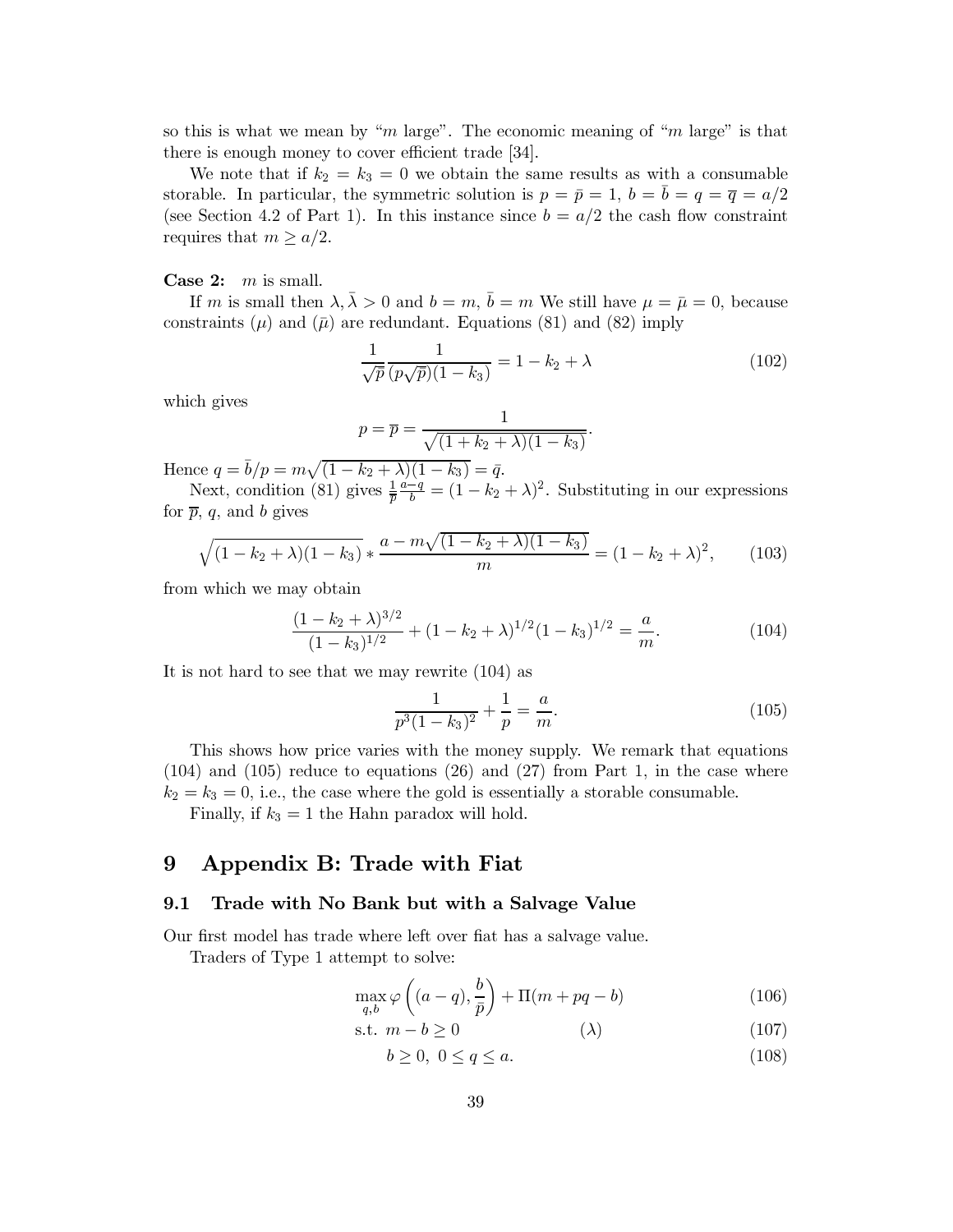First order conditions wrt b, q, and  $\lambda$  give

$$
\frac{1}{\sqrt{p}}\sqrt{\frac{(a-q)}{b}} = \Pi + \lambda
$$
\n(109)

$$
\frac{1}{\sqrt{\overline{p}}} \sqrt{\frac{b}{(a-q)}} = \Pi p \tag{110}
$$

$$
m - b = 0 \text{ or } \lambda = 0. \tag{111}
$$

Traders of Type 2 attempt to solve:

$$
\max_{\bar{q}, \bar{b}} \varphi \left( (a - \bar{q}), \frac{\bar{b}}{p} \right) + \Pi(m + \bar{p}\bar{q} - \bar{b}) \tag{112}
$$

$$
\text{s.t. } m - \bar{b} \ge 0 \tag{113}
$$

$$
\bar{b} \ge 0, 0 \le \bar{q} \le a. \tag{114}
$$

First order conditions give

$$
\frac{1}{\sqrt{p}}\sqrt{\frac{a-\bar{q}}{\bar{b}}} = \Pi + \lambda
$$
\n(115)

$$
\frac{1}{\sqrt{p}}\sqrt{\frac{\bar{b}}{a-\bar{q}}} = \Pi \bar{p} \tag{116}
$$

$$
m - \bar{b} = 0 \text{ or } \lambda = 0. \tag{117}
$$

Price is formed by:

$$
p = \frac{\bar{b}}{q} \text{ and } \overline{p} = \frac{b}{\bar{q}}.\tag{118}
$$

Case 1:  $m$  is large.

In this case  $\lambda = \bar{\lambda} = 0$ . Then equation (109) gives  $\Pi = \frac{1}{\sqrt{p}} \sqrt{\frac{a-q}{b}}$ , from which  $\sqrt{\frac{b}{a-q}} =$  $\frac{1}{\Pi\sqrt{p}}$ . Substituting into (110) gives  $\Pi p = \frac{1}{\sqrt{p}} \frac{1}{\Pi\sqrt{p}}$ , which is  $\Pi^2 p\bar{p} = 1$ . From symmetry,  $p = \bar{p} = \frac{1}{\Pi}.$ 

We have  $\frac{1}{\Pi} = p = \frac{b}{q}$  and also  $\frac{b}{a-q} = (\frac{1}{\Pi\sqrt{p}})^2 = \frac{1}{\Pi}$ . Hence  $\frac{b}{q} = \frac{b}{a-q}$ , which implies  $q = \frac{a}{2}$ . Also,  $b = \bar{b} = pq = \frac{a}{2\Pi}$ .

The implication is that fiat is hoarded and carried forward and the allocations from trade are efficient.

Finally, we remark that the above analysis is valid so long as the cash flow constraint  $m - b \ge 0$  holds, i.e.  $m \ge \frac{a}{2\pi}$ . So this is formally what we mean by "*m* is large."

Case 2:  $m$  is small.

Here the cash flow constraints are tight, i.e.,  $\lambda > 0$  and  $\overline{\lambda} > 0$ . This further implies  $b = m = \overline{b}$ . Then (109) implies  $\frac{1}{\sqrt{\overline{p}}} \sqrt{\frac{a-q}{b}} = \Pi + \lambda$ , which is  $\sqrt{\frac{b}{a-q}} = \frac{1}{\sqrt{\overline{p}}(\Pi + \lambda)}$ .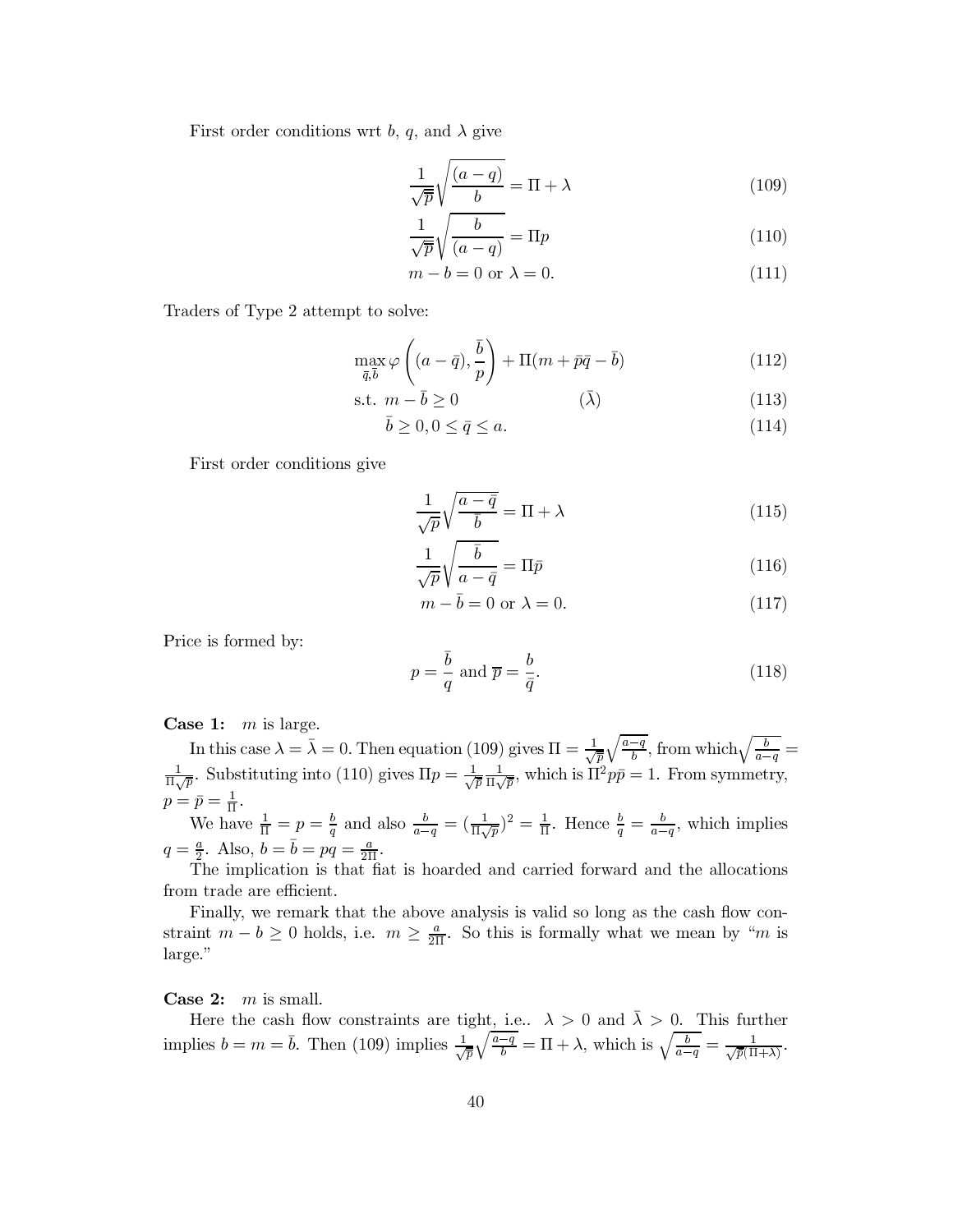Substituting into (110) gives  $\Pi p = \frac{1}{\sqrt{p}} \frac{1}{\sqrt{p}(H+\lambda)}$ , which is  $p\bar{p} = \frac{1}{H(H+\lambda)}$  Hence by symmetry we have

$$
p = \bar{p} = \frac{1}{\sqrt{\Pi(\Pi + \lambda)}}.
$$

Next, equation (109) gives  $\frac{1}{\bar{p}}\frac{a-q}{b} = (\Pi + \lambda)^2$ . Substituting in our values for  $\bar{p}$  and *b*, we get  $q = a - \bar{p}b(\Pi + \lambda)^2 = a - \frac{1}{\sqrt{\Pi(\Pi + \lambda)}}m(\Pi + \lambda)^2 = a - m\frac{(\Pi + \lambda)^{\frac{3}{2}}}{\sqrt{\Pi}}$ . But also  $b = \overline{b} = pq$ , hence  $m = \frac{1}{\sqrt{\Pi(\Pi + \lambda)}} \left( a - m \frac{(\Pi + \lambda)^{\frac{3}{2}}}{\sqrt{\Pi}} \right)$ . We can solve this computationally to find  $\lambda$ , and use the value of  $\lambda$  to find  $p$  and  $q$ .

#### 9.2 Trade with a Strategic Dummy Bank

We consider the market with a bank who is constrained to offer  $B$  units of fiat for loan to the market. Fiat is assumed to have a salvage value  $\Pi$ . The traders of Type 1 face

$$
\max_{d,q,b} 2\sqrt{(a-q)\frac{b}{\bar{p}}} + \Pi\left(m + \frac{d}{1+\rho} - b + pq - d\right)
$$
  
s.t. 
$$
m + \frac{d}{1+\rho} - b \ge 0
$$
 (A)  

$$
m + \frac{d}{1+\rho} - b + pq - d \ge 0
$$
 (4)

$$
b, d \ge 0, \ 0 \le q \le a. \tag{120}
$$

Similarly, for the Type 2 traders we have

$$
\max_{\bar{d},\bar{q},\bar{b}} 2\sqrt{(a-\bar{q})\frac{\bar{b}}{p}} + \Pi\left(m + \frac{\bar{d}}{1+\rho} - \bar{b} + \bar{p}\bar{q} - \bar{d}\right)
$$
  
s.t.  $m + \frac{\bar{d}}{1+\rho} - \bar{b} \ge 0$  (λ)

$$
m + \frac{\bar{d}}{1+\rho} - \bar{b} + \bar{p}\bar{q} - \bar{d} \ge 0 \tag{121}
$$

$$
\bar{b}, \bar{d} \ge 0, \ 0 \le \bar{q} \le a. \tag{122}
$$

The first order conditions for the Type 1 players are:

$$
\frac{1}{\sqrt{\overline{p}}} \sqrt{\frac{a-q}{b}} = \Pi + \lambda + \mu \tag{123}
$$

$$
\frac{1}{\sqrt{p}}\sqrt{\frac{b}{a-q}} = (\mu + \Pi)p
$$
\n(124)

$$
\lambda = (\mu + \Pi)\rho \tag{125}
$$

$$
m + \frac{d}{1+\rho} - b = 0 \text{ or } \lambda = 0 \tag{126}
$$

$$
m - \frac{\rho d}{1 + \rho} - b + pq = 0 \text{ or } \mu = 0 \tag{127}
$$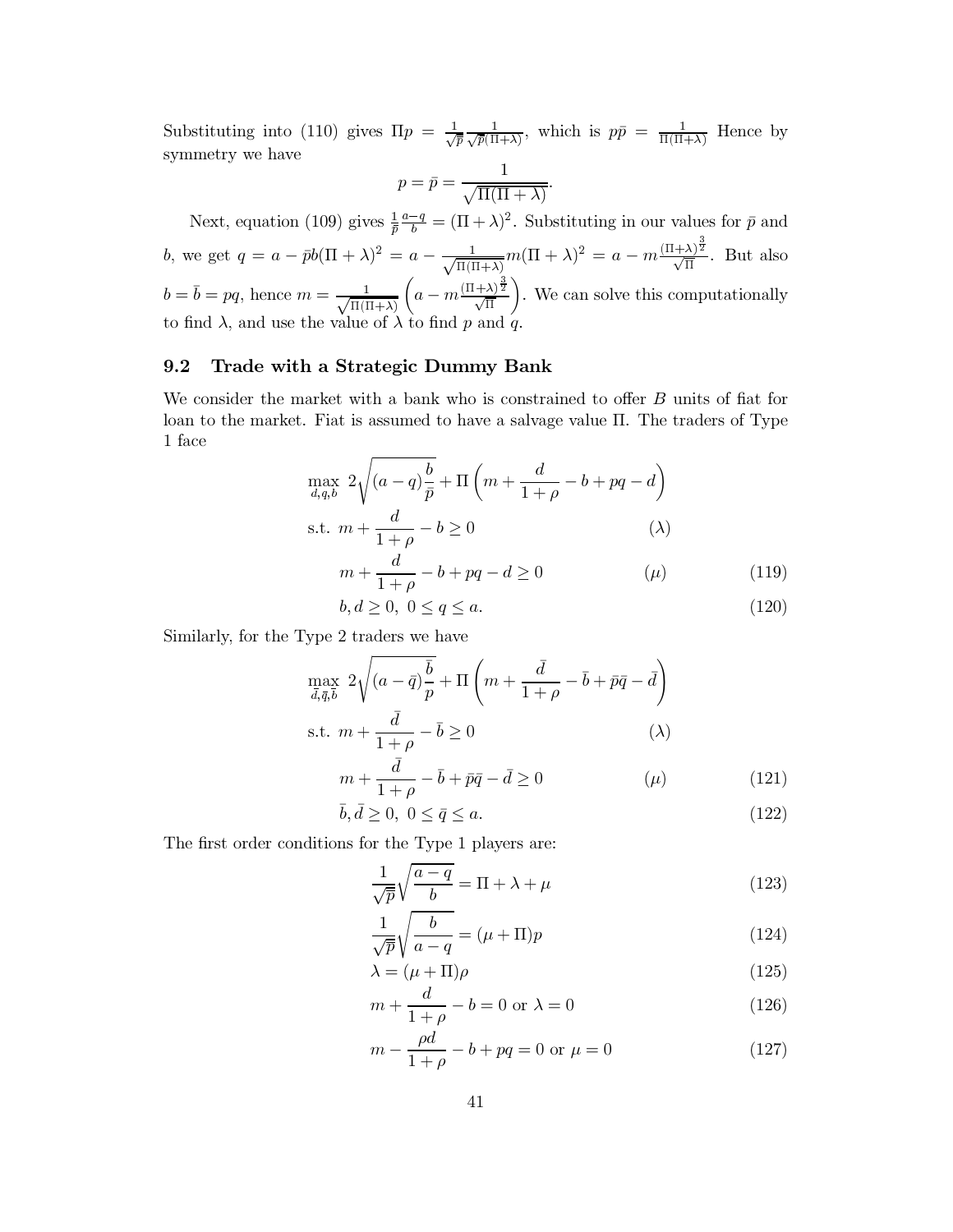and similarly, for the Type 2 players we have

$$
\frac{1}{\sqrt{p}}\sqrt{\frac{a-\bar{q}}{\bar{b}}} = \Pi + \bar{\lambda} + \bar{\mu}
$$
\n(128)

$$
\frac{1}{\sqrt{p}}\sqrt{\frac{\bar{b}}{a-\bar{q}}} = (\bar{\mu} + \Pi)\bar{p}
$$
\n(129)

$$
\lambda = (\bar{\mu} + \Pi)\rho \tag{130}
$$

$$
m + \frac{d}{1+\rho} - \bar{b} = 0 \text{ or } \bar{\lambda} = 0 \tag{131}
$$

$$
m - \frac{\rho d}{1 + \rho} - \bar{b} + \bar{p}\bar{q} = 0 \text{ or } \bar{\mu} = 0.
$$
 (132)

The strategic dummy bank offers B for loan no matter what the other players do.

The Balance conditions are:

$$
p = \frac{\bar{b}}{q}, \ \bar{p} = \frac{b}{\bar{q}} \text{ and } 1 + \rho = \frac{d + \bar{d}}{B}.
$$
 (133)

Before beginning the analysis, we comment that the two trader types' problems are isomorphic; hence we may make the assumption of "symmetry", i.e., that in a solution  $p = \bar{p}$ ,  $q = \bar{q}$ ,  $d = \bar{d}$ , and  $b = \bar{b}$ .

**Case 1:**  $m$  is large ("enough money").

If m is large, it is clear that both the cash flow constraints  $((\lambda)$  and  $(\overline{\lambda}))$  and the budget constraints  $((\mu)$  and  $(\bar{\mu}))$  will be loose, i.e.,  $\lambda = \mu = \bar{\lambda} = \bar{\mu} = 0$  Thus equation (124) is  $\frac{1}{\sqrt{\bar{p}}} \sqrt{\frac{b}{a-q}} = \Pi p$ , which is  $\sqrt{\frac{a-q}{b}} = \frac{1}{\Pi p \sqrt{\bar{p}}}$ . Substitution into (123) gives  $\frac{1}{\sqrt{\bar{p}}} \frac{1}{\Pi p \sqrt{\bar{p}}} = \Pi$ , or  $p\bar{p} = \frac{1}{\Pi^2}$ . Symmetry then gives  $p = \bar{p} = \frac{1}{\Pi}$ .

Next, condition (123) gives  $\sqrt{\frac{a-q}{b}} = \Pi \sqrt{\overline{p}} = \sqrt{\Pi}$ ; hence  $\frac{a-q}{b} = \Pi$ . But  $b = \overline{b} =$  $pq = \frac{q}{\Pi}$ , so we have  $\frac{a-q}{\frac{q}{\Pi}} = \Pi$ . This simplifies to  $q = \frac{a}{1+\Pi^2} = \bar{q}$ . Also,  $b = \bar{b} = pq =$  $\frac{a}{\Pi(1+\Pi^2)}$ .

Next, we note that since  $\lambda = 0$ , equation (125) implies  $\rho = 0$  Hence the balance condition (133) implies  $d = \bar{d} = \frac{B}{2}$ .

We remark that the above analysis will be valid only so long as the cash flow constraints ( $\lambda$ ) and ( $\bar{\lambda}$ ) remain satisfied. Since  $d = \bar{d} = \frac{B}{2}$ , this is  $m \geq b - \frac{B}{2}$ , or  $m \geq \frac{a}{\Pi(1+\Pi^2)} - \frac{B}{2}$ . So this is what is meant by "enough money." Finally, note that the requirements for "m is large" become less onerous the higher  $\Pi$  is. This makes sense  $\overline{\phantom{a}}$  II higher means that the fiat is worth more at the end, meaning that there is more incentive for the traders to hoard their money, which in turn means they are less likely to bump up against their cash flow constraints.

**Case 2:**  $m$  is very small ("very little money").

In this case both the cash flow constraints  $((\lambda)$  and  $(\bar{\lambda}))$  and the budget constraints  $((\mu)$  and  $(\bar{\mu})$  will be tight, i.e.,  $\lambda > 0$ ,  $\mu > 0$ ,  $\bar{\lambda} > 0$ , and  $\bar{\mu} > 0$ .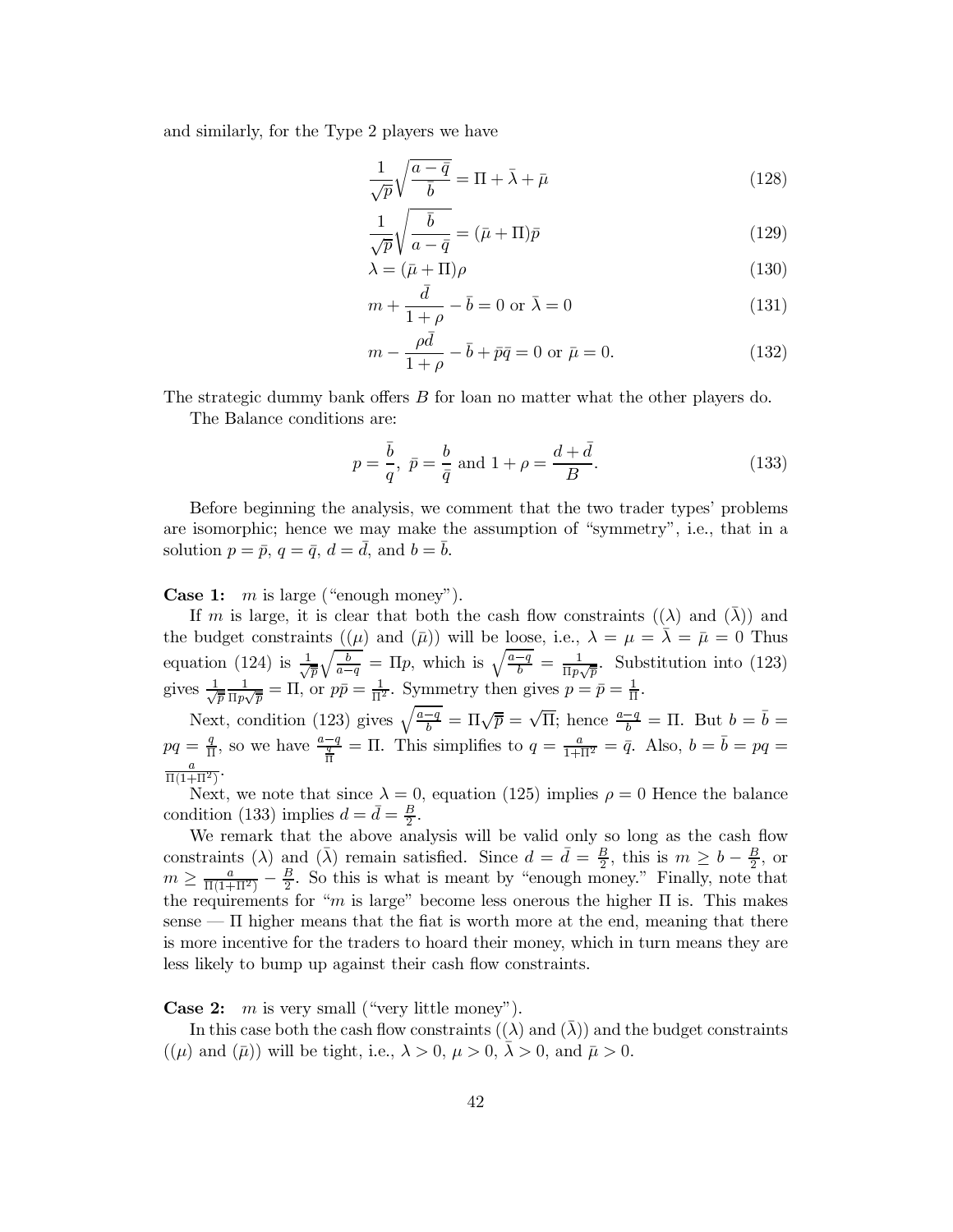Since ( $\lambda$ ) and ( $\mu$ ) both hold tightly, we have  $d = pq$ . Also from the balance condition  $pq = \overline{b} = b$ , hence  $b = d$ . But then (126) is  $m - d + \frac{d}{1+\rho} = 0$ , which gives  $d = \frac{1+\rho}{\rho}m = b = \bar{b} = d$ . But then the balance condition for the interest rate gives  $1+\rho=\frac{2\frac{1+\rho}{\rho}m}{B}$ , which is  $\rho=2m/B$ .

1+  $p = \frac{B}{B}$ , which is  $p = 2m/D$ .<br>
Next, (124) implies that  $\sqrt{\frac{a-q}{b}} = \frac{1}{(\mu+\Pi)p\sqrt{p}}$ . Substituting into (123), we have<br>  $\frac{1}{\sqrt{p}} \frac{1}{(\mu+\Pi)p\sqrt{p}} = \lambda + \mu + \Pi$ , which is  $p\bar{p} = \frac{1}{(\mu+\Pi)(\lambda+\mu+\Pi)}$ . But (125) means  $\lambda = (\$ 

But also (124) implies  $\frac{a-q}{b} = \frac{1}{(\mu+\Pi)^2 p^3}$ , which is  $q = a - \frac{b}{(\mu+\Pi)^2 p^3}$ . Substituting in our expressions for  $b$  and  $p$  gives

$$
q = a - \frac{\frac{1+\rho}{\rho}m}{(\mu+\Pi)^2 \left(\frac{1}{(\mu+\Pi)\sqrt{1+\rho}}\right)^3} = a - \frac{(1+\rho)^{\frac{5}{2}}(\mu+\Pi)m}{\rho} = \bar{q}.
$$
 (134)

But then the balance equation  $b = \overline{b} = pq$  is just  $\frac{1+\rho}{\rho}m = \frac{1}{(\mu+\Pi)\sqrt{1+\rho}}\left(a - \frac{(1+\rho)\frac{5}{2}(\mu+\Pi)m}{\rho}\right)$ , which simplifies to

$$
\mu = \frac{\rho a}{m(1+\rho)^{\frac{3}{2}}(2+\rho)} - \Pi.
$$
\n(135)

Substituting  $(135)$  into  $(134)$  gives

$$
q = a - \frac{(1+\rho)^{\frac{5}{2}} \left(\frac{\rho a}{m(1+\rho)^{\frac{3}{2}}(2+\rho)}\right)m}{\rho} = \frac{a}{2+\rho} = \bar{q}.
$$
 (136)

Also  $p = \bar{p} = \frac{b}{q} = \frac{(1+\rho)(2+\rho)m}{\rho a}$ , where  $\rho = 2m/B$ .<br>We remark that the results in Case 2 are valid only so long as the expression for the multiplier  $\mu$  (or  $\bar{\mu}$ ) remains nonnegative >From (135), this condition is  $\frac{\rho a}{m(1+\rho)\frac{3}{2}(2+\rho)} \ge$ II. Substituting in  $\rho = 2m/B$  and rearranging gives

$$
\Pi(B+2m)(B+m) \le B^{\frac{3}{2}}a. \tag{137}
$$

Hence (137) gives the precise mathematical definition of "m very small." In particular we note that the condition is always satisfied if  $\Pi = 0$ . Intuitively this makes sense, because  $\Pi = 0$  means the flat is worthless at the end of the game. So the traders will spend all they have and borrow to such a degree that any future income will just cover their debts. But this is just another way of saying that their cash flow and budget constraints will be tight.

**Case 3:**  $m$  is intermediate-valued ("a moderate amount of money, but still 'not  $enough"$ 

This is the case in which neither Case 1 nor Case 2 holds. Hence it must be that precisely one of the constraints  $(\lambda)$  and  $(\mu)$  holds tightly, while the other is loose. But it is impossible for ( $\lambda$ ) to be loose and ( $\mu$ ) tight in an optimum. This is because if ( $\lambda$ )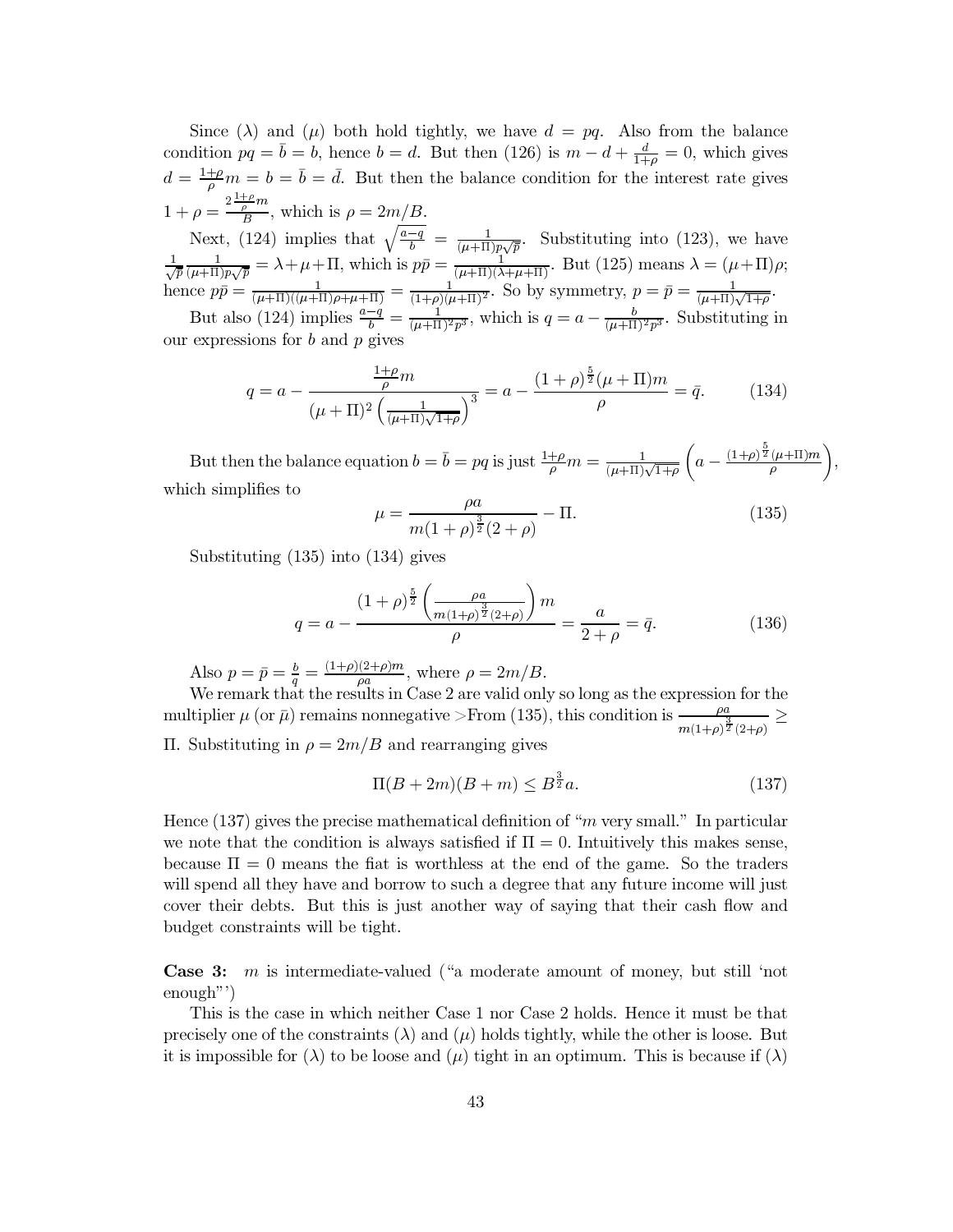were loose and  $(\mu)$  tight the Type 1 traders could raise b and lower d in such a way that ( $\mu$ ) stays tight, ( $\lambda$ ) stays satisfied, and the objective function value is improved.

So, in Case 3 ( $\lambda$ ) and ( $\lambda$ ) are tight (i.e.,  $\lambda > 0$  and  $\lambda > 0$ ) while ( $\mu$ ) and ( $\bar{\mu}$ ) are loose  $(\mu = \bar{\mu} = 0)$ . Then (124) is  $\frac{1}{\sqrt{\bar{p}}}\sqrt{\frac{b}{a-q}} = \Pi p$ , which is  $\sqrt{\frac{a-q}{b}} = \frac{1}{\Pi p\sqrt{\bar{p}}}$ .<br>Substituting into (123) gives  $\frac{1}{\sqrt{\bar{p}}}\frac{1}{\Pi p\sqrt{\bar{p}}} = \Pi + \lambda$ , which gives  $p\bar{p} = \frac{1}{\Pi(\Pi+\lambda)}$ . Now (125)  $d=(1+\rho)(b-m)=(1+\rho)\left(\frac{a}{\Pi\sqrt{1+\rho}(2+\rho)}-m\right)=\bar{d}.$ 

So now all that remains is to find  $\rho$ . But by the balance equation  $1 + \rho = \frac{d + \bar{d}}{B}$  $\frac{2}{B}(1+\rho)\left(\frac{a}{\Pi\sqrt{1+\rho}(2+\rho)}-m\right).$  This means the value of  $\rho$  will be that which satisfies  $\frac{a}{\Pi\sqrt{1+\rho(2+\rho)}} = \frac{B}{2} + m$ . This calculation can easily be done using computational methods.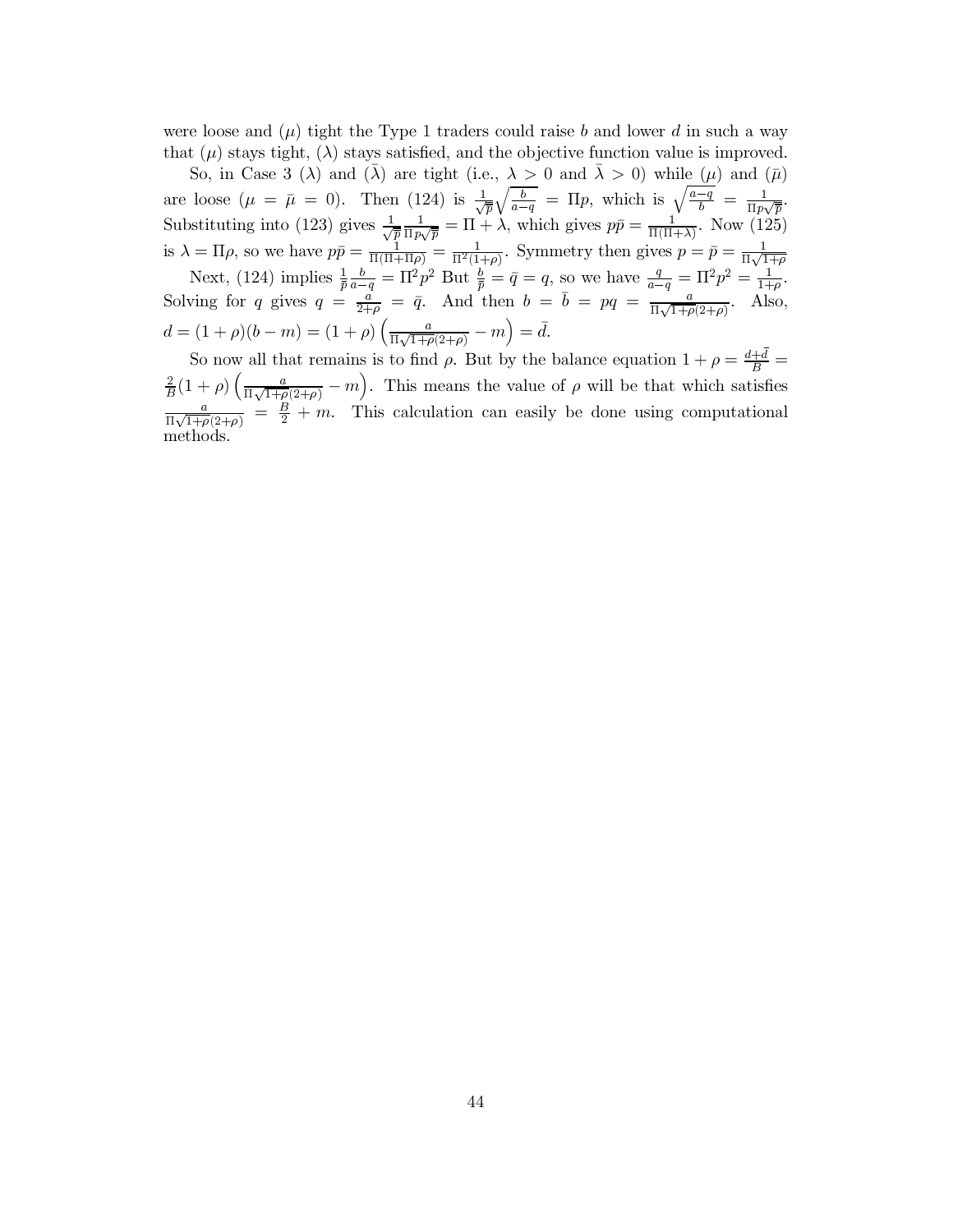# **References**

- [1] Allais, M., 1947. *Economie et interet.* Paris: Imprimerie Nationale, pp. 238–241.
- [2] Balasko, Y. and K. Shell, 1980. "The Overlapping Generation Model, Part 1," Journal of Economic Theory, 23: 281–306.
- [3] Baumol, W.J., 1952. "The Transactions Demand for Cash: An Inventory Theoretic Approach," Quarterly Journal of Economics, 56: 545–556.
- [4] Bewley, T., 1980. "The Optimum Quantity of Money." In J.H. Kareken and N. Wallace (eds.), *Models of Monetary Economies* Minneapolis: Federal Reserve Bank of Minneapolis, pp. 169–210.
- [5] Bryant, J., and N. Wallace 1983 "A Suggestion for Further Simplifying the Theory of Money," RP 62, Federal Reserve Board of Minneapolis.
- [6] Debreu, G., 1951. "The Coefficient of Resource Utilization," *Econometrica*, 19.
- [7] Debreu, G., 1959. Theory of value. New York: Wiley, 1959.
- [8] Dubey, P. and J. Geanakoplos, 1992. "The Value of Money in a Finite-Horizon Economy: A Role for Banks." In P. Dasgupta, D. Gale, O. Hart, E. Maskin (eds.), Economic Analysis of Markets: Essays in Honor of Frank Hahn. Cambridge, MA: MIT Press, pp.  $407-444$ .
- [9] Dubey, P., and J. Geanakoplos, 2003. "Inside and Outside Fiat Money, Gains to Trade, and IS-LM," Economic Theory, 21: 347-397.
- [10] Dubey, P., J. Geanakoplos and M. Shubik, 1987. "Revelation of Information in Strategic Market Games: A Critique of Rational Expectations," Journal of Mathematical Economics, 16: 105-137.
- [11] Dubey, P., J. Geanakoplos and M. Shubik, 1988, "Bankruptcy and Efficiency in a General Equilibrium Model with Incomplete Markets," Cowles Foundation Discussion Paper No. 879.
- [12] Dubey, P., S. Sahi and M. Shubik. 1993. "A Repeated Trade and the Velocity of Money," Journal of Mathematical Economics, 22(2): 125–137.
- [13] Dubey, P., and M. Shubik, 1978. "The Noncooperative Equilibria of a Closed Trading Economy with Market Supply and Bidding Strategies," Journal of Eco*nomic Theory*,  $17(1)$ :  $1-20$ .
- [14] Foley, D., 1970. "Economic Equilibrium with Costly Marketing," Journal of  $Economic Theory, 2: 276-291.$
- [15] Friedman, M., 1969. The Optimum Quantity of Money and Other Essays. Chicago: Aldine.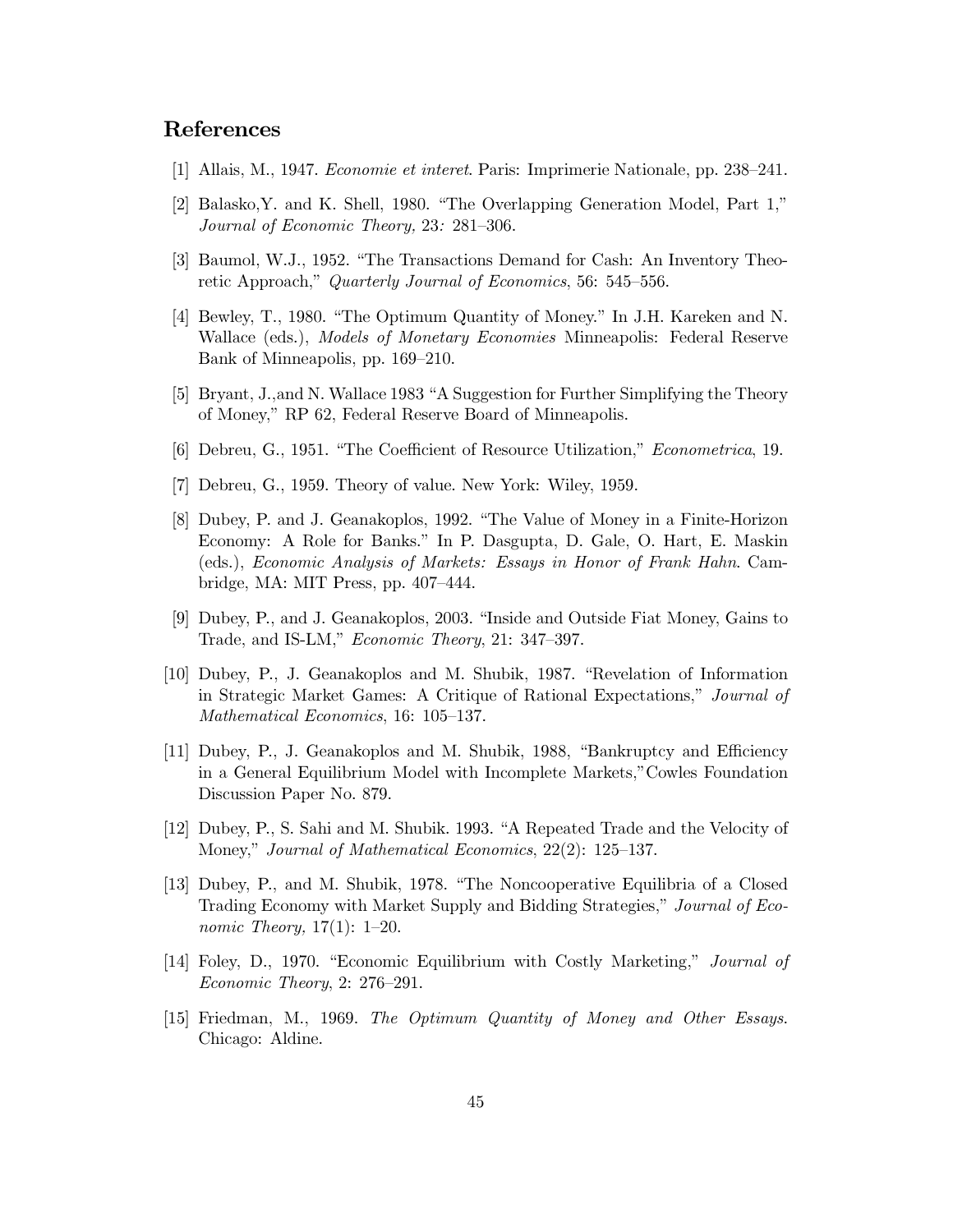- [16] Grandmont, J.M., 1982. "Temporary General Equilibrium." In *Handbook of* Mathematical Economics, Vol. II, Chapter 19. Amsterdam: North Holland.
- [17] Grandmont, J.M., and Y. Younes, 1972. "On the Role of Money and the Existence of a Monetary Equilibrium," Review of Economic Studies, 39: 355–372.
- [18] Gurley, J.G., and E.S. Shaw, 1960. Money in a Theory of Finance. Washington, DC: Brookings.
- [19] Hahn, F.H., 1965. "On Some Problems of Proving the Existence of an Equilibrium in a Monetary Economy." In F.H. Hahn and F. Brechling (eds.), The Theory of Interest Rates. New York: MacMillan.
- [20] Hahn, F.H., 1971. "Equilibrium with Transaction Cost," *Econometrica*, 39: 417– 439.
- [21] Jevons, W.S., 1875. Money and the Mechanism of Exchange. London: MacMillan.
- [22] Karatzas, Y., M. Shubik and W. Sudderth, 1994. "Construction of Stationary Markov Equilibria in a Strategic Market Game," JMOR 19(4): 975–1006.
- [23] Kurz M., 1974. "Equilibrium with Transaction Cost and Money in a Single Market Exchange Economy, *Journal of Economic Theory*, 7(4): 418.-452.
- [24] Lucas, R.E., 1980. "Equilibrium in a Pure Currency Economy," *Economic Enquiry*, 18: 203–220.
- [25] Magill, M., and M. Quinzii, 1992. "Real Effects of Money in General Equilibrium," Journal of Mathematical Economics, 302-342.
- [26] Modigliani, F., 1944. "Liquidity, Preference and the Theory of Interest and Money," *Econometrica*, 12: 45–88. Ostroy, J.M., and R.M. Starr, 1974. "Money and the Decentralization of Exchange," *Econometrica*, 42, 1093–1090.
- [27] Ricardo, D. [1821] 1965. The Principles of Political Economy and Taxation. 3rd ed. Reprint, London: J.M. Dent.
- [28] Samuelson, P.A., 1958. "An Exact Consumption-loan Model of Interest with or without the Social Contrivance of Money," Journal of Political Economy, 66:  $467 - 480.$
- [29] Shubik, M., 1959. Strategy and Market Structure. New York: Wiley.
- [30] Shubik, M., 1970. "A Theory of Money and Banking in a General Equilibrium System," Institute for Advanced Study, Vienna RM 48, July 1970.
- [31] Shubik, M., 1972. "A Theory of Money and Financial Institutions: Fiat Money and Noncooperative Equilibrium in a Closed Economy," International Journal of Game Theory,  $I(4)$ : 243–268.